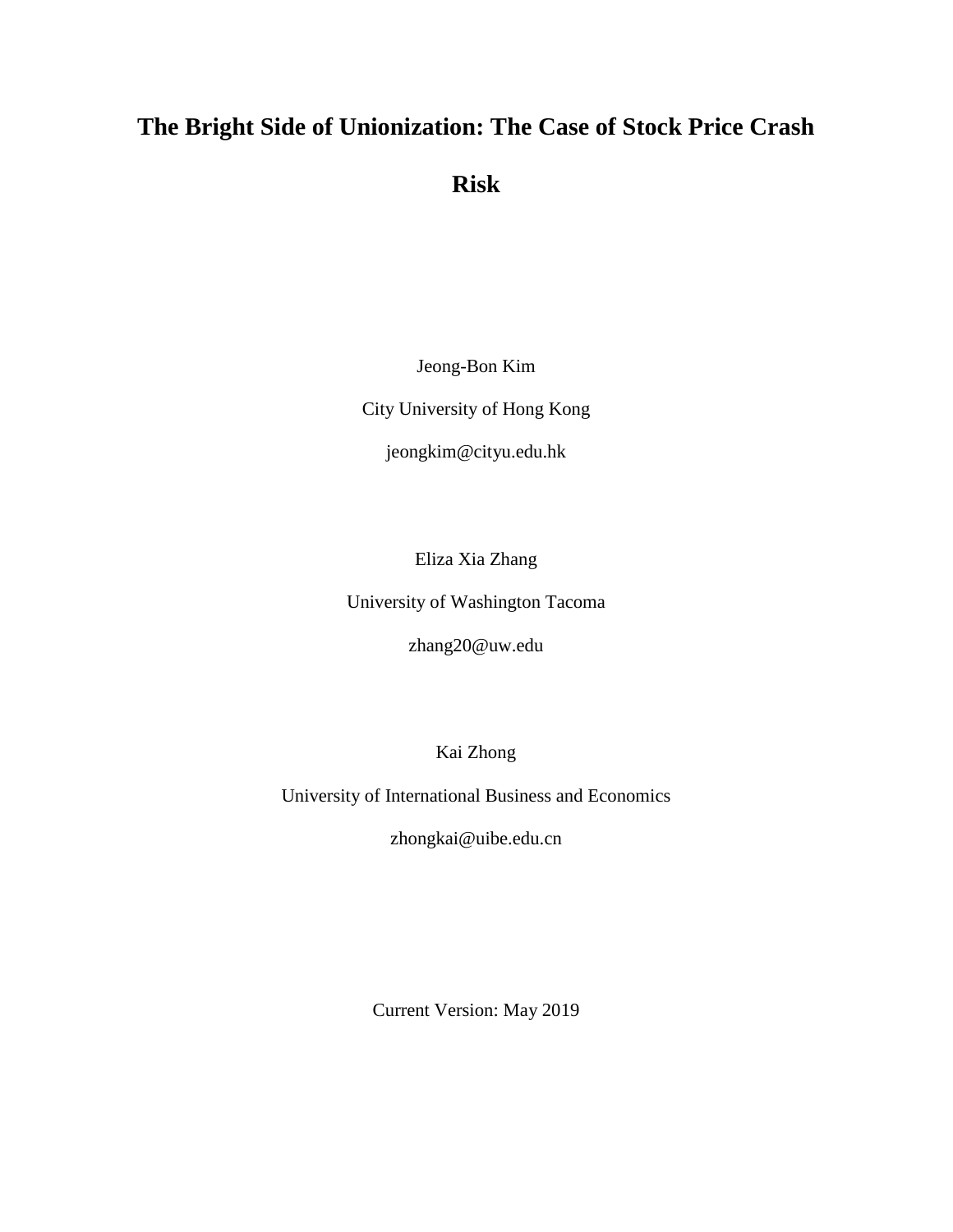# **The Bright Side of Unionization: The Case of Stock Price Crash Risk**

This study examines whether and how labor unionization influences stock price crash risk. Using a regression discontinuity design that employs union elections as an exogenous shock yielding local variation in unionization, we find that unionization leads to a significant decline in stock price crash risk. We further explore the underlying mechanisms through which unionization affects crash risk and find that labor unions constrain managerial resource diversion and overinvestment, demand less risk-taking, and facilitate transparent information flow, which in turn reduces crash risk. Overall, our results suggest that unions play an important governance role. Our study sheds new light on a formerly under-researched beneficial impact of unionization and the role that organized labor plays in influencing extreme downside risk in the equity market.

**Keywords**: unionization, stock price crash risk, governance

### **1. Introduction**

Although union membership is declining, labor unions still play a critical role in various corporate activities (e.g., Francia 2012; Kerrissey and Schofer 2013; Chen, Kacperczyk, Ortiz-Molina 2011). Today, unions represent more than eight million workers at the private sector in the United States, and 33 out of the largest 100 industrial firms have unionized employees (Campello, Gao, Qiu, and Zhang 2018). It is well-known that unions protect their members' interests through collective bargaining (e.g., Freeman 1980; Lewis 1986). However, little is known about their influence on downside risk at the firm level, particularly extreme negative tail risk in the equity market or simply stock price crash risk. To fill this void, our study aims to provide systematic evidence on whether and how unions influence a firm's stock price crash risk.

It is interesting and important to investigate the impact of unionization on stock price crash risk for multiple reasons. First, as an extreme, unanticipated outcome, firm-level stock price crash has potential to shed light on the true nature of unionization (Taleb 2007; Kim, Li and Zhang 2011a and 2011b), which economists have been debating for decades. Second, the effect of unions on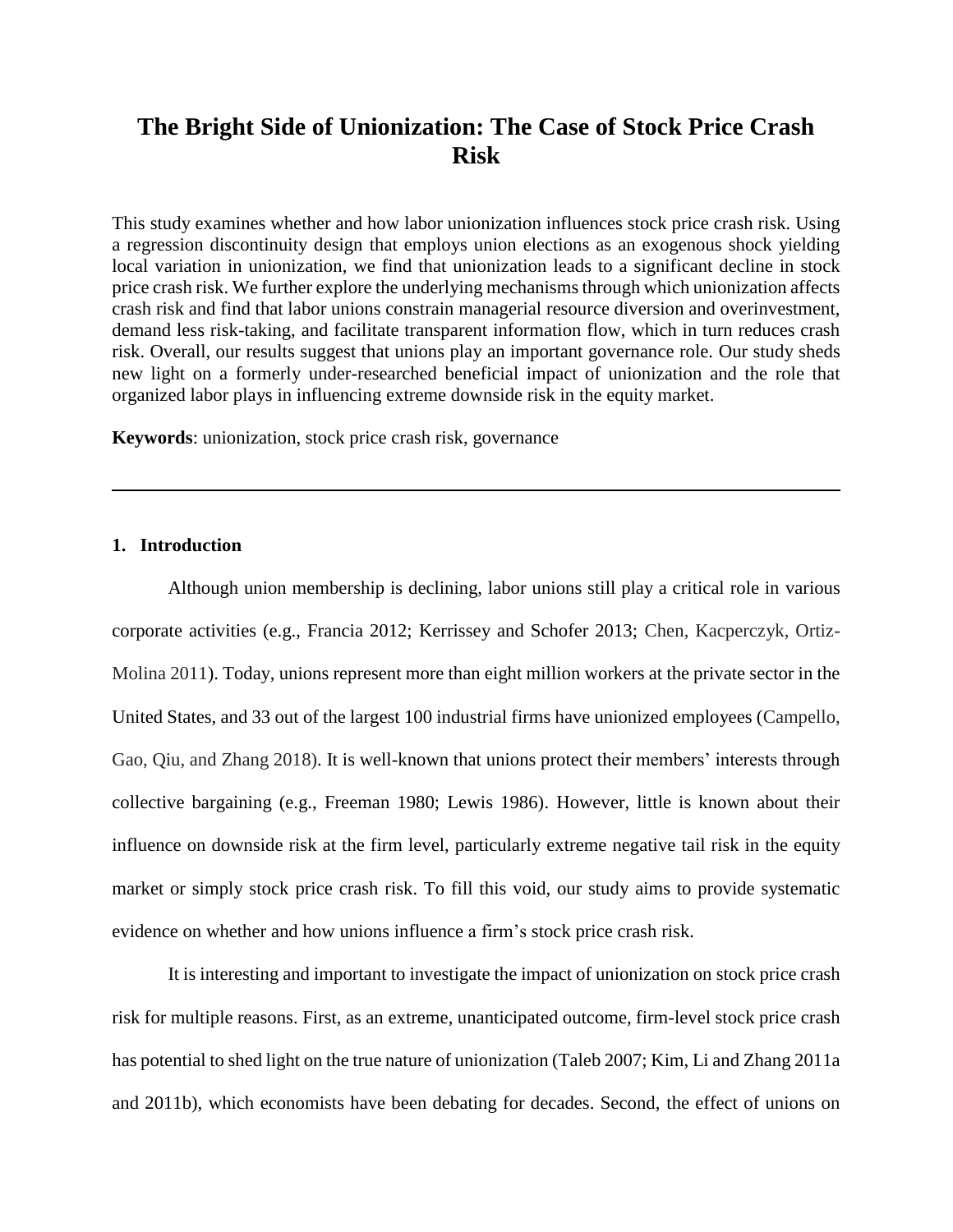crash risk could have implications for policy making, given that "unions in the United States are regulated and can be altered by labor laws and regulations over time" (Bradley, Kim, and Tian 2017, 1). Lastly, stock price crashes bring about a huge loss of investor confidence and thus have a serious impact on investor welfare. Unlike the second moment volatility risk, stock price crash risk, which is also called the third moment negative skewness risk, cannot be diversified away through portfolio diversification strategies by outside investors (Sunder 2010; Kim and Zhang 2016). It is therefore critical to understand whether and how unionization accelerates or ameliorates the likelihood of stock price crash occurrence at the firm level.

To investigate the effect of unionization on crash risk, we propose and test two competing hypotheses based on the predominant views on the economic consequences of unionization. Our first hypothesis argues that unionization reduces stock price crash risk for the following reasons. First, unions could curb managerial resource diversion and overinvestment because they have a voice in corporate governance through threat to invoke a labor strike, stakeholder activism, or equity ownership (Agrawal 2012; Faleye, Mehrotra, and Morch 2006; Leung, Li, and Rui 2009; Prevost, Rao, and Williams 2012). Second, since organized labor has a fixed claim on firms' resources, they resemble debtholders and prefer less risk taking (Chen, Kacperczyk, and Ortiz-Molina 2011; Chyz, Leung, Li, and Rui 2013). Third, unions may facilitate more transparent information flow in that unions can request financial information from management and gather additional information during the negotiation (Kleiner and Bouillon 1988). With fewer resource diversions, less overinvestment, less risk-taking, and more transparent information flow, stock prices are less likely to experience an abrupt, large-scale decline, i.e., stock price crashes (e.g., Kim, Li and Zhang 2011a; Hong, Kim and Welker 2017; Chen, Kim, Li, and Liang 2018; Khurana, Pereira, and Zhang 2018). We term this view the "*governance hypothesis*."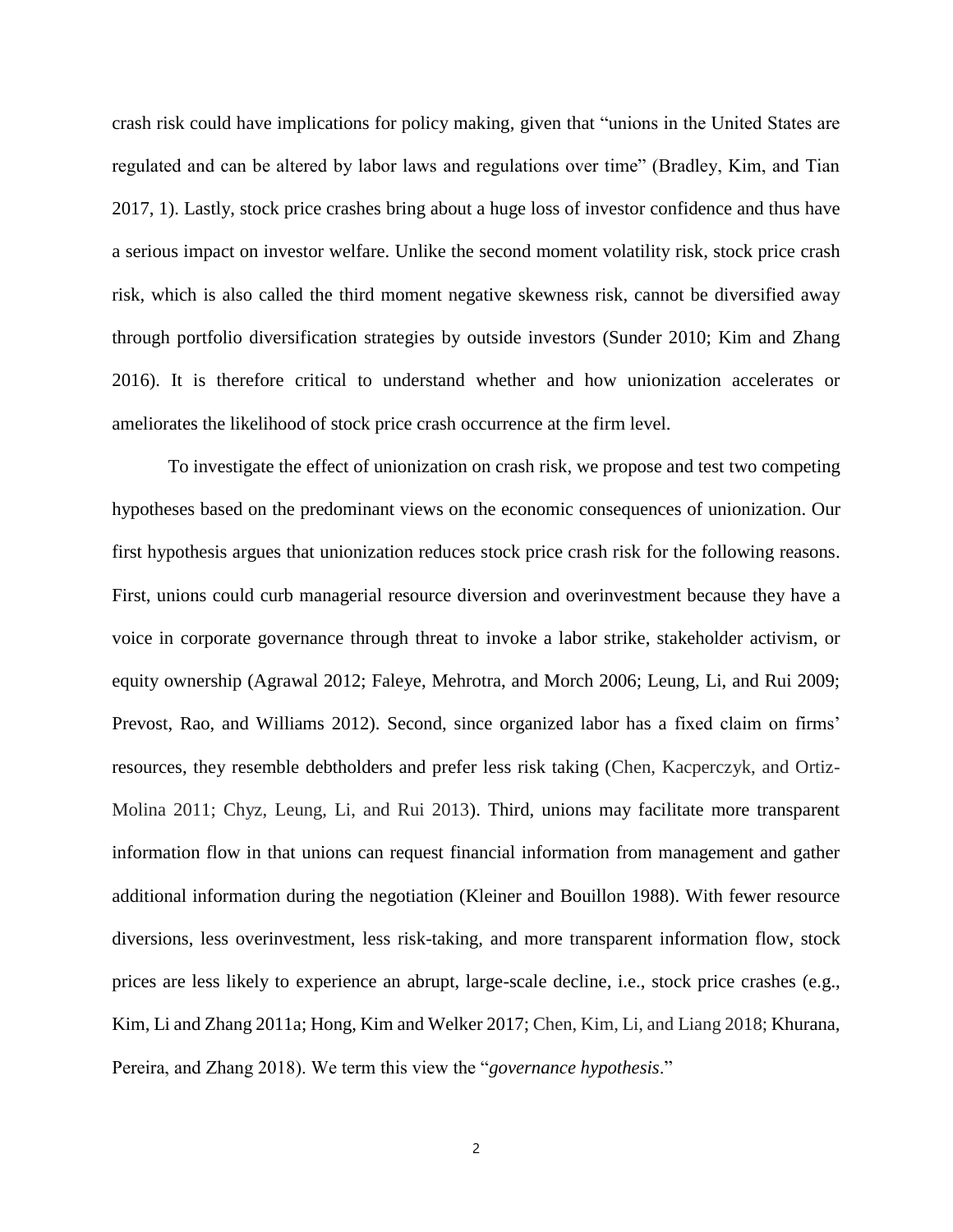An alternative hypothesis predicts that unionization increases stock price crash risk. There are at least two reasons for such an increase in crash risk. One reason is that unionization may contribute to high opacity since managers at unionized firms have an incentive to preserve high information asymmetry with outsiders to keep their bargaining advantage over labor unions (e.g., Hilary 2006; Reynolds, Masters, and Moser 1998; Scott 1994). To the extent that opacity facilitates bad-news hoarding, unionization is likely to increase stock price crash risk (Hutton, Marcus, and Tehranian 2009; Hong, Kim, and Welker 2017). Another reason is that unionization incentivizes firms to issue more debt to decrease the funds available for unionized employees and protect shareholder wealth from being expropriated by unions (e.g., Bronars and Deere 1991; Matsa 2010). More debt increases default risk, which in turn exacerbates stock price crash risk (Zhu 2016). We refer to the increase in crash risk arising from one or all of these potential effects of unionization as the "*threat hypothesis*."

We test the above two hypotheses by investigating whether unions increase or decrease stock price crash risk. However, it is empirically challenging to identify the effect of unionization on crash risk. First, there are no large-scale firm-level or establishment-level data on the extent of unionization readily available. Second, even if such data are available, it is difficult to identify the causal effect of unionization on crash risk due to various endogeneity concerns. Union election outcomes could be related to unobservable firm features that influence stock price crash risk at the same time (the correlated omitted variable concern). It is also possible that labor forces in firms with low crash risk are more likely to win union elections and become unionized than those with high crash risk (the reverse causality concern).

In this article, we collect firm-level union election data from the National Labor Relations Board (NLRB), which allows us to distinguish between firms that elect to be unionized and those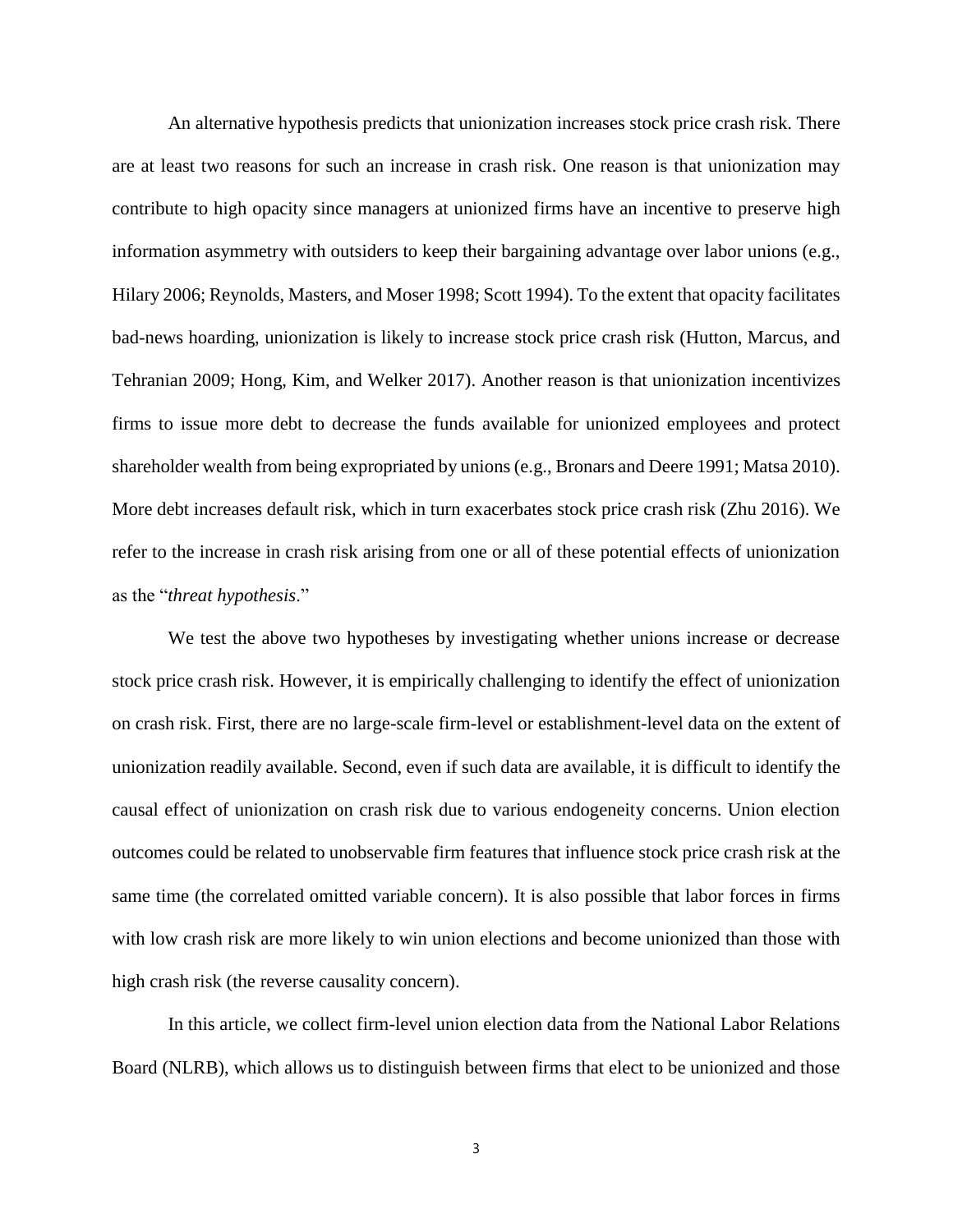that do not. To identify the causal effect of unionization on crash risk, we use a regression discontinuity design (RDD). This approach uses a locally exogenous variation in unionization produced by "union elections that pass or fail by a small margin of votes" (Bradley, Kim, and Tian 2017, 2). It compares crash risk of firms that pass elections by a small margin with those that do not. The RDD is a powerful strategy in establishing a causal relation between unionization and crash risk because, "for these close-call elections, passing is very close to an independent, random event and therefore is unlikely to be correlated with unobservable firm characteristics" (Bradley, Kim, and Tian 2017, 2). We follow prior research to capture crash risk using two measures: the negative skewness of firm-specific weekly returns and the ratio of down-week volatility to the upweek volatility (Chen, Hong and Stein 2001; Hong, Kim and Welker 2017).

After running multiple diagnostic tests to make sure that the main assumptions underlying the RDD are met, we find that unionization reduces stock price crash risk. This result is robust to alternative bandwidths and kernels and does not hold when we artificially choose thresholds that determine union election results. We further find that the impact of unionization on crash risk is significant for firms located in states without right-to-work law, but insignificant for firms in states with such a law. This is because unions have a stronger influence in states without right-to-work law. We also conduct various cross-sectional analyses to shed light on the underlying mechanisms through which unions influence crash risk. We find that the effect of unionization on crash risk is stronger among firms with more resource diversion and overinvestment, greater business and financial risk-taking, and higher opacity. These results suggest that unions constrain managerial resource diversion and overinvestment, demand less risk taking, and facilitate transparent information flow, which in turn reduces stock price crash risk.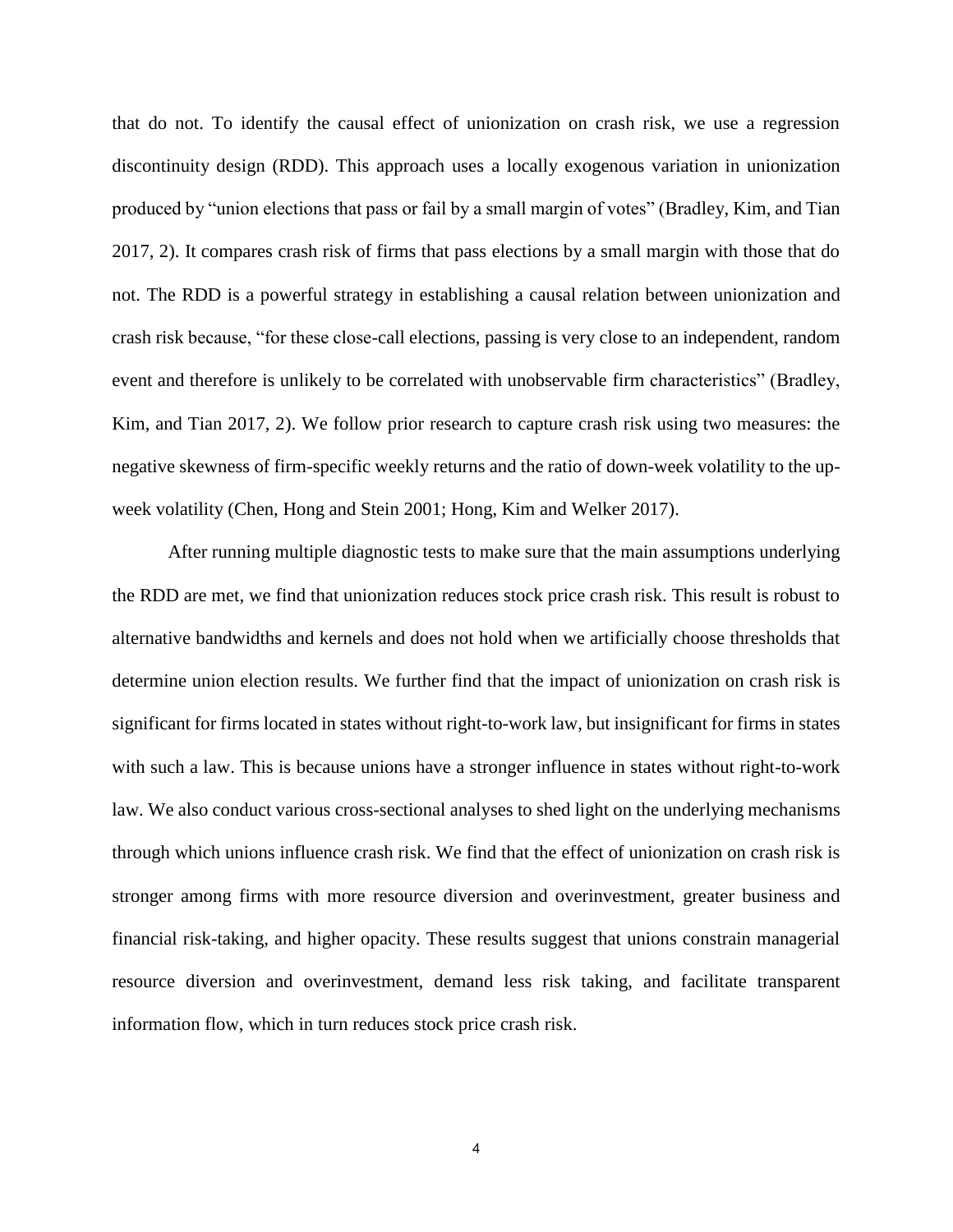Our study adds to existing literature in the following ways. First, our study expands the growing literature on the determinants of stock price crash risk. For example, prior studies show that opacity boosts the risk of stock price crashes (Jin and Myers 2006; Hutton, Marcus, and Tehranian 2009; Kim and Zhang 2014; and Hong, Kim and Welker 2017), while managers' political ranks in China are inversely associated with crash risk (Chen, Kim, Li, and Liang 2018). However, prior research has paid little attention to the role of *non-managerial* employees in influencing crash risk. To the best of our knowledge, this study is the first to show that nonmanagerial employees, particularly unionized employees or organized labor, play a significant role in reducing crash risk.

Moreover, our study differs from prior research on stock price crash risk in that it uses the regression discontinuity design (RDD) as an identification strategy. Existing studies on the determinants of crash risk focus predominantly on the association between various factors and crash risk, which limits the ability of researchers to make causal inferences (Gow, Larker, and Reiss 2016).<sup>1</sup> Unlike prior studies, our study is one of the few, if not the first, to adopt the RDD design which allows us to make a causal inference on the impact of organized labor on crash risk. Specifically, our analysis focuses on firms that win or lose union elections by a small margin. As such, the union election outcome in our study can be viewed as being random and unpredictable. This helps us to establish a causal relation between unionization and crash risk by effectively ruling out potential endogeneity associated therewith.

Second, our study contributes to current debates over the benefits and costs of unionization. On the negative side, the literature shows that unions help their members to earn higher wages (Freeman and Medoff 1979; Lewis 1986; Jarrell and Stanley 1990); reduce innovations (Bradley,

l

<sup>1</sup> A notable exception is Kim, Lu, and Yu (2018), who use brokerage mergers and closures as an exogenous shock leading to analyst coverage drop to examine the causal impact of analyst coverage on ex ante expected crash risk.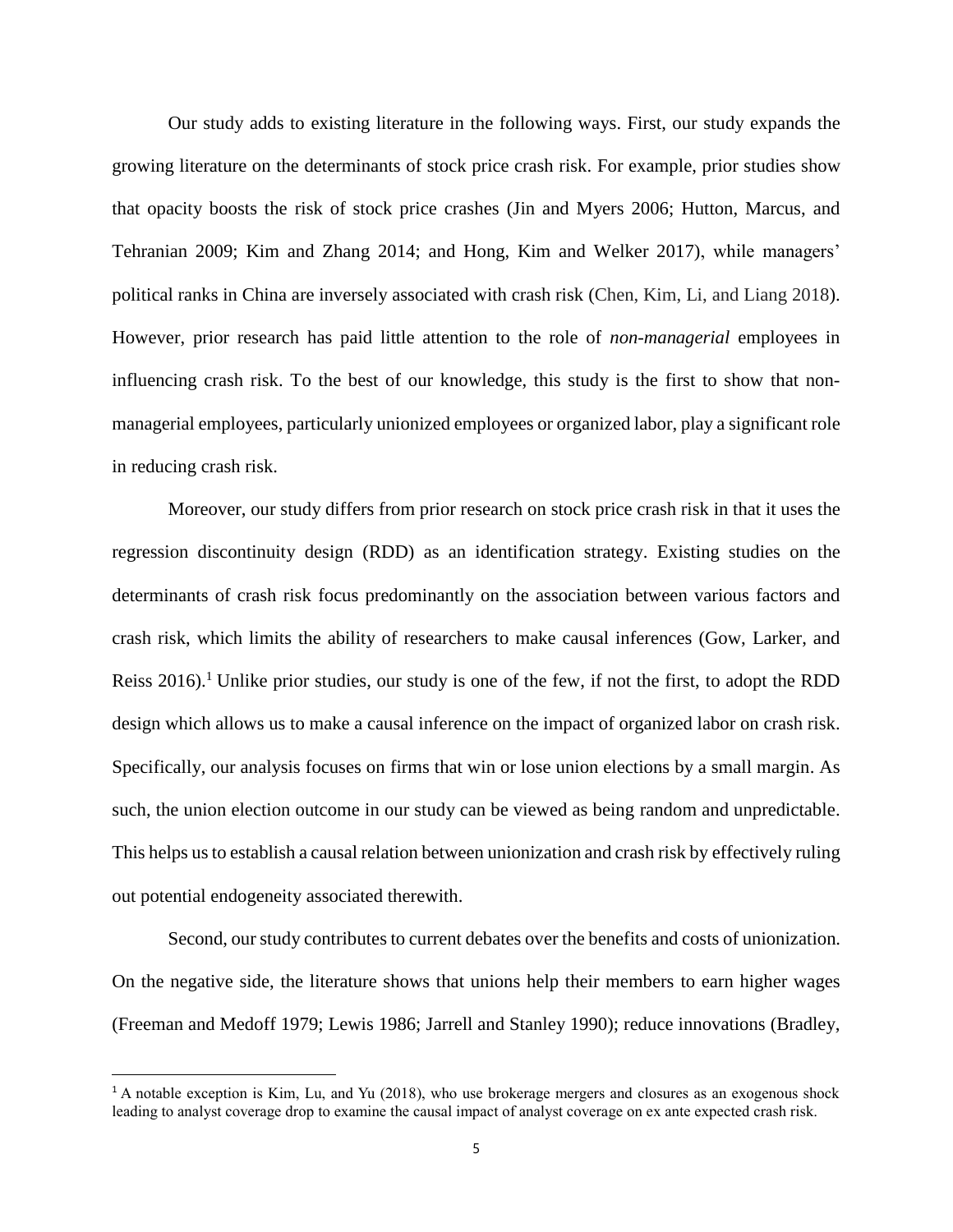Kim, and Tian 2017); lead to underinvestment (e.g., Connolly, Hirsch, and Hirschey 1986; Fallick and Hassett 1999; Hirsch 1992), higher cost of equity (Chen, Kacperczyk, and Ortiz-Molina 2011), lower firm profitability (e.g., Clark 1984; Cable and Machin 1991; Menezes-Filho 1997), lower equity value (e.g., Ruback and Zimmerman 1984; Lee and Mas 2012), and higher information asymmetry (e.g., Hilary 2006; Scott 1994; Reynolds, Masters, and Moser 1998). On the positive side, existing studies document that unions play a governance role (Agrawal 2012; Faleye, Mehrotra, and Morch 2006; Leung, Li, and Rui 2009; Prevost, Rao, and Williams 2012) and hence constrain tax aggressiveness (Chyz, Leung, Li, and Rui 2013); and demand firms not to undertake high-risk projects (Chen, Kacperczyk, and Ortiz-Molina 2011; Chyz, Leung, Li, and Rui 2013). This study contributes to the debate over the economic consequences of unionization by examining the role of labor unions in influencing extreme negative tail risk that is more likely to speak to the true nature of unionization (e.g., Taleb 2007). It provides novel and causal evidence on a hitherto under-researched beneficial impact of unionization by showing that organized labor contributes to lowering stock price crash risk.

Finally, our study is timely and has implications for policy makers. In his 2015 State of the Union Address, the former president Barack Obama told Congress: "We still need laws that strengthen rather than weaken unions" (Becker 2015, 65). But recently, some states have considered labor laws that significantly weaken the power of organized labor, while some states have put such laws in place. For example, in March 2013, the state of Michigan passed right-towork laws that ban a labor union's membership and financial support as prerequisites for employment. Indiana also passed similar laws a year earlier. In a widely publicized case, Boeing chose to manufacture the new Dreamliner airplane in South Carolina rather than in Washington to avoid potential interruptions from union strikes because South Carolina is a state with right-to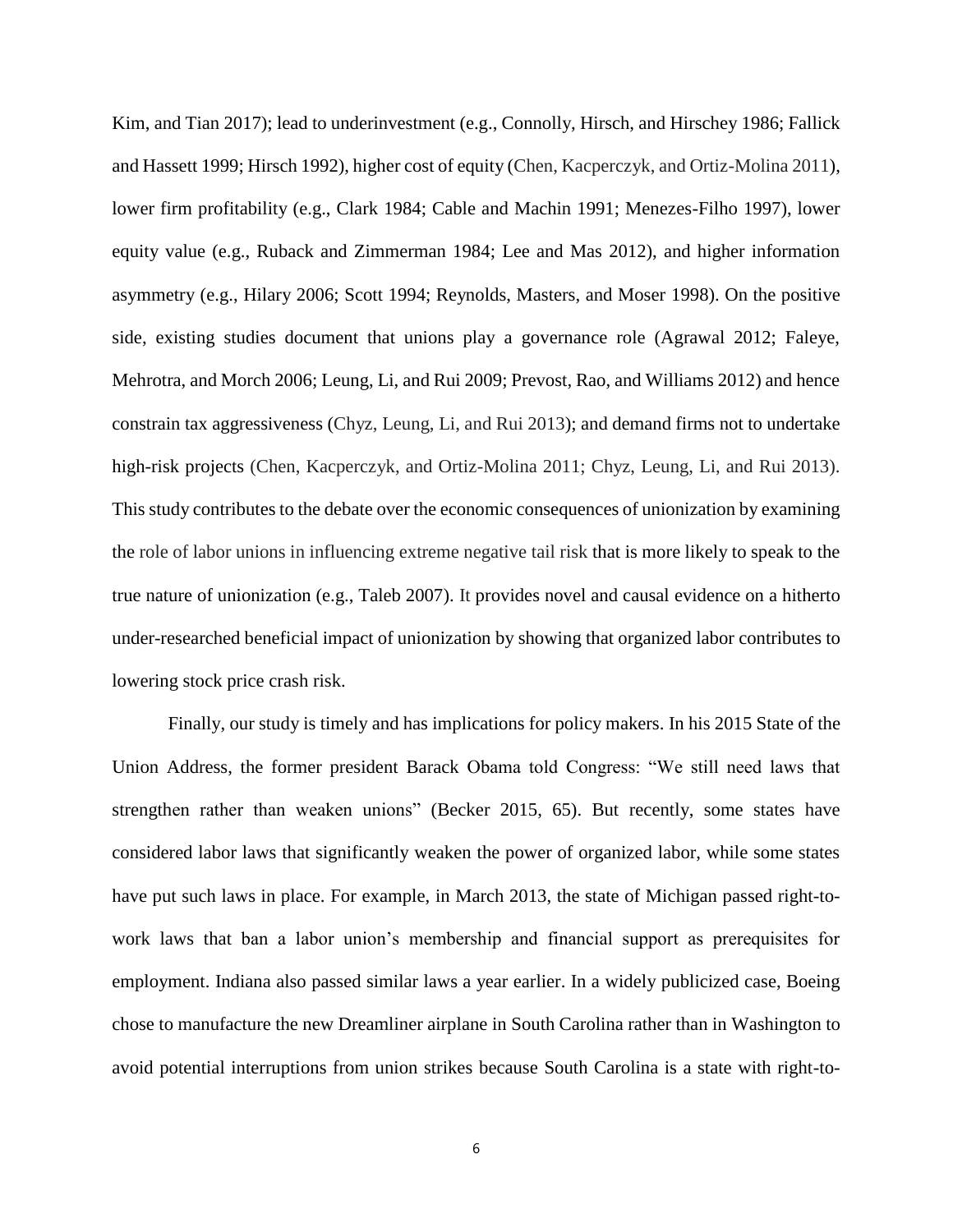work laws, while Washington is not (Wall Street Journal 2011). Our findings of a lower crash risk after unionization should be of interest to policy makers when they change labor legislation or union regulations to increase investor welfare and stabilize the capital market, given that stock price crashes are devastating to investor confidence and wealth and capital market stability.

The remainder of the paper is organized as follows. Section 2 reviews the related literature and develops the hypothesis. Section 3 describes the sample, variable measurement, and presents the descriptive statistics. In Section 4, we report and discuss the main results. Section 5 examines the underlying mechanisms, whereas Section 6 conducts the additional analyses. The final section concludes the paper.

#### **2. RELATED LITERATURE AND HYPOTHESIS DEVELOPMENT**

#### **2.1 Labor Unions and Corporate Real Activities**

Existing literature documents that labor unions influence a variety of corporate real activities. For example, unions use their collective bargaining power to help their members earn higher wages than non-unionized employees (Freeman and Medoff 1979; Lewis 1986; Jarrell and Stanley 1990). Due to a concern about unions' rent seeking, unionized firms hold less cash (Klasa, Maxwell, and Ortiz-Molina 2009), take on more debt (Bronars and Deere 1991; Matsa 2010), and underinvest in assets (e.g., Connolly et al. 1986; Fallick and Hassett 1999; Hirsch 1992). Since unions make wages sticky and layoffs costly and regularly interfere with firms' restructurings, unions reduce firms' operational flexibility, which in turn raises firms' systematic risk and hence cost of equity (Chen, Kacperczyk, and Ortiz-Molina 2011). Unionization is also associated with lower firm profitability (e.g., Clark 1984; Cable and Machin 1991; Menezes-Filho 1997) and lower equity value (e.g., Ruback and Zimmerman 1984; Lee and Mas 2012).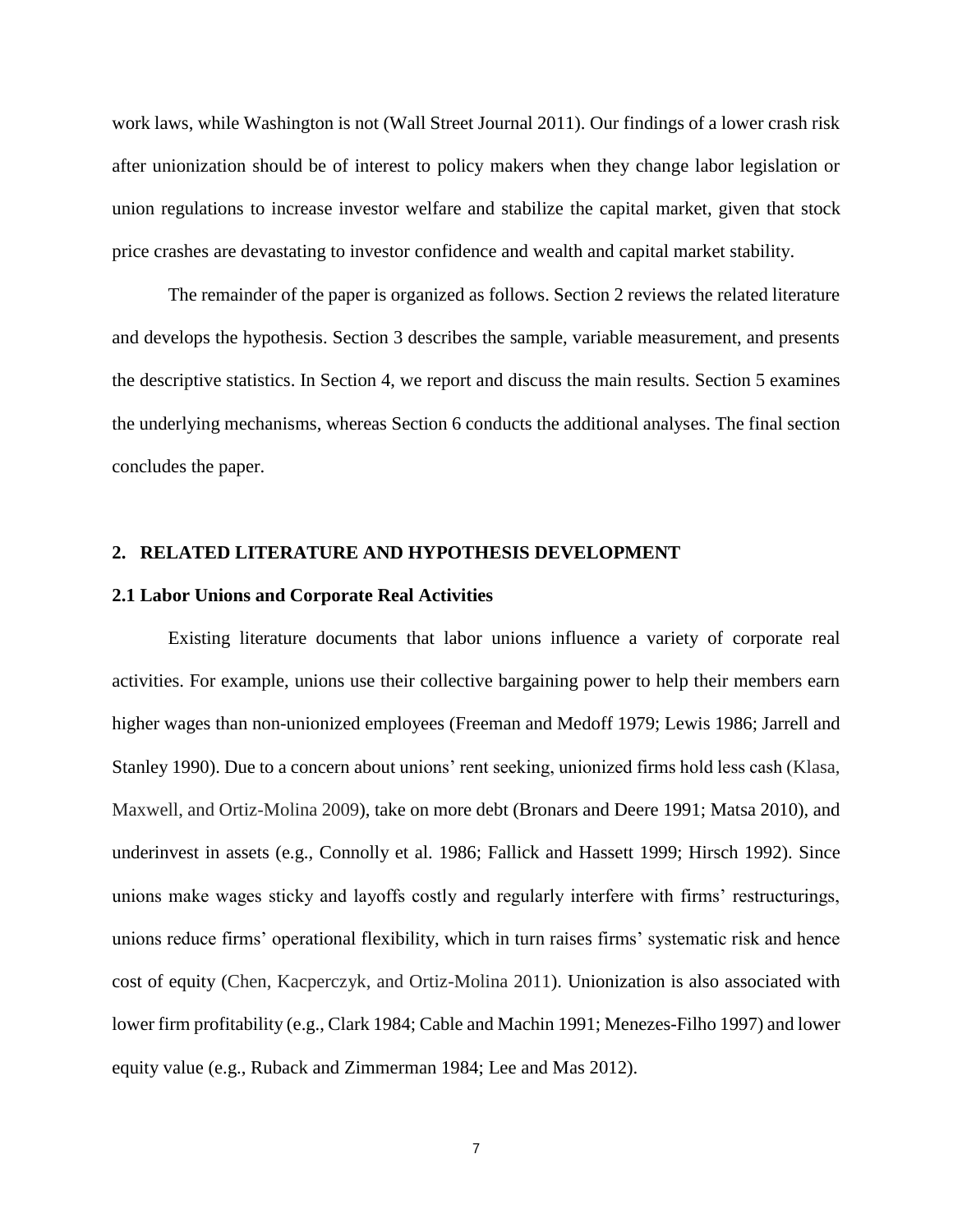However, unionization does not have an unambiguously adverse effect on a firm's real activities. Labor unions can play a governance role and influence corporate decision making through threat to withdraw their contributions to firms via work stoppages or strikes, or through stakeholder activism or equity ownership (Agrawal 2012; Faleye, Mehrotra, and Morch 2006; Leung, Li, and Rui 2009; Prevost, Rao, and Williams 2012). For instance, unionization is related to more vote-no campaigns and shareholder proposals (Ertimur, Ferri, and Muslu 2010). As representatives of unionized public employees, state pension funds directed 45% of Disney's shareholders not to vote for Michael Eisner in 2004, which led to his removal as chairman of the company's board of directors (Reilly 2005). The monitoring role of labor unions constrains managers' tax aggressiveness (Chyz, Leung, Li, and Rui 2013). In addition, unions prefer firms to undertake less risky investment; organized labor resembles risky debtholders in that they have a fixed claim on the firm and are more concerned about downside risk rather than upside potential (Chen, Kacperczyk, and Ortiz-Molina 2011; Chyz, Leung, Li, and Rui 2013).

#### **2.2 Labor Unions and Corporate Disclosures**

Unionization can result in an opaque information environment because managers at unionized firms have an incentive to keep high information asymmetry with outsiders due to their concern that disclosure transparency may undermine their position in collective bargaining (Hilary 2006). Using a sample of Canadian firms, Scott (1994) finds less voluntary disclosures of an important piece of information in union negotiation such as information about pension plans, when union strikes are approaching. Reynolds, Masters, and Moser (1998) state that both managers and unions attempt to hide or misstate their positions in negotiation process to obtain a stronger bargaining power. In a related vein, several studies find that unionized firms engage more in downward earnings management to strengthen their bargaining position, when labor negotiations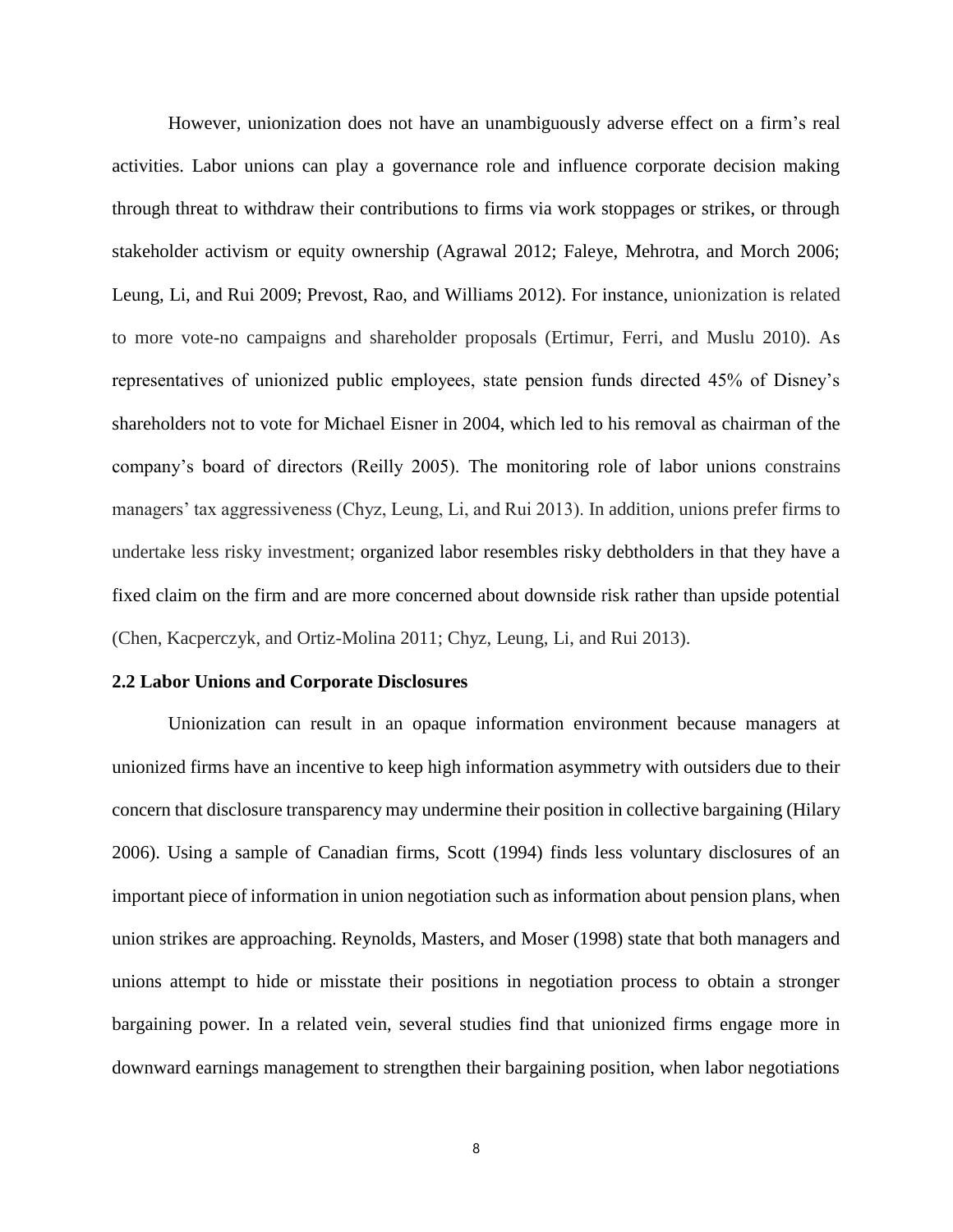are approaching or after the unionization (e.g., DeAngelo and DeAngelo 1991; Cullinan and Knoblett 1994; Bowen, DuCharme, and Shores 1995; D'Souza, Jacob, and Ramesh 2000). Recent studies also show that to preserve the information asymmetry between inside managers and organized labor, unionized firms prefer private loans to public bonds (Cheng 2017), pay lower audit fees and are less likely to hire high-quality auditors such as Big 4 or industry-specialist auditors (Cheng, Mitra, Song 2017).

On the other hand, unionization may facilitate more transparent information flow, leading to lower information asymmetry between unions and managers. Kleiner and Bouillon (1988) argue that unionized employees may gain privileged access to a significant amount of information about the firm even if the firm does not disclose such information. They also point out that unions can request financial information from management and gather additional information during negotiations. If firms are reluctant to share the information that unions request, unions can petition with NLRB or sue (Robbins 1994).

#### **2.3 Hypothesis Development**

Unionization could affect stock price crash risk via its effect on the real activities and that on the information flow. When it comes to the real activities, unionization could constrain managerial resource diversion and overinvestment due to its monitoring role. Unions may have a voice in corporate governance and influence corporate decision making through threat to withdraw the contributions to firms, stakeholder activism, or equity ownership (e.g., Agrawal 2012; Faleye, Mehrotra, and Morch 2006; Prevost, Rao, and Williams 2012). Thus, unions have potential to curb managerial resource diversion and overinvestment since these activities reduce the resources available to unionized employees and even threaten the survival of the firm. With fewer resource diversions and overinvestments, stock prices are less likely to crash since these two activities, if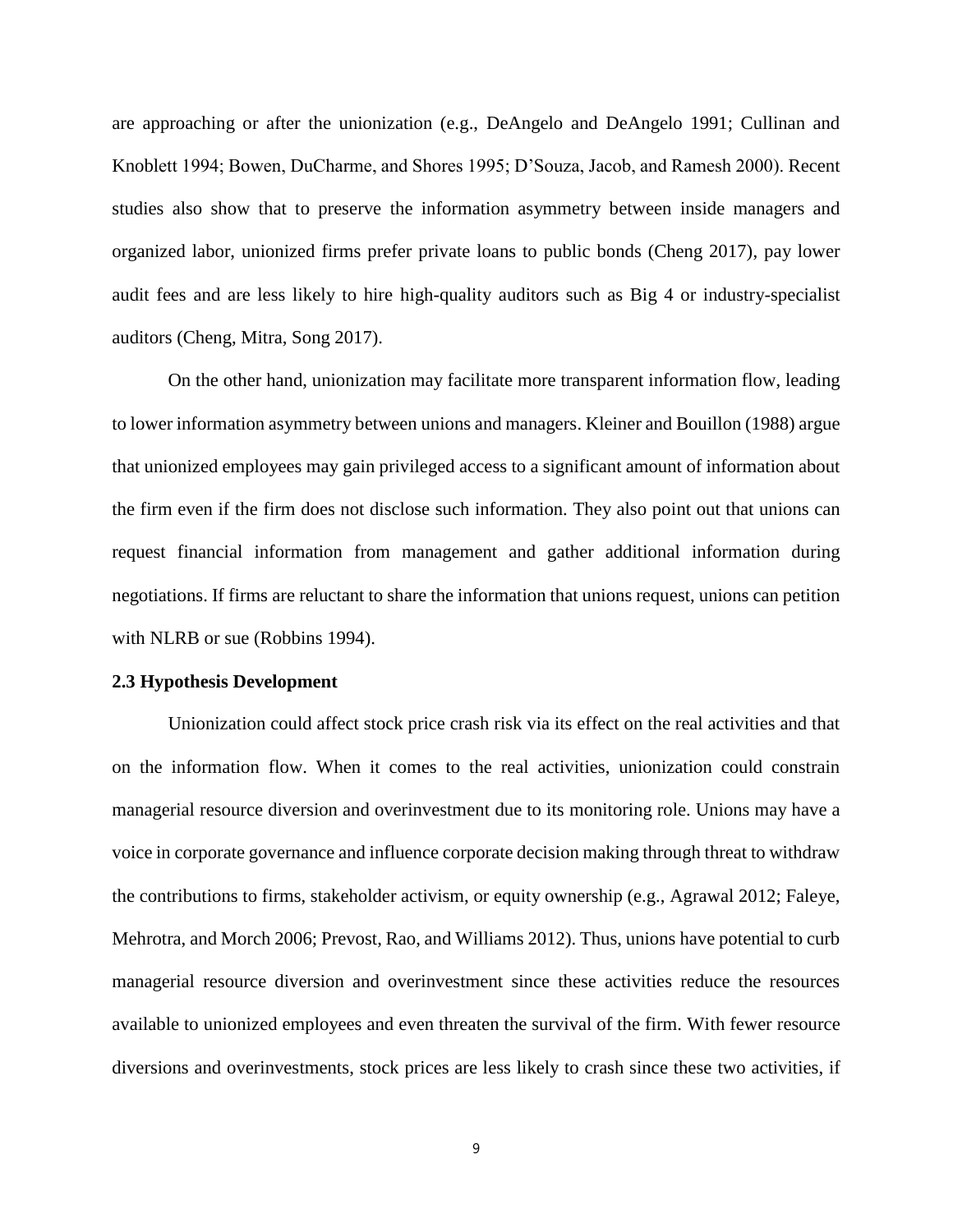unconstrained, could eventually lead to a large-scale abrupt decline in stock prices (Kim, Li and Zhang 2011a; Hong, Kim and Welker 2017; Khurana, Pereira and Zhang 2018).

Unionization can also influence crash risk through its impact on risk taking. Unions prefer firms to take fewer risks because similar to creditors, organized labor has a fixed claim on firms' resources in the form of wages and salaries (Chen, Kacperczyk, and Ortiz-Molina 2011; Chyz, Leung, Li, and Rui 2013). Faleye, Mehrotra, and Morch (2006) document that employee equity ownership is related to lower business risk, while Simintzi, Vig, and Volpin (2015) show that union density is associated with lower leverage, which reduces financial risk.<sup>2</sup> As firms take fewer risks, their stock prices are less likely to tumble. Some regulators and academics point out that excessive risk taking stemming from stock options leads to the recent financial crisis (e.g., Bebchuk 2009). Recently, Chen, Kim, Li, and Liang (2018) find that in China, managers at high political ranks are associated with lower crash risk than those at low ranks. This is because the former employs fewer risky strategies than the latter to stay employed in China's closed pyramidal managerial labor market where opportunities for alternative employments are limited for managers with higher political ranks.

Additionally, unionization could affect crash risk through its effect on the information flow. Employees in a unionized firm may attain a significant amount of information about the firm even if the firm does not release such information, and unions can gather additional information in the negotiating process (Kleiner and Bouillon 1988). Further, unions may empower employees to do whistle-blowing, which constrains managers to hide information or allows the information hidden by management released to the public. With more transparent information flow for unionized firms, it is less likely that bad news will be concealed, which in turn reduces stock price

 $\overline{a}$ 

<sup>&</sup>lt;sup>2</sup> Union density reflects the degree of labor bargaining centralization and is captured by the ratio of union membership divided by employment.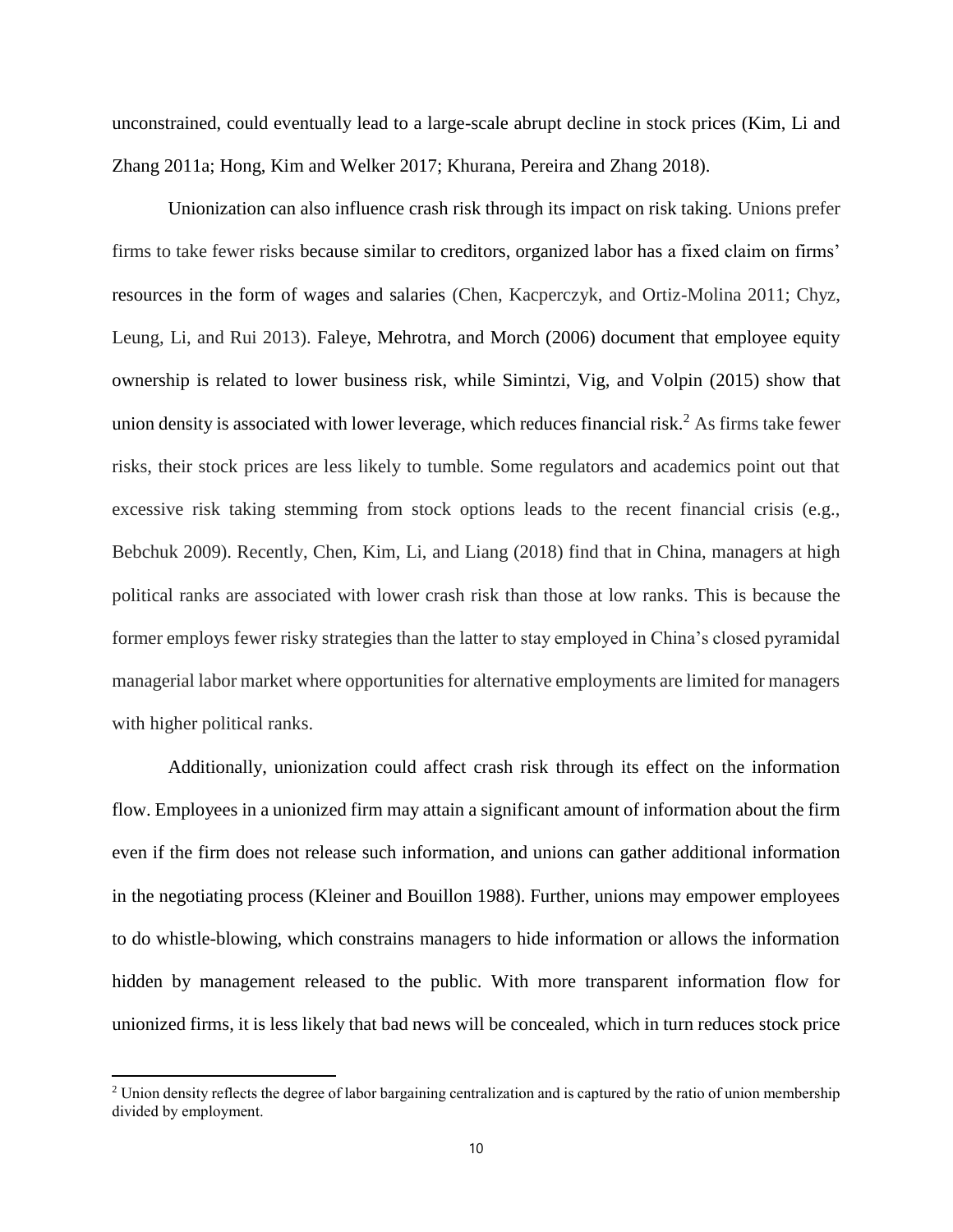crash risk given that bad-news hoarding leads stock prices to crash (e.g., Jin and Myers 2006; Kim, Li and Zhang 2011a, 2011b).

In short, unionization may reduce stock price crash risk by constraining managerial resource diversion and overinvestment, controlling excessive risk-taking, and facilitating transparent information flow. We call this view the "governance hypothesis" and state it below in alternative form:

## **H1a**: *Unionization leads to a decrease in stock price crash risk, ceteris paribus.*

Alternatively, unionization may lead to higher crash risk for at least two reasons. First, unionization may incentivize managers to preserve information asymmetry with outsiders due to the concern that information release weakens their bargaining power (e.g., Hilary 2006; Reynolds, Masters, and Moser 1998; Scott 1994). As a result, bad news is more likely to be withheld and stockpiled within a firm, which increases the likelihood of stock price crash occurrence at the firm level (e.g., Jin and Myers 2006; Kim, Li and Zhang 2011a, 2011b). Second, unionized firms take on more debt to decrease the funds available for unionized employees and protect shareholder wealth from being expropriated by unions (e.g., Bronars and Deere 1991; Matsa 2010). When firms have more debt outstanding, default risk increases, which in turn boosts stock price crash risk (Zhu 2016). We denote the rise in crash risk stemming from any one or all of these possible impacts of unionization as the "threat hypothesis." We state it below in alternative form:

**H1b**: *Unionization leads to an increase in stock price crash risk, ceteris paribus.*

#### **3. DATA AND VARIABLE MEASUREMENT**

## **3.1 Data and Sample**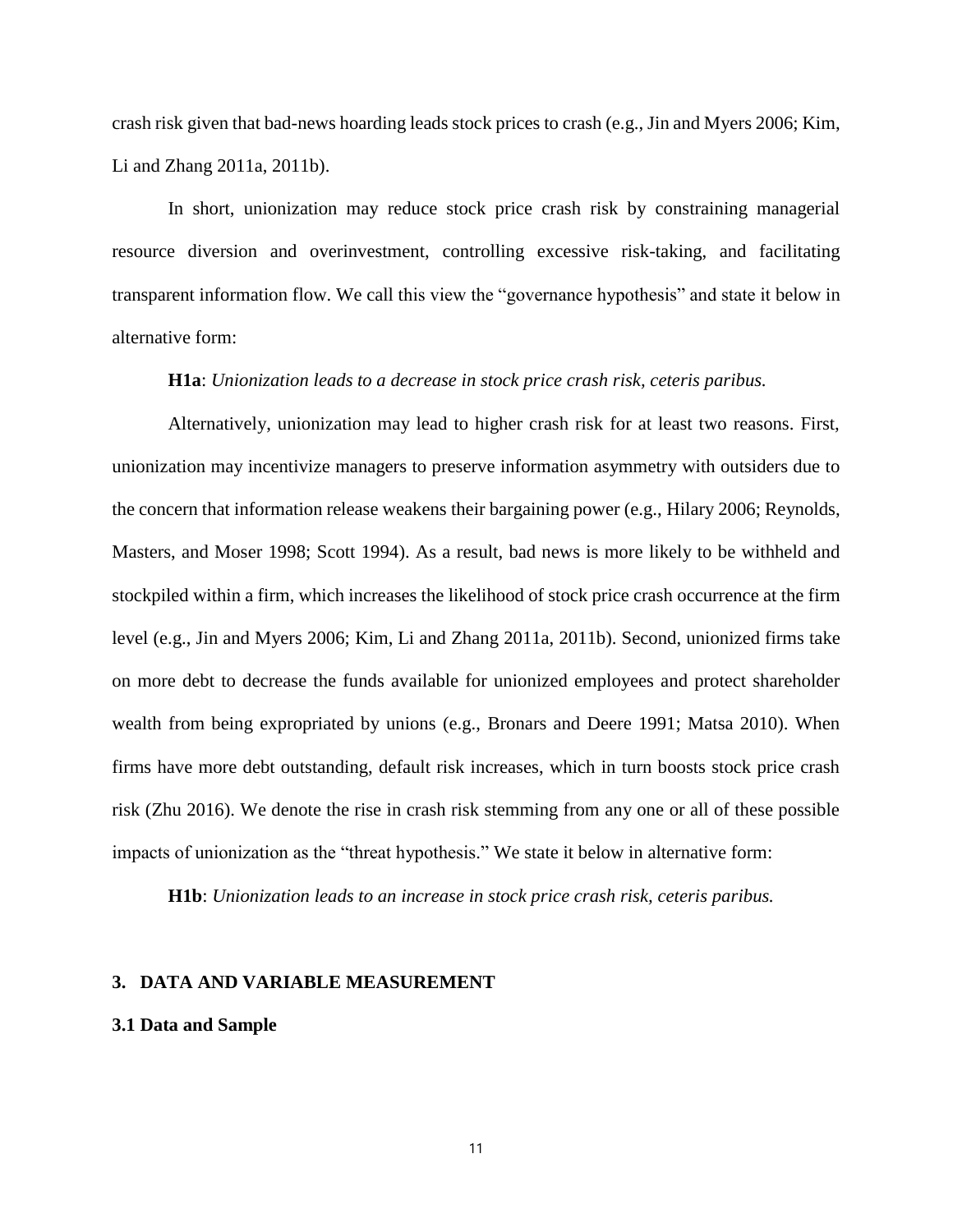We collect data from several sources: union election data from NLRB, weekly stock return data from the Center for Research on Security Prices (CRSP), and annual financial data from Compustat. The NLRB provides detailed data related to union elections for the period 1977-2015, including the number of eligible voters, the number of voters who voted for and against unionization, the company name involved in the election, and the time and location of the election, among other things.<sup>3</sup> But our union data start with 1980 due to the missing values of valid vote shares for unionization during 1977-1979. We follow Lee and Mas (2012) to manually match the union election data with CSRP using company names and then merge with Compustat, which gives us 5,342 elections. Next, we remove observations if election voting outcomes are missing or if less than 100 employees participate in the election, resulting in 1,037 elections.<sup>4,5</sup> When there are multiple elections within a fiscal year, we keep the first election, consistent with Bradley, Kim and Tian (2017) and Huang, Jiang, Lie and Que (2017). This procedure leaves us 899 elections.

We next exclude firms in regulated industries with SIC code from 4900 to 4999 and financial institutions with SIC code from 6000 to 6999. We also exclude observations with negative total assets or equity value as well as those with missing values for variables used in the empirical models and require each fiscal year to have at least 26 weekly returns. This procedure yields a final sample of 687 unique union elections spanning the period 1981-2016, among which 200 elections favor unionization.<sup>6</sup>

l

<sup>&</sup>lt;sup>3</sup> We downloaded electronic records of union election data for the period 1977-1999 from Thomas Holmes's website [\(http://users.econ.umn.edu/~holmes/data/geo\\_spill/\)](http://users.econ.umn.edu/~holmes/data/geo_spill/) and for the period 2000-2011 fro[m https://www.data.gov/](https://www.data.gov/) and for the period 2011-2015 from the NLRB website.

<sup>4</sup> We require union elections to have at least 100 participating employees since union elections with a smaller group of participants are less likely to have a significant impact on firm behavior and outcomes. This type of filter is widely used in the labor union election literature (e.g., Lee and Mas 2012; Bradley et al. 2017; Huang et al 2017).

<sup>&</sup>lt;sup>5</sup> In robustness checks, we follow Lee and Mas (2012) to use the fraction of workforce voted in the election to select the sample. Specifically, we remove observations if less than 2 percent of workforce voted in the election and find that our baseline results (untabulated) hold using this alternative sample. We also rerun the tests after removing observations if less than 3 percent (4 percent) of workforce voted and find qualitatively similar results.

<sup>6</sup> Our sample period ends in 2016 because our dependent variable is measured one year ahead of all the independent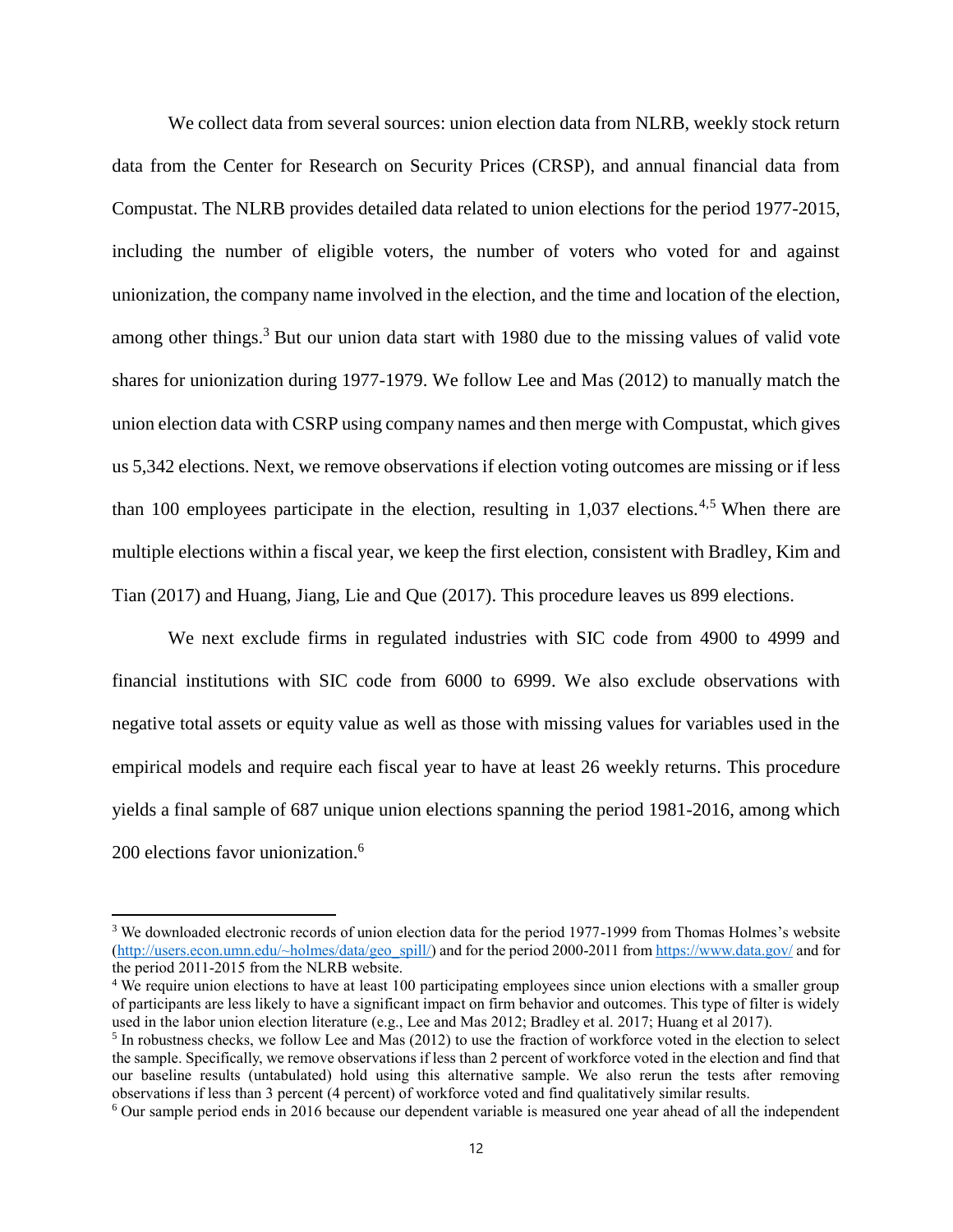#### **3.2 Measurement of Firm-specific Crash Risk**

Following prior literature (e.g., Chen, Hong and Stein 2001; Kim, Li and Zhang 2011a, 2011b), we capture firm-specific crash risk using two alternative measures: the negative skewness of firm-specific weekly returns (*NCSKEW*) and the down-to-up volatility (*DUVOL*). Specifically, we first estimate the following expanded market model to calculate the firm-specific weekly returns:

$$
r_{j,t} = \alpha_j + \beta_{1j} r_{m,\tau-2} + \beta_{2j} r_{m,\tau-1} + \beta_{3j} r_{m,\tau} + \beta_{4j} r_{m,\tau+1} + \beta_{5j} r_{m,\tau+2} + \varepsilon_{j,\tau}
$$
(1)

where  $r_{i,t}$  is the return on stock *j* in week  $\tau$  and  $r_{m,t}$  is the return on the CRSP value-weighted market return in week *τ*. The lead and lag terms for market index are included to minimize potential problems arising from nonsynchronous trading. The firm-specific weekly return (*W*) is then defined as  $W = \ln(1 + \varepsilon_{i,t})$ .

To construct our first measure of crash risk, *NCSKEW*, we take the *negative* of the third moment of firm-specific weekly returns for each fiscal year and divide it by the standard deviation of firm-specific weekly returns raised to the third power. Specifically, for each firm *j* in year *t*, *NCSKEW* is computed as:

$$
NCSKEW_{j,t} = -[n(n-1)^{\frac{3}{2}}\sum W_{j,t}^{3}]/[(n-1)(n-2)(\sum W_{j,t}^{2})^{3/2}]
$$
 (2)

where *n* is the number of firm-specific weekly returns during the fiscal year *t*, and other variables are defined as above. Higher values of *NCSKEW* correspond to higher crash risk.

To derive our second measure of crash risk, *DUVOL*, we split all the weekly return observations in our sample period into those with firm-specific weekly returns below the annual mean ("down" weeks) and those with firm-specific weekly returns above the annual mean ("up"

variables.

 $\overline{\phantom{a}}$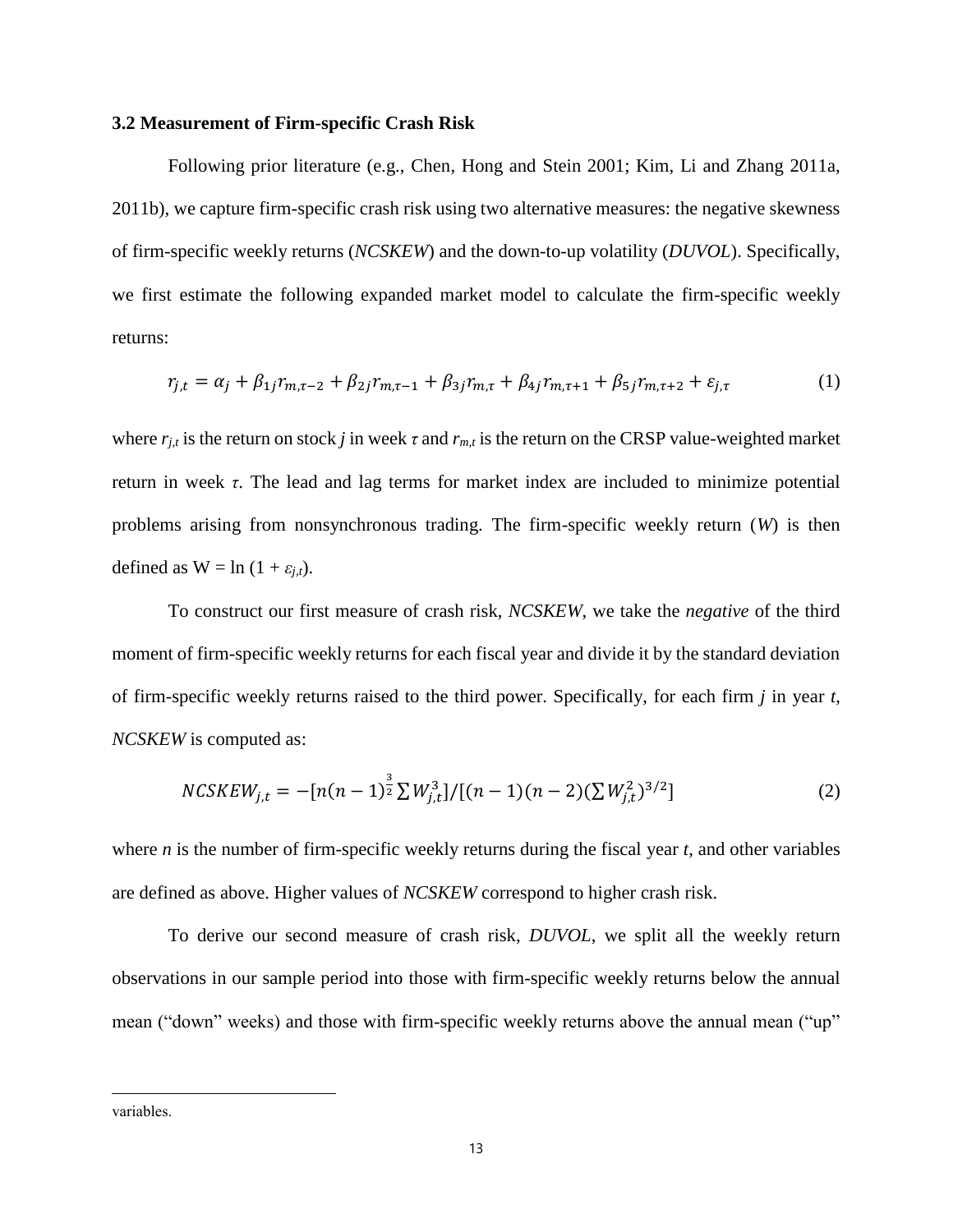weeks). We next calculate the standard deviation for each of these subsamples separately. *DUVOL* is the natural logarithm of the ratio of the standard deviations of the down weeks to that of the up weeks defined as below:

$$
DUVOL_{j,t} = \log((n_u - 1) \sum_{DOWN} W_{j,t}^2 / (n_d - 1) \sum_{UP} W_{j,t}^2)
$$
 (3)

where  $n_u$  ( $n_d$ ) is the number of *UP* (*DOWN*) weeks, and all other variables are defined as before. Higher values of *DUVOL* imply that a firm's stock price is more likely to crash.

#### **3.3 Descriptive Statistics**

Table 1 presents the descriptive statistics for union election and stock price crash risk variables. The mean value of *NCSKEW* (*DUVOL*) is -0.048 (-0.042) and the median value of *NCSKEW* (*DUVOL*) is -0.098 (-0.061), which are close to those reported by Khurana, Pereira and Zhang (2018). The mean (median) value of *VOTE* is 0.442 (0.400) with a standard deviation of 0.210, implying that on average 44.2% of votes are in favor of unionization. The mean of *Unionization* is 0.291, implying that the unionization rate is about 29.1%. The statistics of union election are comparable to those presented in prior literature (e.g., Bradley, Kim and Tian 2017; Huang, Jiang, Lie and Que 2017; He, Tian and Yang 2016; Campello, Gao, Qiu and Zhang 2018).

[Insert Table 1 here]

#### **4. RDD AND MAIN RESULTS**

#### **4.1 Empirical Strategy and Diagnostic Tests**

We follow Campello, Gao, Qiu and Zhang (2018) and Bradley, Kim and Tian (2017) to estimate the causal impact of unionization on crash risk using a regression discontinuity design (RDD). The RDD exploits local variations in the vote share of union elections by comparing crash risk between firms with closely won elections and those with closely lost elections. Close-win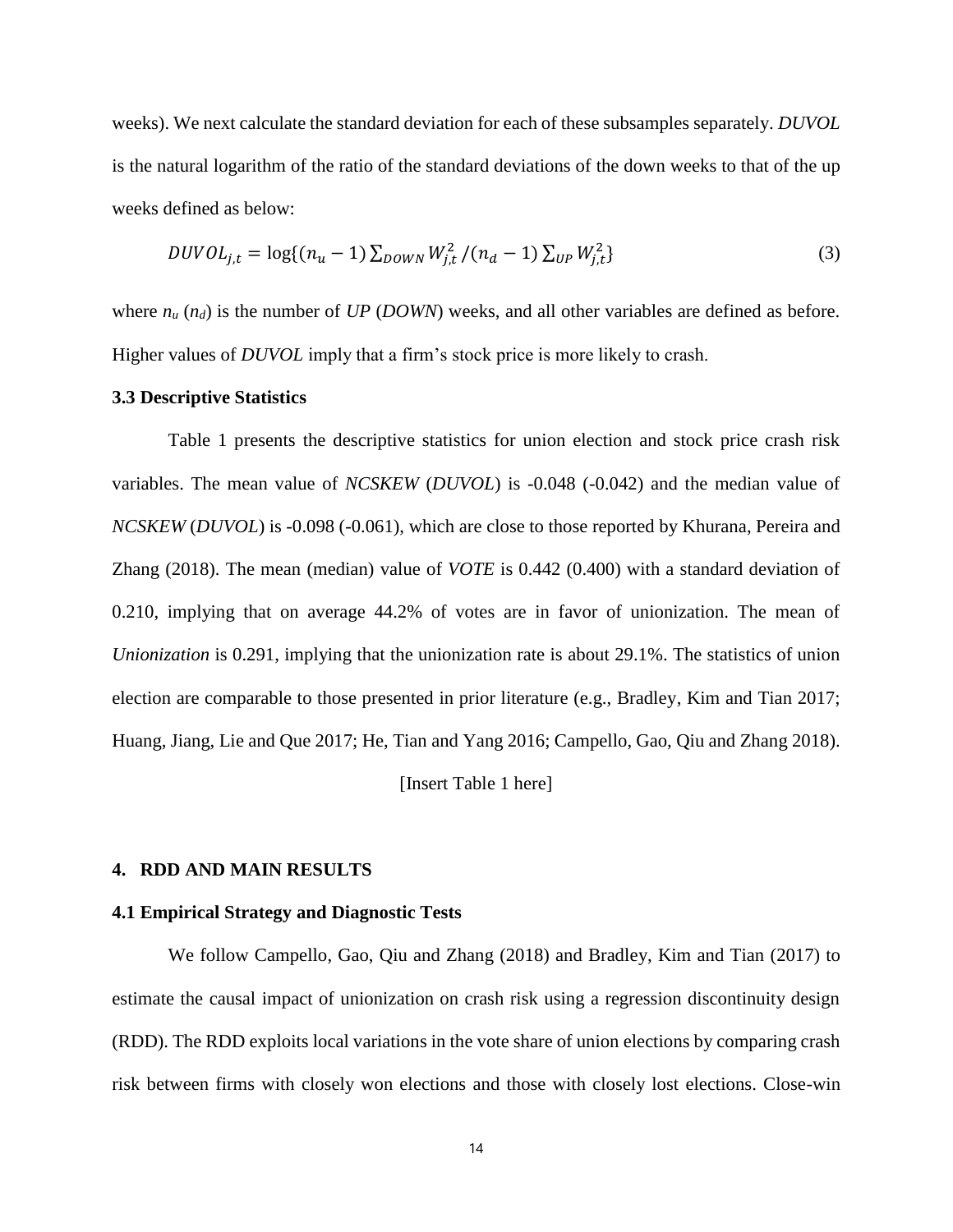firms are unionized while close-loss firms are not unionized; yet the two groups are ex ante similar. Moreover, given the nature of the voting process, individuals or firms are unlikely to anticipate or manipulate close election outcomes (Campello, Gao, Qiu and Zhang 2018). Therefore, one can infer the causal effect of unionization on crash risk by contrasting crash risk between close winners and losers of union elections.

Specifically, we implement the RDD using two approaches: the global polynomial

regression and the local linear regression. The former uses the following model:  
\n
$$
CRASH_{t+1} = \alpha_t + \tau \times Unionization_t + \sum_{n=1}^p \beta_{tn} \times (VOTE_t - 0.5)^n + \sum_{n=1}^p (\beta_m - \beta_{tn}) \times Unionization_t \times (VOTE_t - 0.5)^n + \varepsilon_{t+1}
$$
\n(4)

where *CRASH* refers to crash risk variables (*NCSKEW* or *DUVOL*); *Unionization* is an indicator variable that takes the value of one if a firm is unionized and zero otherwise; *VOTE* is the union vote share in the election. We follow Lee and Lemieux (2010) to deduct 0.5 from *VOTE* so that Eq. (4) is centered around the vote share threshold 50%. Accordingly,  $\tau$  identifies the change in crash risk variables as the vote share just goes beyond 50% and provides an estimate of the effect of unionization on stock price crash risk.

The global polynomial regression uses all available data and hence provides more precise estimates. But this approach could bring in biases in estimates since it imposes a given functional form onto the association between vote shares and crash risk over a large range of data. Thus, we alternatively use the local linear regression that uses a narrow range of data surrounding the vote share cutoff of 50%. This approach has the advantage of reducing biases stemming from the global functional form, but it has a lower statistical power owing to the smaller sample size.

The local linear regression approach is implemented using the following model: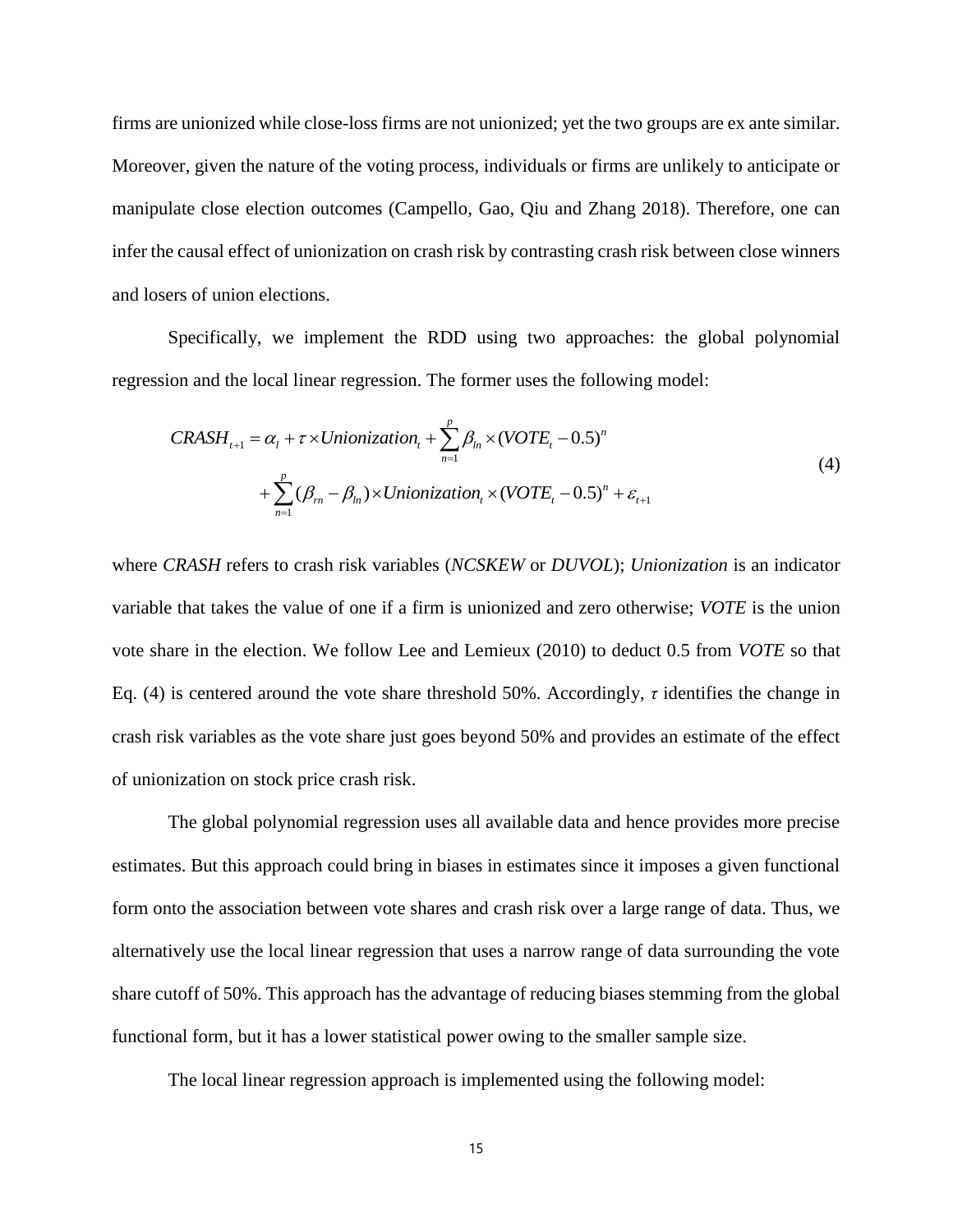$$
CRASH_{t+1} = \alpha_t + \tau \times Unionization_t + \beta_t \times (VOTE_t - 0.5)
$$
  
+  $(\beta_r - \beta_t) \times Unionization_t \times (VOTE_t - 0.5) + \varepsilon_{t+1}$  (5)

where  $0.5-h \leq VOTE_t \leq 0.5+h$ , and  $\tau$  identifies the effect of unionization on crash risk. We estimate Eq. (5) using triangular and rectangular kernels.

 $1 - u_i + v \times \text{Monomization}, + p_i \times \text{vol}(v_i + v_j + v_i + v_j + v_i + v_k)$ <br>+( $\beta_r - \beta_i$ ) × Unionization, × (VO<br>  $\text{OTE}_t \leq 0.5 + h$ , and *r* identifies the ungular and rectangular kernels.<br>
cation of RDD relies on the satis<br>
variable (the number of vot The application of RDD relies on the satisfaction of two assumptions. One assumption is that the forcing variable (the number of vote shares) is not precisely manipulated by agents (voters and employers) around the known threshold (Lee and Lemieux 2010), suggesting a continuity of the distribution of the forcing variable surrounding the vote share threshold.<sup>7</sup> The other assumption requires no discontinuity in other covariates that are related to crash risk around the same threshold. In other words, it requires firms that win or lose by a very small margin to be not significantly different across the other covariates. We next examine whether the two assumptions are satisfied.

To check the validity of the first assumption, i.e., the continuity of the vote share distribution, we follow Bradley, Kim and Tian (2017) to conduct two tests. First, we plot a histogram of the distribution of vote shares across 20 equally spaced vote share bins (with a 5.0% bin width) in Figure 1. If vote shares within a narrow window of the cutoff are manipulated by either voters or employers, we should observe a discontinuity in the vote share distribution at the 50% cutoff. Figure 1 shows continuous distribution of vote share within the narrow window around the cutoff, indicating that there is no precise manipulation at the threshold.

## [Insert Figure 1 here]

Second, we adopt the method proposed by McCrary (2008) to formally test the continuity assumption of the vote share distribution.<sup>8</sup> Figure 2 plots the density of union vote shares. It shows

 $\overline{\phantom{a}}$ 

<sup>&</sup>lt;sup>7</sup> Even if the forcing variable is manipulated to some extent, an exogenous discontinuity still permits random assignment to the treatment so long as firms do not precisely control the forcing variable (Lee 2008).

<sup>8</sup> Se[e http://emlab.berkeley.edu/~jmccrary/DCdensity/](http://emlab.berkeley.edu/~jmccrary/DCdensity/) for more detailed information about this test.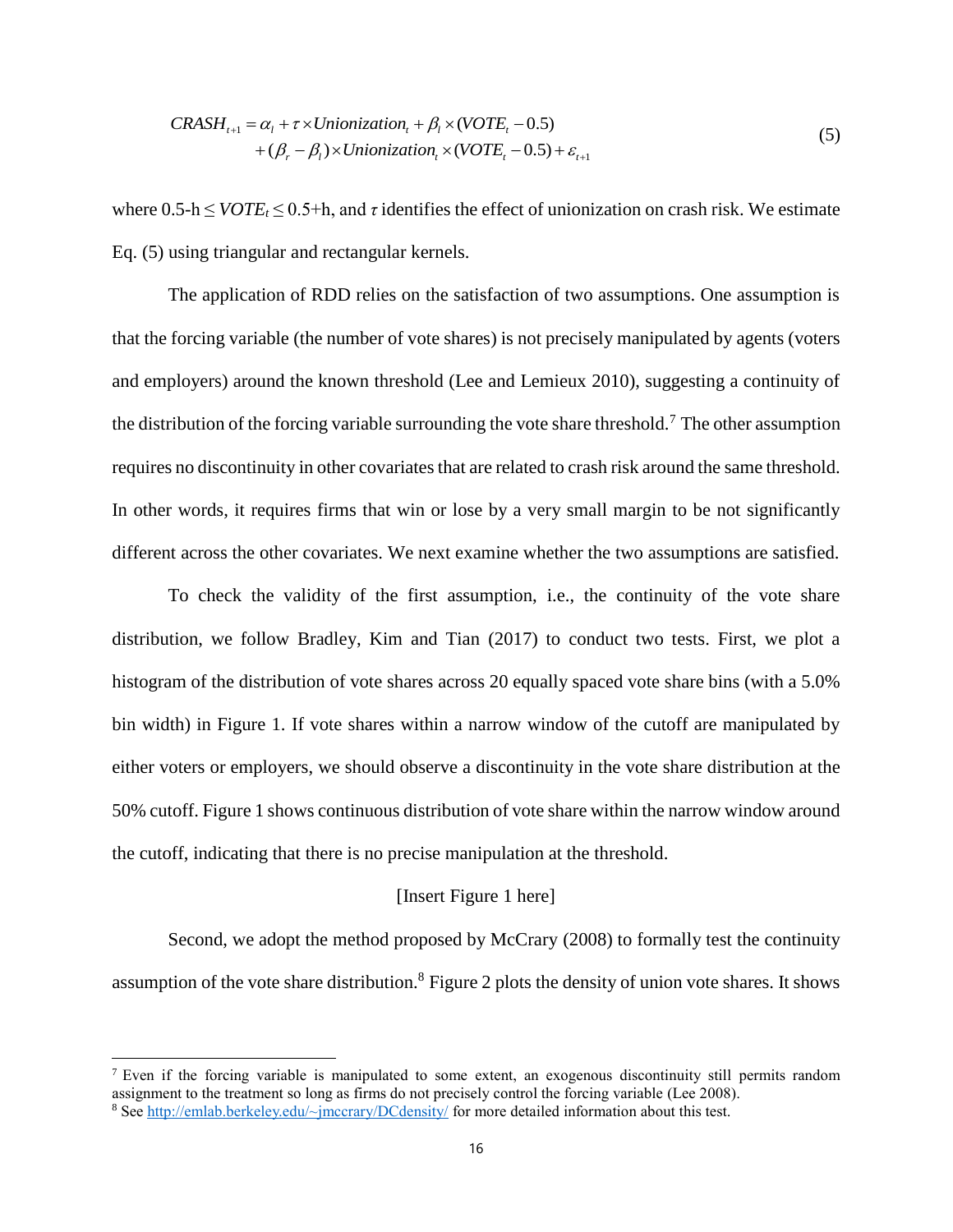that the density of vote shares is smooth and the fitted curve shows little evidence of a strong discontinuity around the 50% cutoff. The discontinuity estimate is -0.279 with a standard error of 0.251. Hence, we are not able to reject the null hypothesis of continuous density at the threshold, confirming anew that the vote shares are not precisely manipulated around the known cutoff.

## [Insert Figure 2 here]

To check the validity of the second assumption, i.e., the continuity of other covariates, we test whether there are significant differences in the covariates of firms that fall in a narrow window of vote shares, [48%, 52%] surrounding the 50% cutoff. Following prior research (e.g., Hutton, Marcus and Tehranian 2009; Kim, Li, and Zhang 2011a, 2011b; Khurana, Pereira and Zhang 2018), we include the following variables that have been shown to influence crash risk as the covariates: return on assets (*ROA*), market-to-book ratio (*MB*), firm size (*SIZE*), leverage (*LEV*), de-trended share turnover (*DTURN*), standard deviation of firm-specific weekly returns (*SIGMA*), annual average of firm-specific weekly returns (*RET*), and the absolute value of discretionary accruals (*ABACC*). The appendix provides more details on the definitions of these covariates. Table 2 presents the results of this diagnostic test. It shows that all the covariates in the union election year are not significantly different between the close-win firms and the close-loss firms.

#### [Insert Table 2 here]

In short, the above diagnostic tests suggest that the union vote shares are not likely to be precisely manipulated by voters or employers around the 50% cutoff point. Moreover, other covariates do not exhibit a discontinuity at the threshold. Therefore, the assumptions of the RDD are met and the RDD can be used to identify the causal effect of unionization on crash risk.

#### **4.2 Main RDD Results**

#### *4.2.1 Graphic Analysis of the Outcome*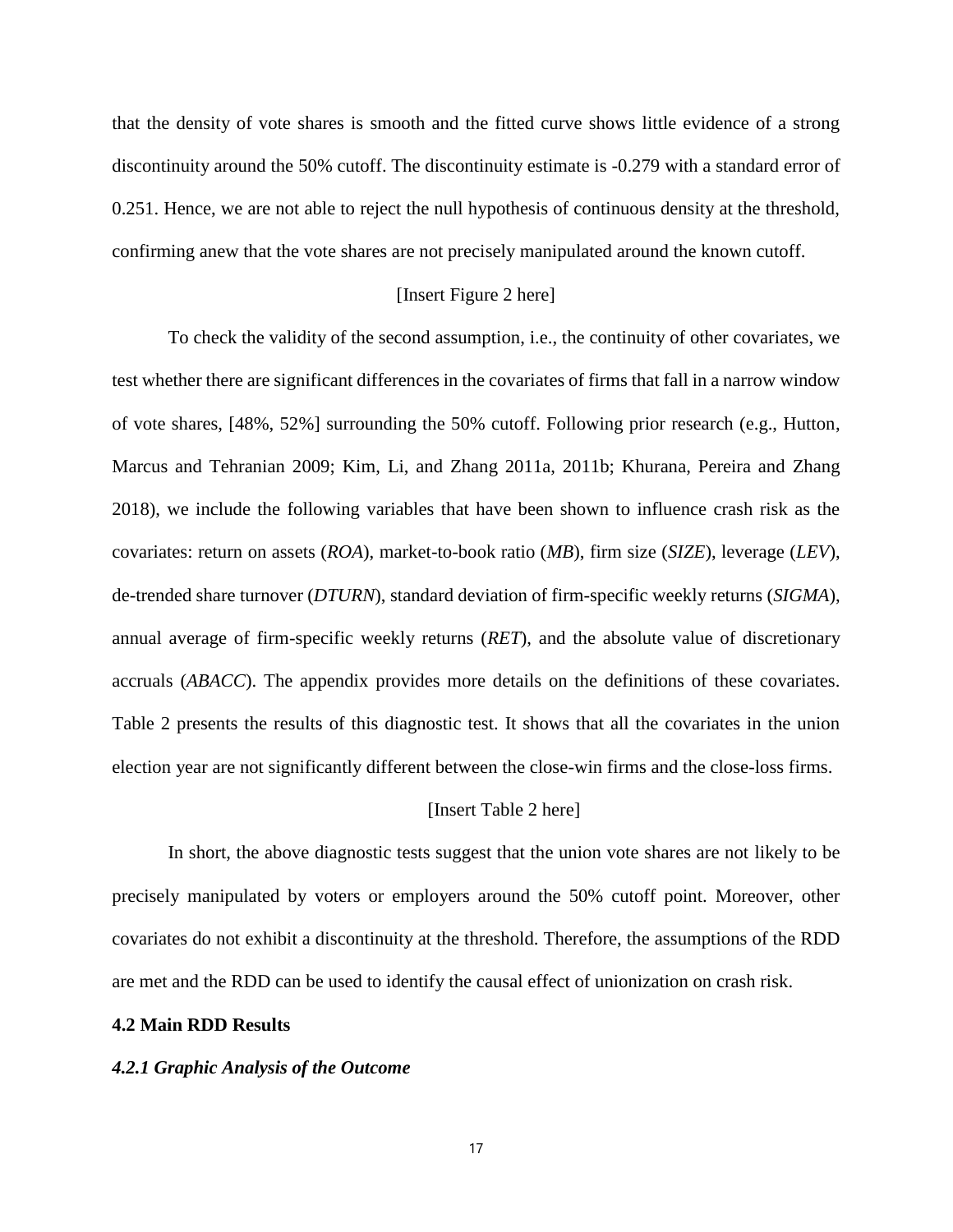We first use graphical analysis to describe the relation between union vote shares and crash risk in the vicinity of the threshold. We split the vote share into 20 equally spaced bins and compute the conditional average of the crash risk variables for each bin. We next fit crash risk variables as 2<sup>nd</sup>-order polynomial functions of vote shares. Figure 3 shows the graph on the relation between the vote share and the crash risk variables. The upper plot presents the negative skewness (*NCSKEW*) and the bottom plot presents the down-to-up volatility (*DUVOL*). The *x* axis is the forcing variable *VOTE*, the percentage of votes favoring unionization. The dots represent the mean value of crash risk variables (*NCSKEW* and *DUVOL*) for each bin. The solid line fits crash risk variables as quadratic polynomial functions of vote shares.

Figure 3 shows that both *NCSKEW* and *DUVOL* exhibit a discontinuity around the 50% cutoff following the union elections. Within a narrow window of the cutoff point, crash risk drops significantly once union vote shares exceed the 50% threshold, suggesting that unionization has a negative impact on crash risk.

## [Insert Figure 3 here]

### *4.2.2 Global Polynomial Regressions*

 $\overline{\phantom{a}}$ 

We next perform the regression discontinuity analysis using a global polynomial regression by estimating Eq. (4) with the polynomial order of two.<sup>9</sup> Table 3 presents the results. Columns (1) and (2) report the results without control variables and year and industry fixed effects.<sup>10</sup> Regardless of measures for crash risk, the coefficients on *Unionization* are negative and statistically significant at the 5% level. These results indicate that unionization has a negative influence on stock price

<sup>9</sup> We initially estimate Eq. (4) using the polynomial order of one, two, three, and four, respectively. We report the results using the polynomial order of two because the Akaike information criteria (AIC) is the smallest when using this polynomial order and Lee and Lemieux (2010) suggest to select the polynomial order based on AIC. Though not tabulated, we find that the results using the polynomial order of two are the strongest.

 $10$  Specifically, we use Fama-French-12 industry fixed effects. As a sensitivity analysis, we repeat all the analyses using alternative industry fixed effects as identified by two-digit SIC, Fama-French 17 industries, and Fama-French 48 industries. Our results are qualitatively similar.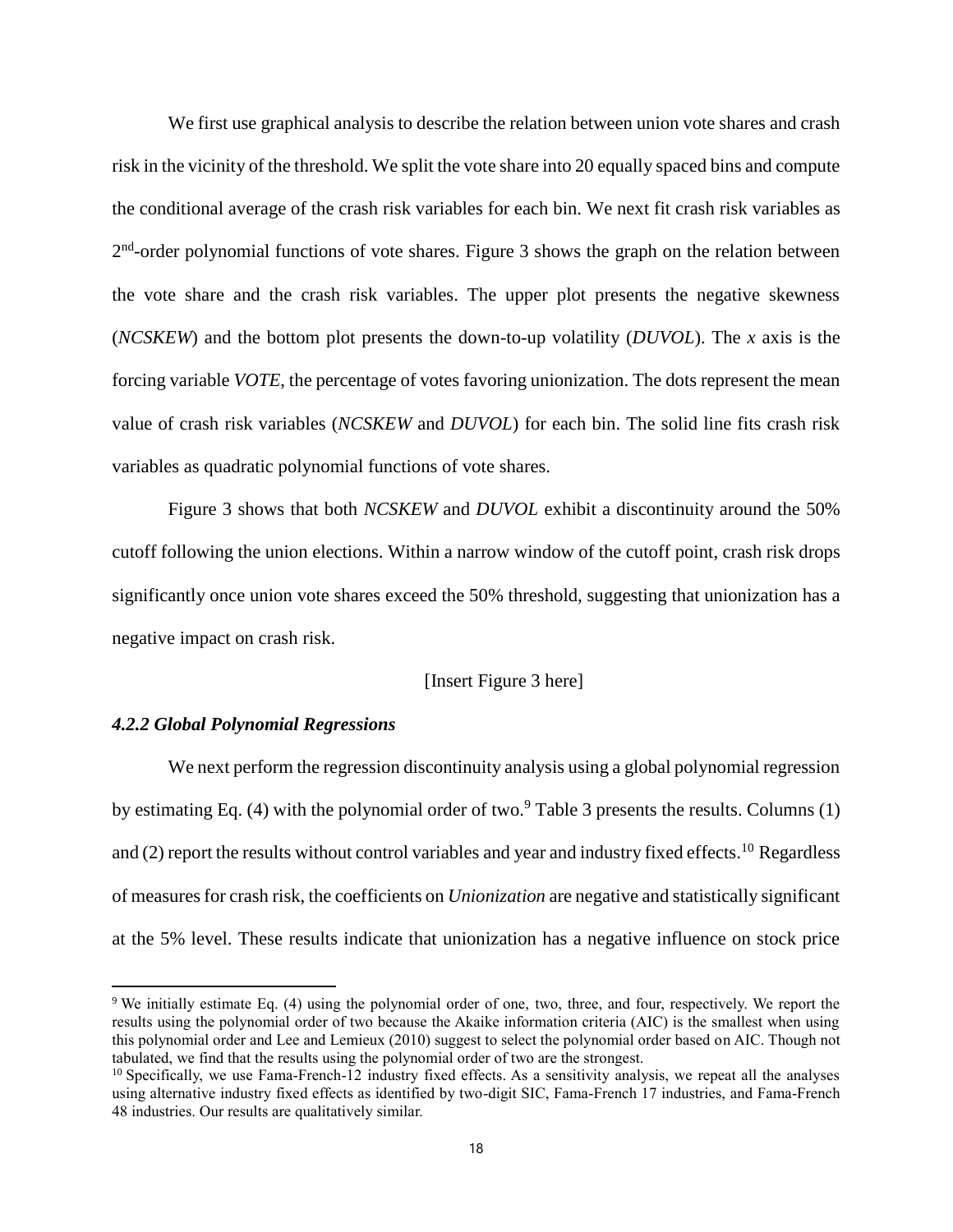crash risk. In terms of the economic magnitude, crash risk is 30.9% (22.7%) lower for unionized firms than for firms losing union elections, in a year after union election, when *NCSKEW* (*DUVOL*) is used to capture crash risk. Given that the standard deviation of *NCSKEW* (*DUVOL*) is 0.702 (0.476), a 30.9% (22.7%) reduction represents 0.440 (0.477) standard deviation reduction of *NCSKEW* (*DUVOL*) after unionization for an average firm in the sample, which is economically significant.

## [Insert Table 3 here]

In Columns (3) and (4), we include year and industry fixed effects. The coefficients on *Unionization* are still significantly negative at the 5% level whether *NCSKEW* or *DUVOL* is used as the measure for crash risk, again consistent with H1a. To further check the robustness of our results, in Columns (5) and (6), we control for several variables that prior research finds to influence crash risk, although the covariates are not needed for the RDD (Lee and Lemieux 2010). The coefficients on *Unionization* remain significantly negative regardless of the measures for crash risk, providing additional support for H1a.

### *4.2.3 Local Linear Regressions*

Although the global polynomial regressions have the advantage of providing more precise estimates due to the use of all union election data, it is essential to use local linear regressions because the RDD has strong local validity (Bakke and Whited 2012) and local linear estimates have rate optimality and superior bias features (Fan and Gijbeles, 1992; Hahn, Todd and Van der Klaauw 2001). Thus, we alternatively use local linear regressions in the vicinity of the 50% cutoff. Specifically, we employ both triangular and rectangular kernels to estimate Eq. (5) with the bandwidth defined as the optimal bandwidth based on Imbens and Kalyanaraman (2012). Table 4 reports the results.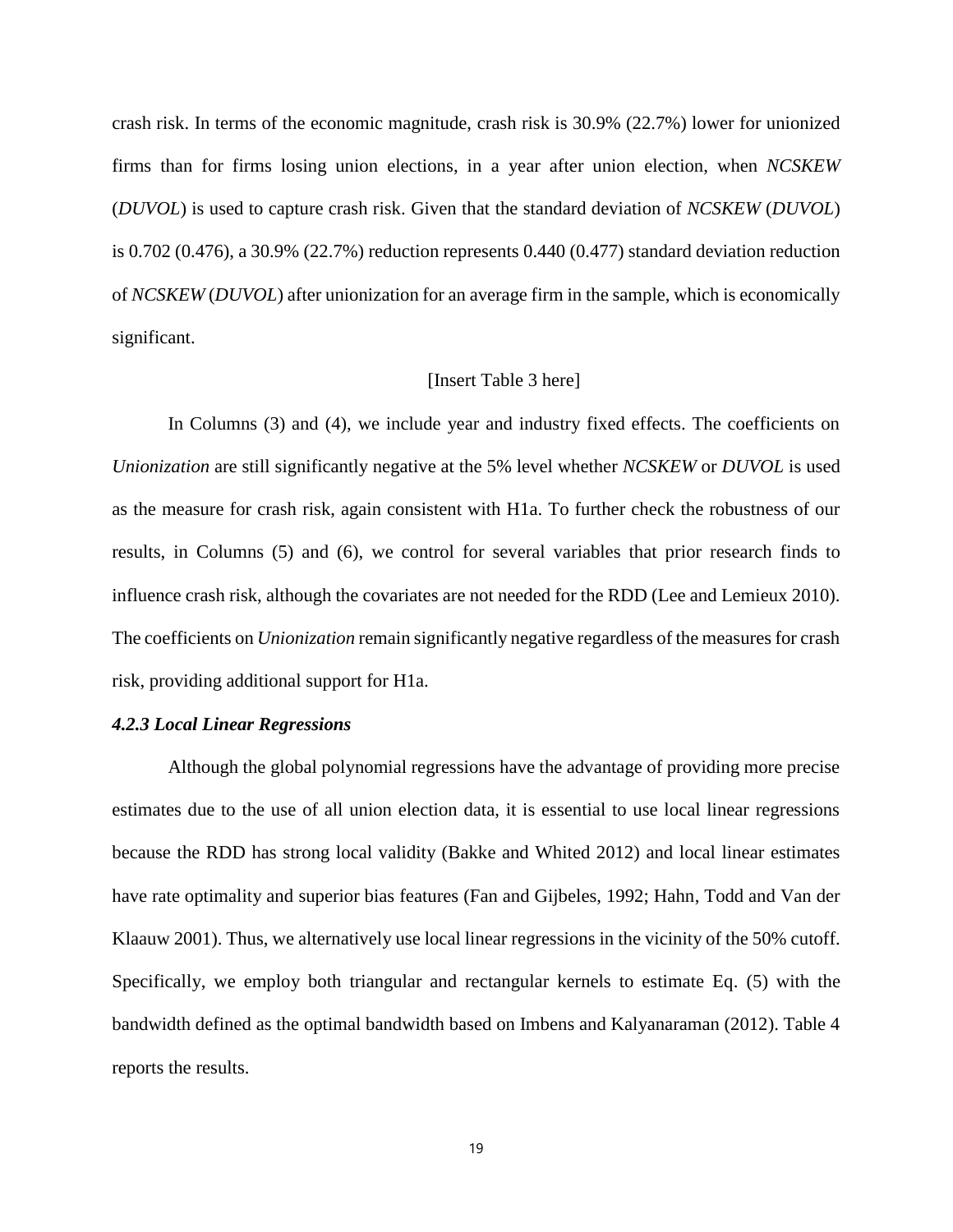The coefficients on *Unionization* are significantly negative across both Columns (1) and (2) when triangular kernels are used, in line with the results from global polynomial regressions in Table 3. The magnitudes of the coefficients are also similar to those presented in Table 3. They show that crash risk is 30.1% (26.6%) lower for unionized firms than for firms losing union elections when *NCSKEW* (*DUVOL*) is used to capture crash risk. Given that the standard deviation of *NCSKEW* (*DUVOL*) is 0.702 (0.476), a 30.1% (26.6%) reduction represents 0.429 (0.559) standard deviation reduction of *NCSKEW* (*DUVOL*) after unionization for an average firm in the sample, which is economically significant.<sup>11</sup> Columns  $(3)$  and  $(4)$  use rectangular kernels and report similar results (a drop of 26.0% and 27.8% for *NCSKEW* and *DUVOL*, respectively). In short, the results in Section 4.2 suggest unionization leads to a decrease in stock price crash risk, supporting the governance hypothesis.

#### [Insert Table 4 here]

#### **4.3 Robustness Checks**

 $\overline{\phantom{a}}$ 

In this subsection, we conduct multiple sensitivity analyses to check the robustness of our RDD results. First, we check whether our results from local linear regressions are sensitive to the choice of alternative bandwidths. As pointed out by Lee and Lemieux (2010), selecting a bandwidth requires a trade-off between bias and precision. When a wider bandwidth is employed, more observations are included and hence the estimates are more precise, but this approach could bring about bias in the estimates since the linear estimation may not fit the data correctly. The

 $11$  Note that the relatively large economic magnitude could arise for two reasons. First, given that we require union elections to have at least 100 participating employees, we may have kept a sample of firms with more powerful unions, which should have bigger influence on corporate activities and hence crash risk. Second, we use observations within a narrow window of vote shares around the cutoff 50%, in which the contrast between unionized firms and nonunionized firms may be more distinct. As the window around the cutoff becomes expanded, the coefficient magnitude goes down significantly as shown in Panel A of Table 5.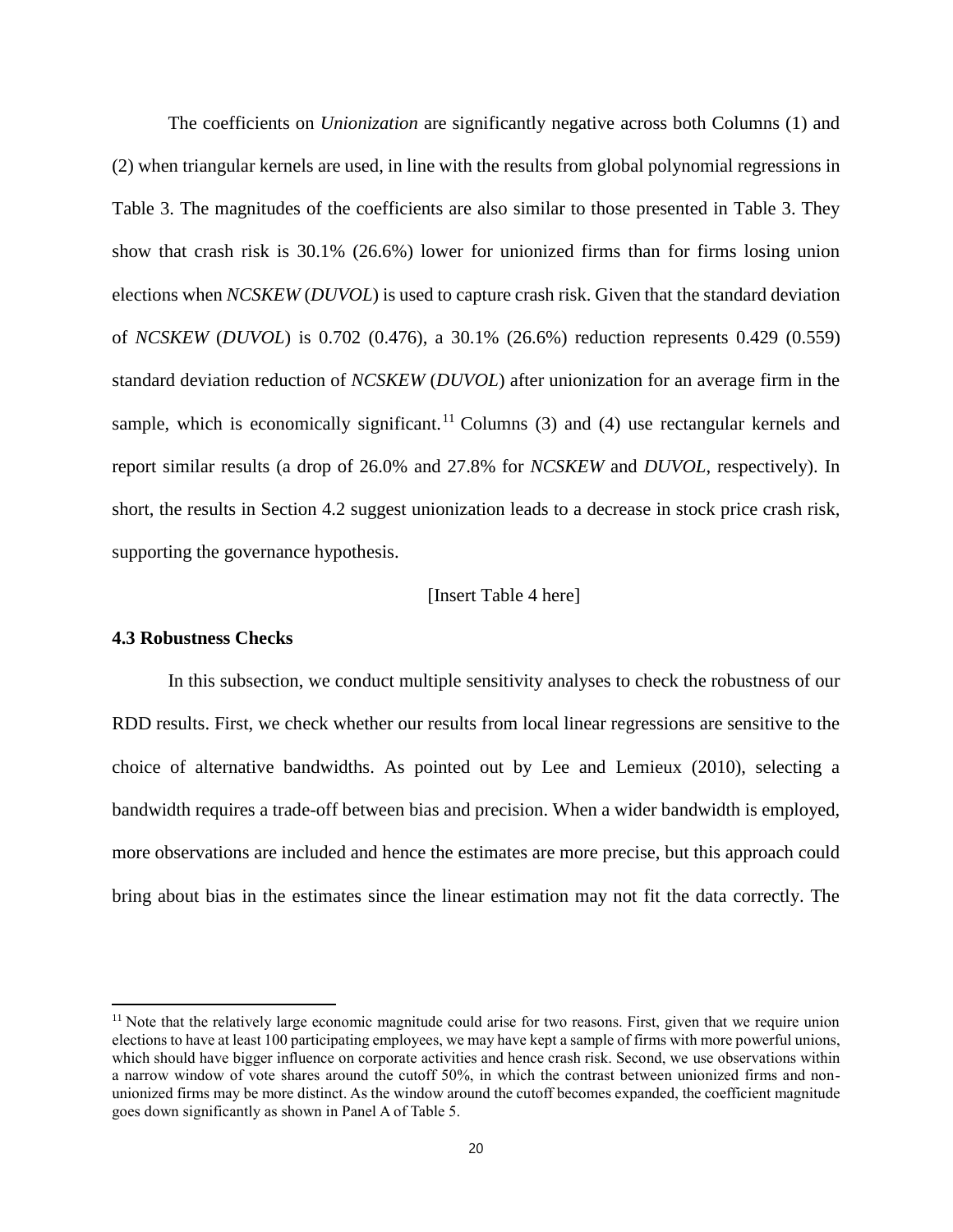opposite is true when a narrower bandwidth is selected. Thus, we test the robustness of our RDD results using alternative bandwidths.

Panel A of Table 5 reports the results of estimating Eq. (5) using triangular kernels with alternative bandwidths.<sup>12</sup> The alternative bandwidths we employ include:  $25\%$ ,  $50\%$ ,  $1.5$  times, and 2.0 times of the optimal bandwidth defined by Imbens and Kalyanaraman (2012). Across all these alternative bandwidths, the coefficients on *Unionization* are consistently negative and significant regardless of crash risk measures used. These findings indicate that our baseline RDD results using local linear regressions are robust to the use of alternative bandwidths.

### [Insert Table 5 here]

Second, we use triangular kernels to estimate Eq. (5) after including the control variables in Table 3. As shown in Panel B of Table 5, the coefficients on *Unionization* remain negative and significant with their magnitude being similar to those reported in Table 4, irrespective of whether *NCSKEW* or *DUVOL* is used to proxy for crash risk, suggesting that our results are not sensitive to whether we control for the covariates or not.

Next, we perform several placebo tests to examine whether unionization still has a similar effect on crash risk if we artificially select a cutoff other than the true cutoff 50%. Panel C of Table 5 reports the results of the placebo tests using triangular kernels. It shows that across all the artificially-chosen thresholds, 25%, 45%, 55%, and 75%, the coefficients on *Unionization* are insignificantly different from zero. The evidence suggests that our baseline RDD results are unlikely to be driven by chance.

 $\overline{a}$ 

<sup>&</sup>lt;sup>12</sup> We use triangular kernels in all the robustness checks reported in Table 5 because the statistics literature has documented that "a triangular kernel is optimal for estimating local linear regressions at the boundary, because it puts more weight on observations closer to the cutoff point" (Bradely et al. 2017, 11). Nevertheless, we repeat all the analyses in Table 5 using rectangular kernels and find our results generally hold (untabulated for brevity).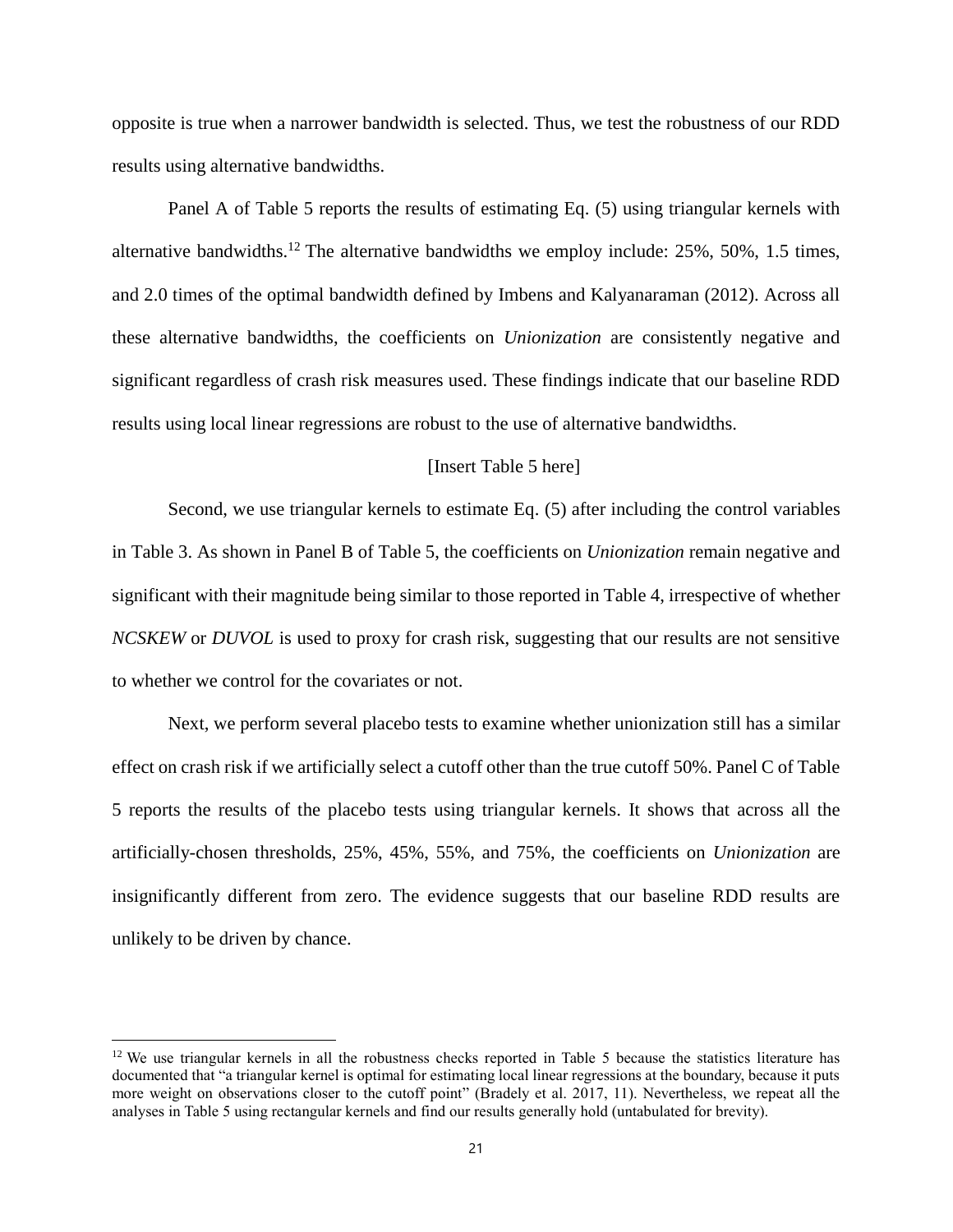Finally, we test whether our baseline results still hold when using alternative measures of crash risk. Following Hutton, Marcus and Tehranian (2009) and Jin and Myers (2006), we alternatively use two other measures for crash risk: *Crash* and *Down*. *Crash* is an indicator variable that equals one if there is at least one crash week during which the firm experiences firm-specific weekly return 3.09 standard deviation below the mean of firm-specific weekly returns during a fiscal year and zero otherwise. *Down* is the number of the crash weeks that a firm experiences over the fiscal year. Panel D of Table 5 reports the results of estimating Eq. (5) using these alternative measures of crash risk. As shown in Panel D, we find that crash risk is 14.6% (15.7%) lower for unionized firms than for firms losing union elections when *Crash* (*Down*) is used to capture crash risk. The finding suggests that our RDD results are robust to using alternative measures of crash risk.

#### **5. UNDERLYING MECHANISMS**

We document pervasive evidence supporting the governance hypothesis. To better understand how unionization reduces crash risk, we now investigate the possible mechanisms through which unionization affects crash risk. Specifically, we explore four mechanisms: resource diversion, overinvestment, risk-taking, and opacity.

#### **5.1 Resource Diversion**

We first explore whether a decrease in managerial resource diversion after unionization is a possible mechanism through which unionization lowers crash risk. As discussed in Section 2, unions could constrain managerial resource diversion due to their monitoring role, which could in turn lower the likelihood of stock price crashes. The reason is that resource diversion could cause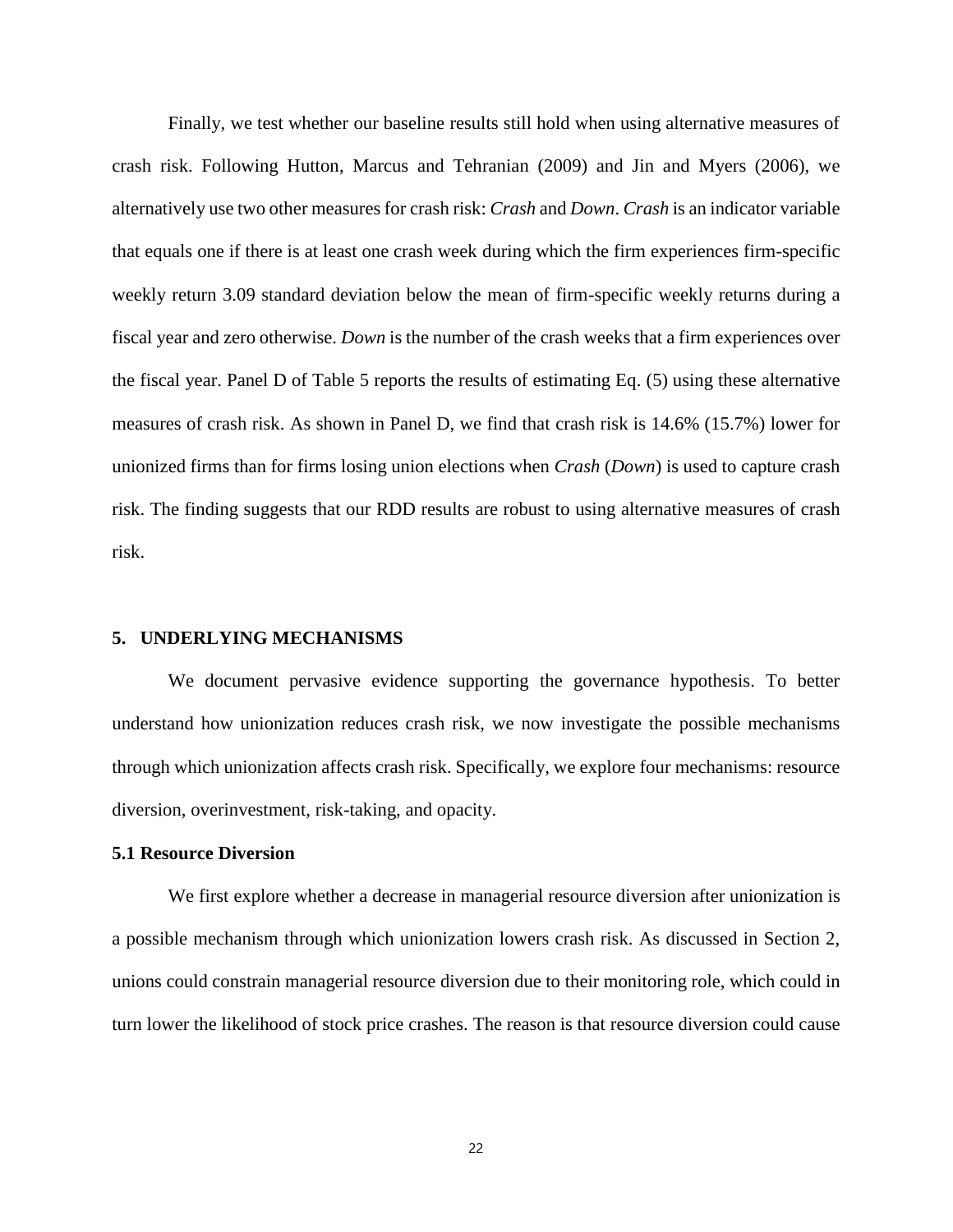stock prices to tumble once the related information is released (Kim, Li and Zhang 2011a; Khurana, Pereira and Zhang 2018).

To test this mechanism, we examine whether the effect of unionization on crash risk is stronger among firms with more resource diversion than among firms with less resource diversion. Similar to Atwood and Lewellen (2015), Khurana, Pereira and Zhang (2018), and Louis and Urcan (2015), we capture resource diversion using two alternative measures: shareholder payout (*Payout*) and free cash flow (*Free\_CF*). We use these two measures for the following reason: existing literature shows that inside managers have incentives to keep cash, rather than pay it out to shareholders, so that they can use firm resources for their personal benefits or investment in pet projects (DeAngelo, DeAngelo and Skinner 2009; Harford, Mansi and Maxwell 2008). We then partition the sample based on the sample median of these variables in year *t* and examine the impact of unionization on crash risk in year  $t+1$  separately for the two subsamples: (i) high versus low payout; and (ii) high versus low free cash flow.<sup>13</sup> We run the local linear regressions using triangular kernels with the optimal bandwidth defined following Imbens and Kalyanaraman (2012). Table 6 presents the RDD results.

As shown in Panel A, we find that regardless of crash risk measures used, the coefficient on *Unionization* is negative and significant at 5% level for the subsample of firms with low payout (and thus high likelihood of resource diversion), but not for the subsample with high payout. Panel B shows that for both measures of crash risk, the coefficient on *Unionization* is negative and significant at 5% level for the subsample of firms with high free cash flow, but not for the

 $\overline{\phantom{a}}$ 

<sup>13</sup> Note that *Unionization* and all partitioning variables are measured in year *t*. Despite this, partitioning variables should largely reflect the values before unionization because union elections, on average, occur in the middle of the year in our sample and the effect of union may not kick in immediately after election. Nevertheless, given that unions should have bigger effect for firms with more resource diversion (high overinvestment, more risk-taking, high opacity) before unionization, we alternatively use resource diversion in year *t-1* (before unionization), rerun the cross-sectional analysis, and find largely similar results (untabulated for brevity).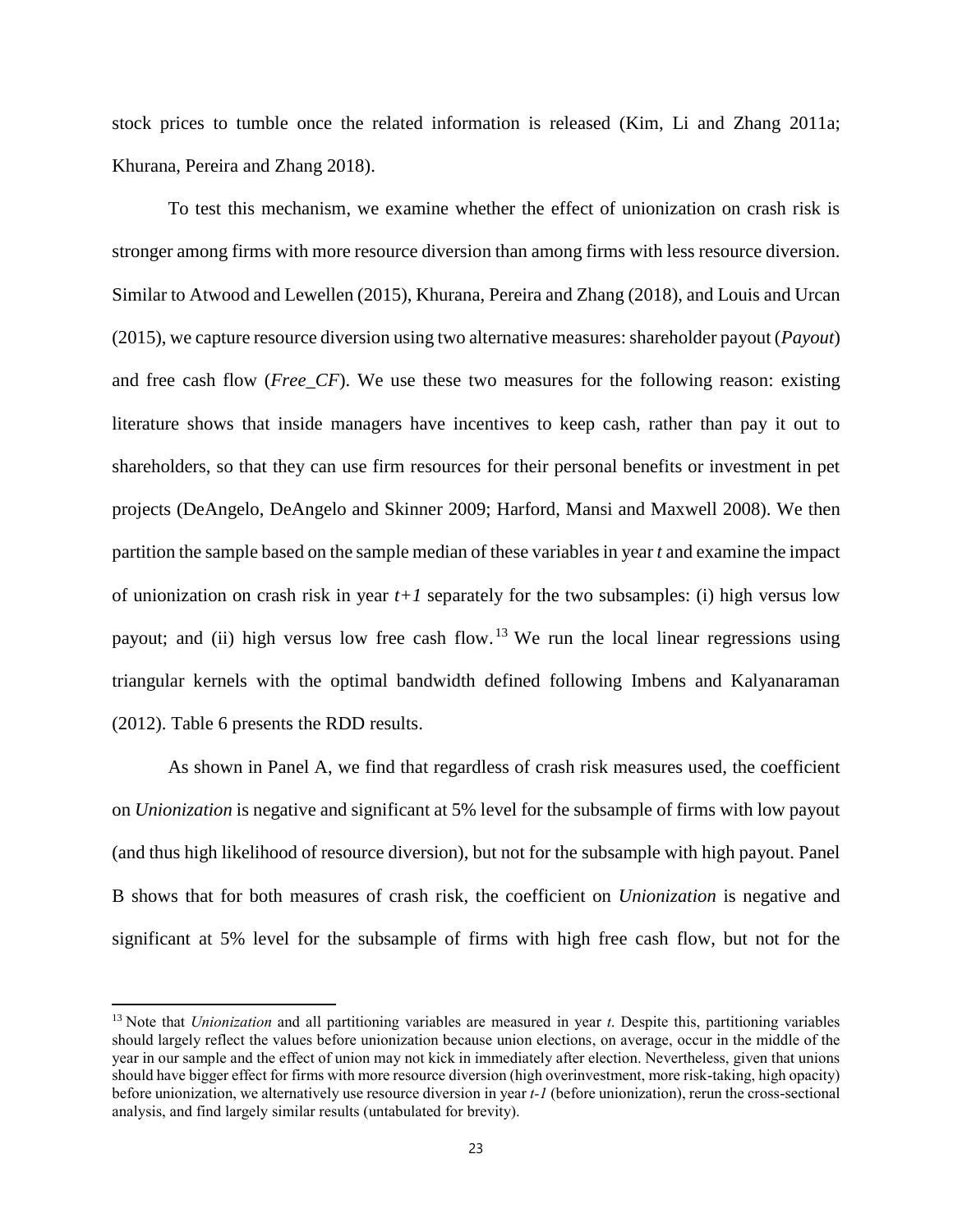subsample with low free cash flow. In short, these results suggest that unionization has a large, significant effect on crash risk for firms that are more prone to engage in resource diversion, but only a small, insignificant effect on crash risk for firms that are less prone to resource diversion. These results buttress and enrich the view that a shrinkage in resource diversion following unionization is one underlying mechanism through which unionization lowers crash risk.

## [Insert Table 6 here]

#### **5.2 Overinvestment**

A decline in overinvestment following unionization can be another mechanism through which unionization reduces crash risk. Given that unions have a voice in corporate governance, they could curb overinvestment, resulting in lower crash risk. The rationale is that if overinvestment continues for too long, it will create bubbles in the asset market, which in turn increases the likelihood of asset price crashes (Bleck and Liu 2007; Benmelech, Kandel and Veronesi 2010).

To test this mechanism, we examine whether the impact of unionization on crash risk is more pronounced for firms with high overinvestment than for firms with low overinvestment. We follow Richardson (2006) and Blaylock (2016) to measure overinvestment using the amount of unexpected investment (*OVERINVEST*) captured by the residual estimate from an investment expectation model. Appendix provides more details on the variable definition. We first partition the full sample based on the sample median of this variable and examine the impact of unionization on crash risk separately for the subsamples with high versus low unexpected investment. Panel A of Table 7 presents the RDD estimates for each subsample. It shows a negative and significant coefficient on *Unionization*, regardless of crash risk measures, for the subsample with high unexpected investment, but not for the subsample with low unexpected investment.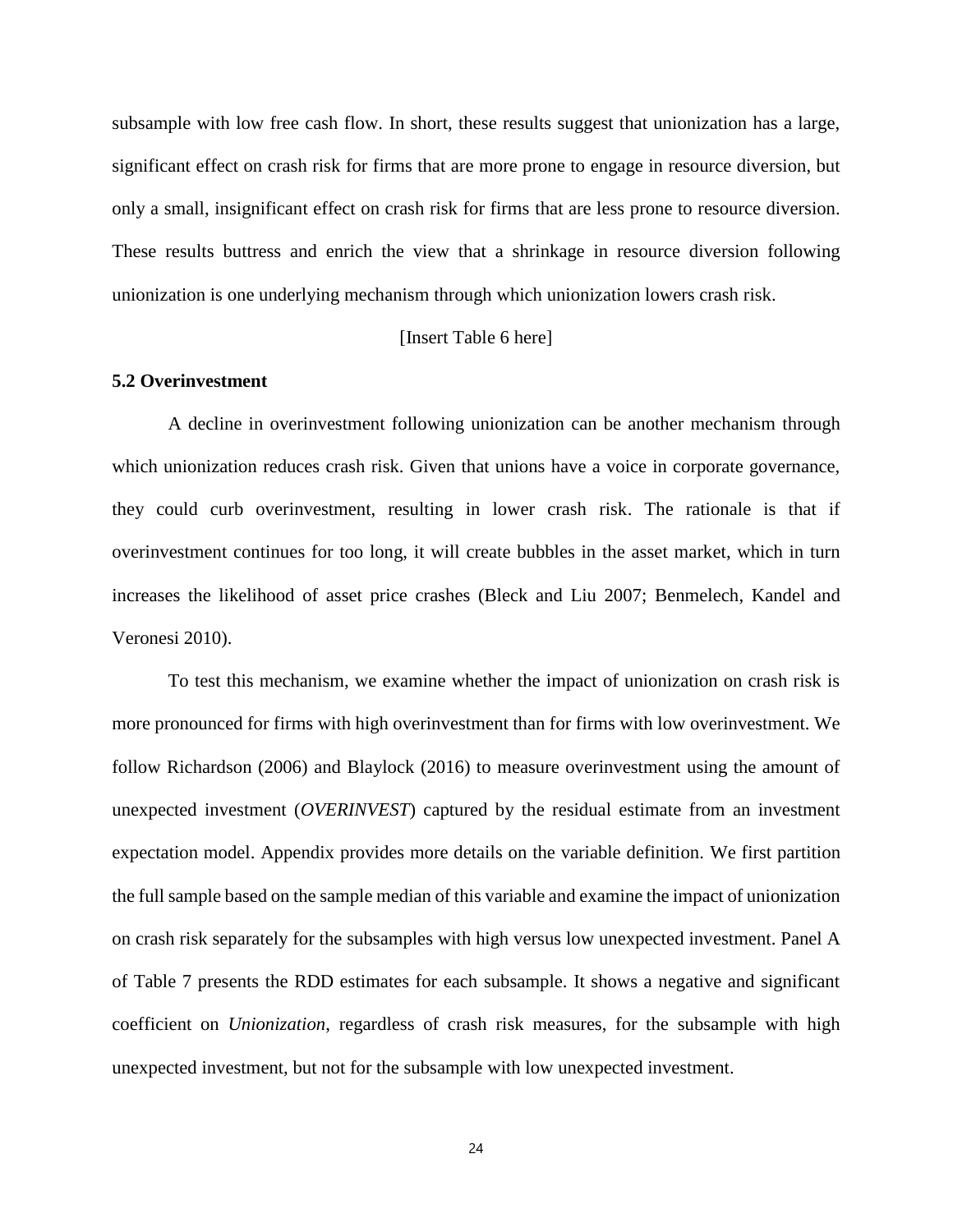To further check the robustness of the above results, we keep the subsample with positive values of unexpected investment, i.e., *OVERINVEST,* and then partition this subsample based on the median *OVERINVEST*. Panel B of Table 7 similarly shows a significantly negative coefficient on *Unionization*, irrespective of crash risk measures used, for the subsample of firms with high unexpected investment, but not for the subsample with low unexpected investment. The results reported in Table 7, taken together, indicate that unionization has a significantly negative effect on crash risk for firms with high overinvestment, but a negligible effect on crash risk for firms with low overinvestment. This evidence is in line with the view that a reduction in overinvestment after unionization is one plausible mechanism through which unionization mitigates the likelihood that firms experience stock price crashes in the future.

## [Insert Table 7 here]

## **5.3 Risk-taking**

The third mechanism we explore is risk-taking. Just like creditors, unionized employees care more about downside risk than upside potentials and prefer firms to take fewer risks since they have a fixed claim on firms' resources (Chen, Kacperczyk and Ortiz-Molina 2011; Chyz, Leung, Li and Rui 2013). With fewer risk-taking, stock prices of unionized firms are less likely to plunge.

To test this mechanism, we examine whether the effect of unionization on crash risk is stronger for firms with more risk-taking. We identify two dimensions of risk-taking, business risktaking and financial risk-taking. We capture business risk-taking using the standard deviation of return on assets (*ROA\_STD*) and financial risk-taking using leverage (*LEV*). We then partition the sample based on the sample median of theses variables and examine the impact of unionization on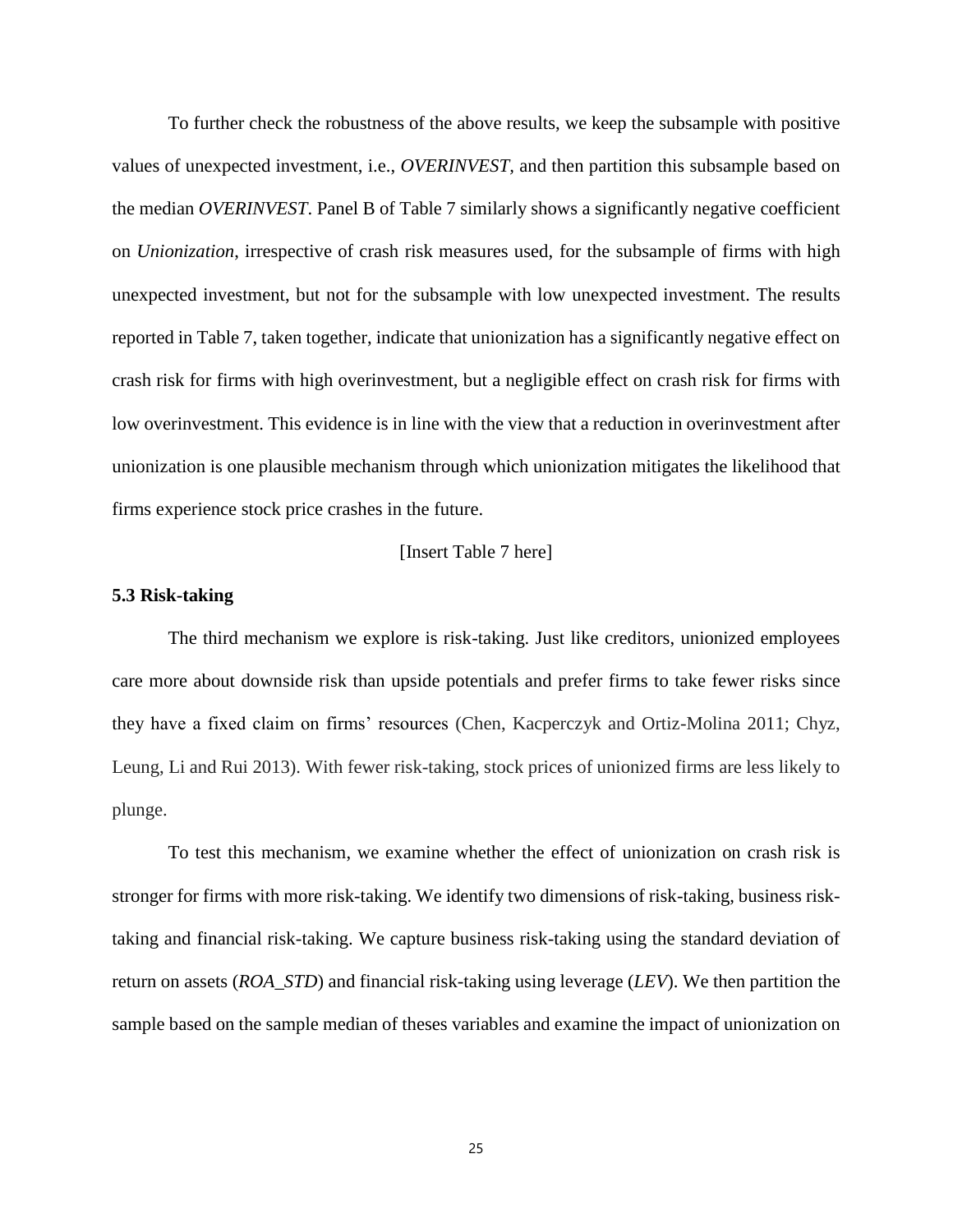crash risk separately for the following subsamples: (i) high versus low *ROA* volatility; and (ii) high versus low leverage. Table 8 presents the RDD estimates for each subsample.

As shown in Panel A, we find that no matter how we measure crash risk, the coefficient on *Unionization* is negative and significant for the subsample of firms with high *ROA* volatility, but not for the subsample with low *ROA* volatility. Panel B shows that for both measures of crash risk, the coefficient on *Unionization* is negative and significant for the subsample of firms with high leverage, but not for the subsample with low leverage. In short, these results suggest that unionization has a significant impact on crash risk for firms with more risk-taking, but not for firms with less risk-taking, confirming that a decrease in risk-taking after unionization is an underlying mechanism through which unionization lowers crash risk.

[Insert Table 8 here]

## **5.4 Opacity**

We also explore whether more transparent information flow following unionization is another mechanism through which unionization diminishes crash risk. As mentioned in Section 2, unions facilitate more transparent information flow because they can gather additional information in the negotiating process and unionized employees gain access to more information about the firm even if the firm does not disclose such information (Kleiner and Bouilllon 1988). As a result, unionized firms are less likely to withhold bad news inside the firms and accumulate it over time, which in turn lowers crash risk given that bad-news hoarding contributes to stock price crashes (e.g., Jin and Myers 2006; Kim, Li and Zhang2011a, 2011b).

To test this mechanism, we examine whether the effect of unionization on crash risk is stronger for more opaque firms. We use two alternative measures of opacity: total accruals (*TA*) and the number of analysts following a firm (*Analyst\_COV*). We next partition the sample based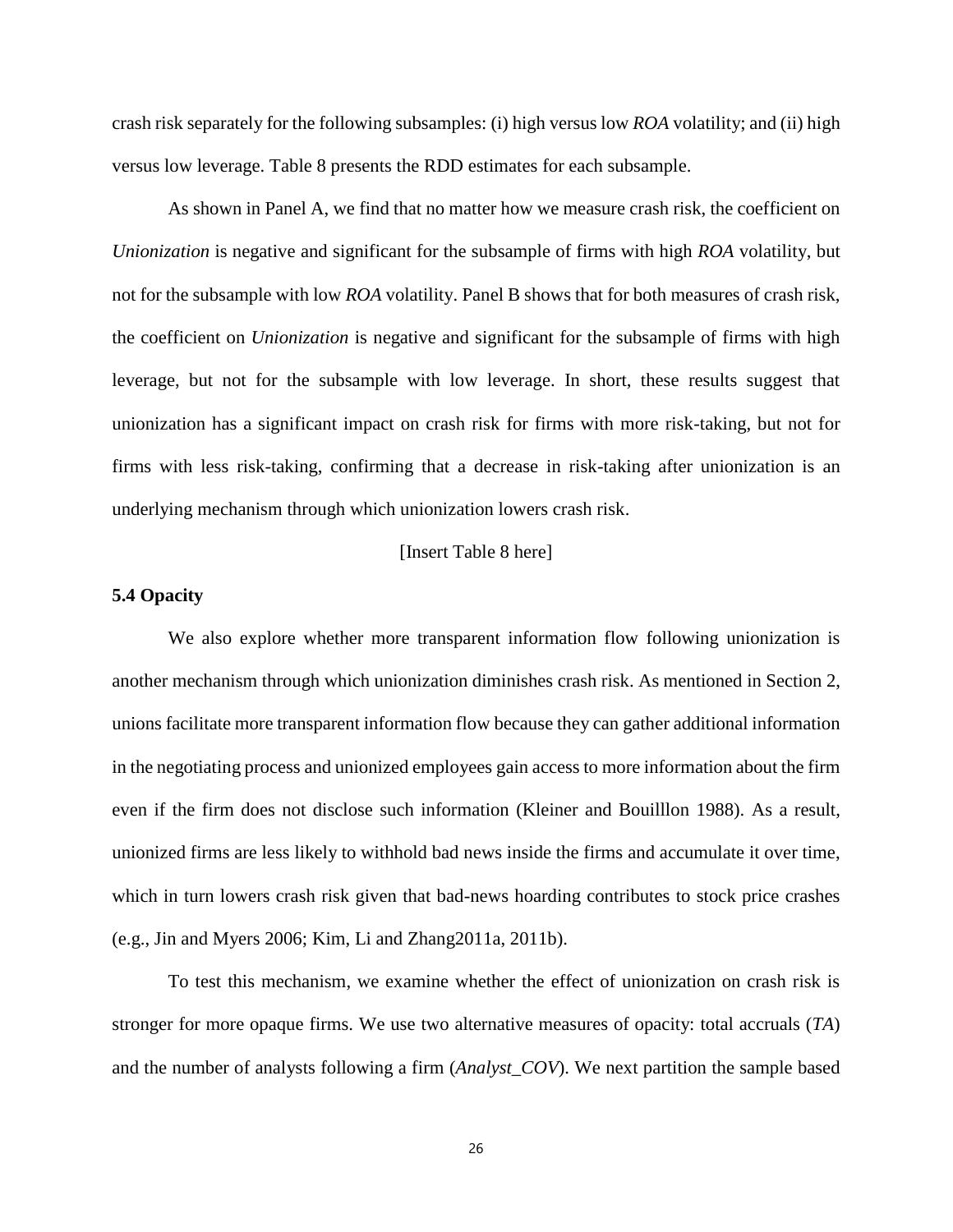on the sample median of these variables and estimate our RDD regressions separately for the following subsamples: (i) high versus low total accruals; and (ii) high versus low analyst coverage. Table 9 presents the RDD estimates for each subsample.

Panel A shows that no matter how we measure crash risk, the coefficient on *Unionization* is negative and significant for the subsample of firms with high total accruals, but not for the subsample with low total accruals. Panel B shows that regardless of crash risk measures used, the coefficient on *Unionization* is significantly negative for the subsample of firms with low analyst coverage, but not for the subsample with high analyst coverage. In short, these results suggest that unionization has a significant impact on crash risk for opaque firms (with high total accruals and low analyst coverage), but not for transparent firms, supporting that transparent information flow after unionization is one economic mechanism through which unionization lowers crash risk.

[Insert Table 9 here]

#### **6. ADDITIONAL ANALYSES**

### **6.1 Right-to-Work Legislation**

Our results thus far suggest that unions have a voice in corporate governance and hence they can constrain managerial resource diversion, curb overinvestment, request fewer risk-taking, and facilitate transparent information flow, which in turn reduces crash risk. An important assumption underlying our analysis is that unions have considerable bargaining power. To further support our story, we investigate whether the impact of unionization on crash risk varies with unions' bargaining power by taking advantage of right-to-work laws. Unions have weaker bargaining power in states that have passed right-to-work laws than in states without such laws because unions in the former states cannot set union membership and dues as prerequisites for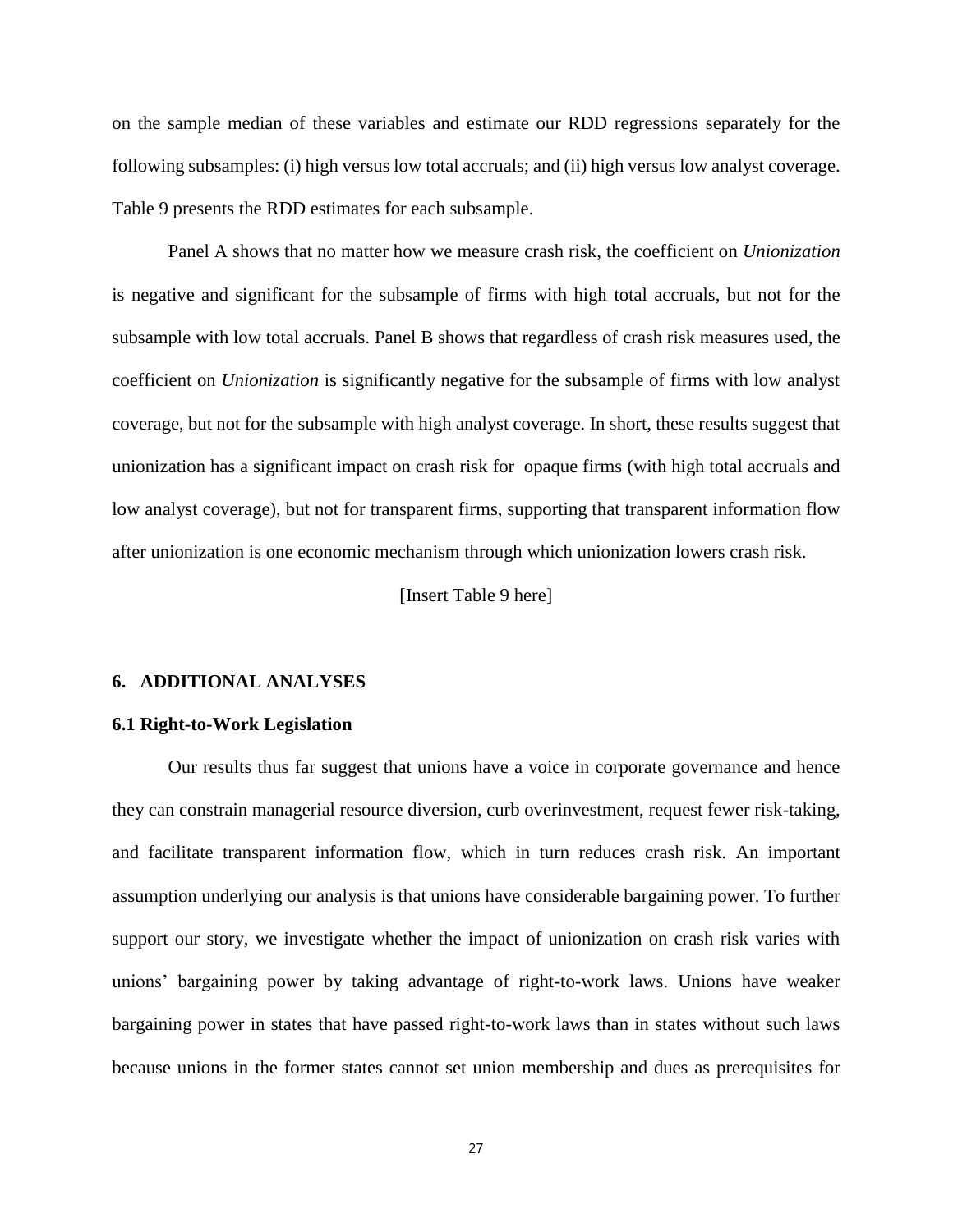employment (e.g., Bradley, Kim and Tian 2017; Campello, Gao, Qiu and Zhang 2018). As a result, unions in such states with right-to-work legislations are expected to have lower bargaining power, and thus have a weaker impact on crash risk than those in in states without such legislation. We test this prediction using the local linear regressions.

Table 10 presents the RDD results. In states with right-to-work laws, the coefficient on *Unionization* is insignificantly different from zero. In contrast, the coefficient on *Unionization* is significantly negative in states without right-to-work laws. In short, the effect of unionization on crash risk is weaker in such states that have adopted right-to-work laws due to unions' undermined bargaining power, irrespective of crash risk measures used. These results lend further support to our governance hypothesis.

## [Insert Table 10 here]

## **6.2 Subsample Analyses Based on Performance**

To further corroborate the governance hypothesis, we examine whether the impact of unionization on crash risk varies with firm performance. Given unions' concern for members' job security, wages, and benefits, unions should be more active in corporate governance when firm performance is poor. Hence, we expect the impact of unionization on crash risk is more pronounced among firms with poor (or low) performance than among firms with good (or high) performance. To test this conjecture, we partition the sample based on the sample median of *ROA* and examine the impact of unionization on crash risk separately for the subsamples with good versus poor performance using local linear regressions.

Table 11 presents the RDD estimates. Across both measures of crash risk, the coefficient on *Unionization* is highly significant and negative for the subsample of firms with poor performance, but insignificantly different from zero for the subsample with good performance.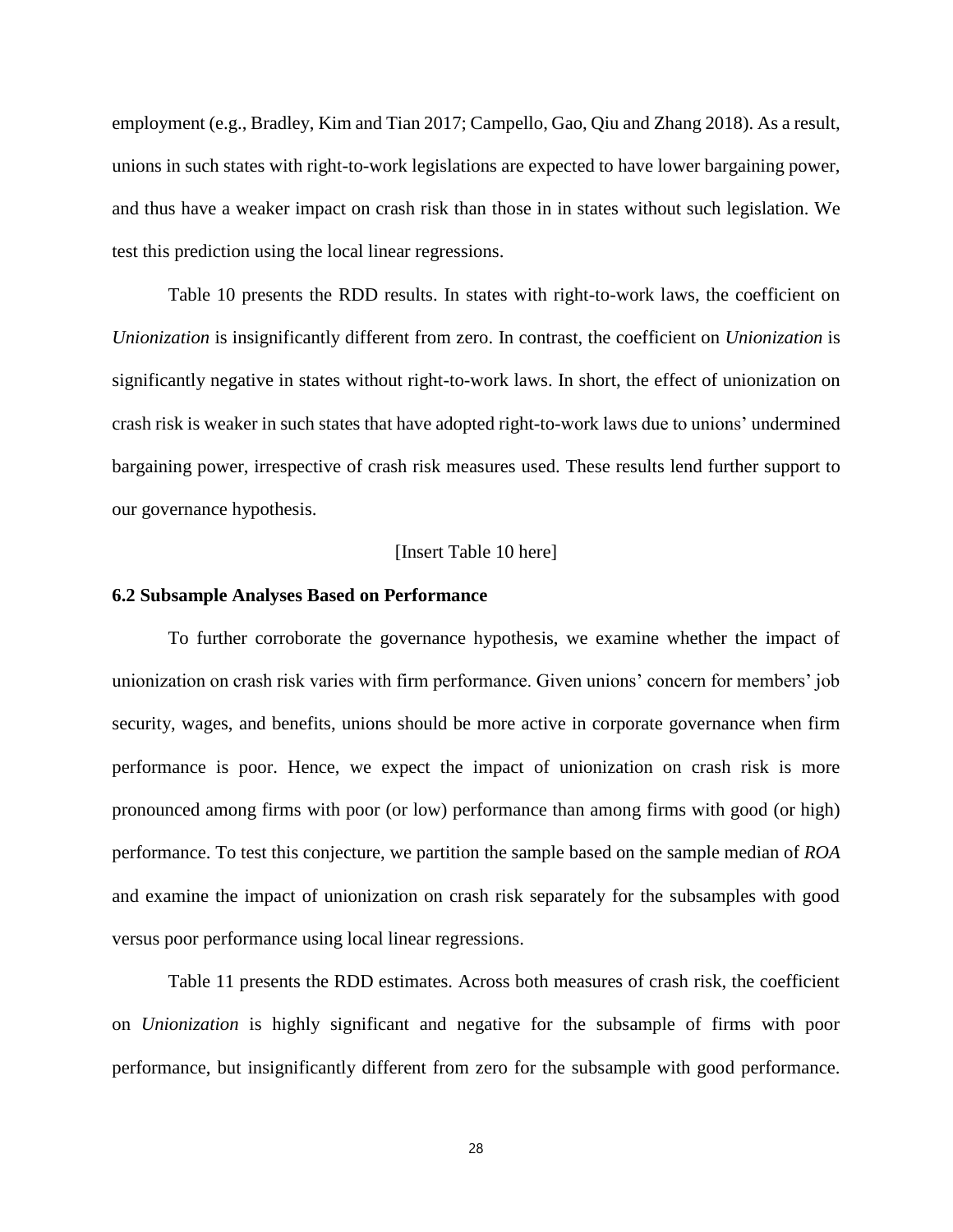This finding implies that unionization significantly reduces crash risk for firms with poor performance, but has a negligible effect on crash risk for firms with good performance, which is again in line with the governance hypothesis.

[Insert Table 11 here]

## **7. CONCLUSION**

We examine the effect of unionization on stock price crash risk. Using a regression discontinuity design as an identification strategy, we find that stock price crash risk decreases significantly following unionization. We perform a battery of sensitivity analyses and find that our results still hold. We also show that the impact of unionization on crash risk is significant for firms in states without right-to-work legislation, but insignificant for firms in states with such a legislation due to unions' weaker bargaining power in these states. Our various cross-sectional analyses show that the effect of unionization on crash risk is stronger among firms with more resource diversion and overinvestment, greater business and financial risk-taking, and higher opacity. These results suggest that a reduction in managerial resource diversion, overinvestment, and risk-taking, and an increase in transparency are the underlying mechanisms through which unionization lowers crash risk.

Overall, our study sheds new light on a formerly under-researched beneficial impact of unionization. It also highlights the important role that organized labor plays in influencing crash risk, which has been largely ignored in the literature. Our results of a lower crash risk following unionization should be of interest to policy makers when they change labor legislation or union regulations to increase investor welfare and stabilize the capital market since stock price crashes are destructive to investor confidence, shareholder wealth, and capital market stability.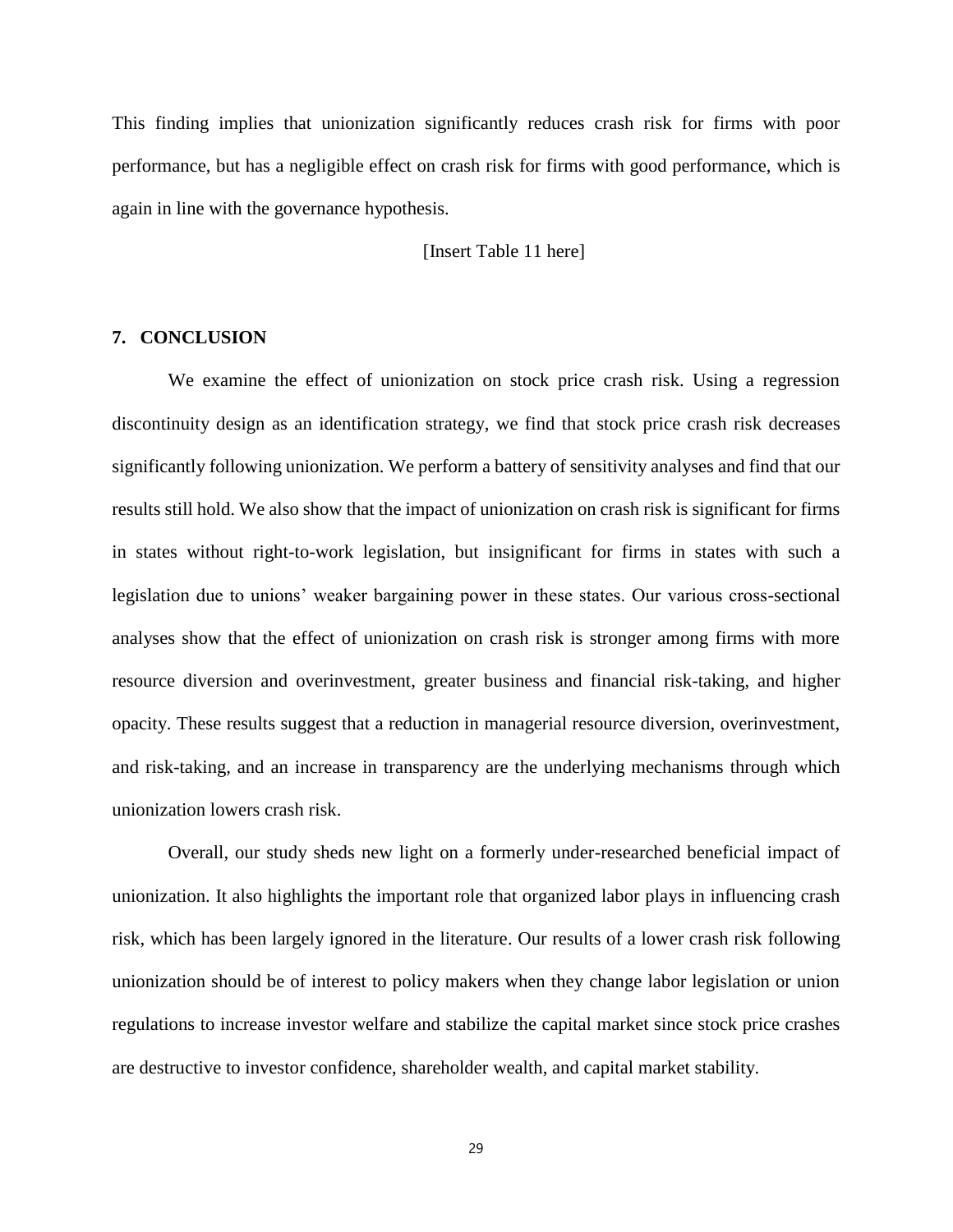Finally, we acknowledge the limitations of the RDD and alert readers to be cautious when generalizing our inferences in different contexts. The RDD exploits the local variation in unionization generated by union elections and compares crash risk between the two distinct samples of firms with the close-win and close-loss elections. Thus, it can have strong local validity, but weak external validity. In other words, the negative impact of unionization on crash risk may be only applicable to firms with vote shares falling in the close vicinity of the threshold. It should be noted, however, that in the presence of heterogeneous treatment effect, the RDD estimate can be interpreted as a weighted average treatment effect across all individuals, where the weights are proportional to the ex ante likelihood that the realized assignment variable will be near the threshold (Lee and Lemieux 2010). We therefore reiterate the point that "it remains the case that the treatment effect estimated using a RD design is averaged over a larger population than one would have anticipated from a purely 'cutoff' interpretation" (Lee and Lemieux 2010, 298).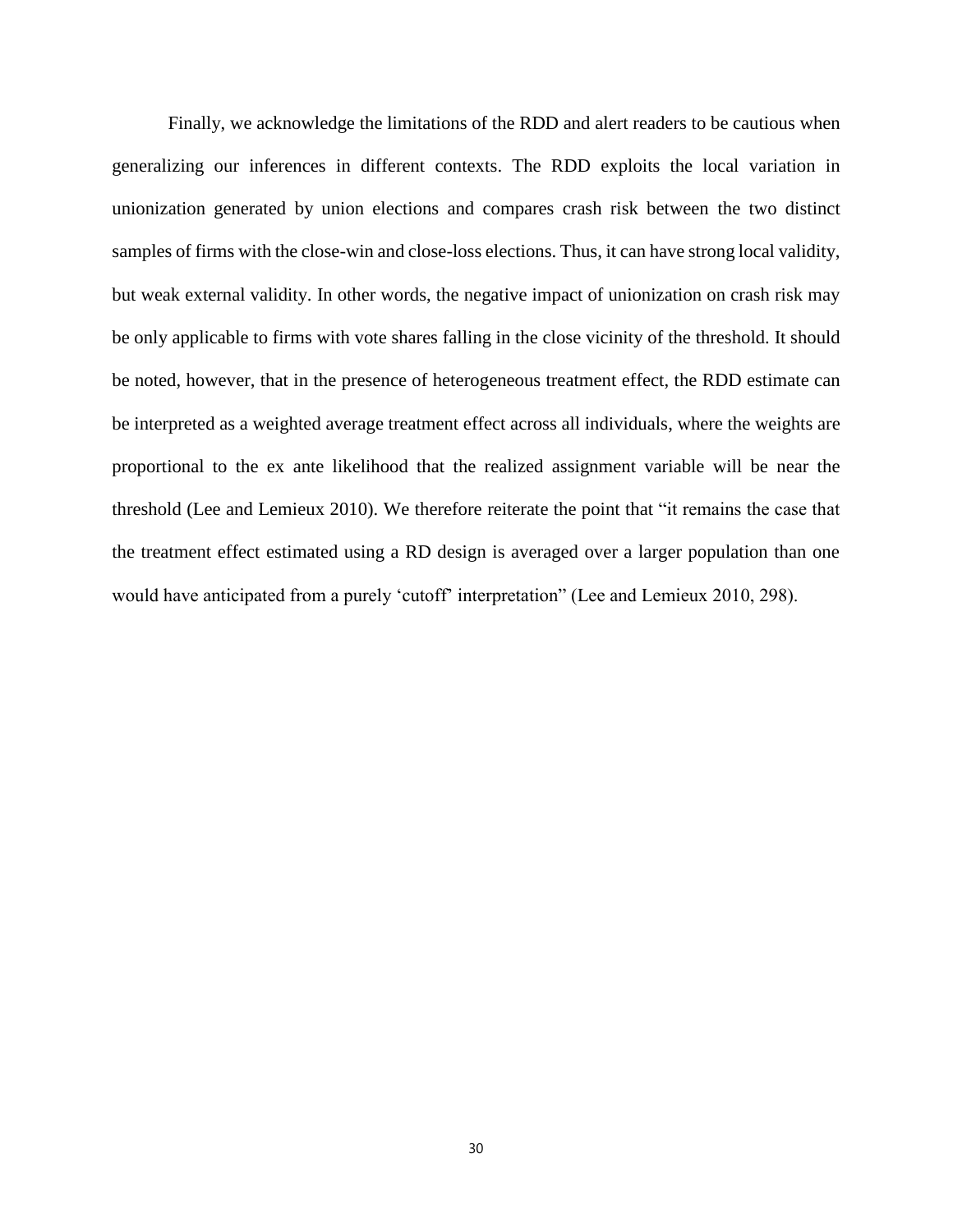## **References**

Agrawal, A.K. 2012. Corporate governance objectives of labor union shareholders: Evidence from proxy voting. *The Review of Financial Studies 25*(1): 187-226.

Atwood, T. and Lewellen, C. (2018), The Complementarity Between Tax Avoidance and Manager Diversion: Evidence from Tax Haven Firms. Contemporary Accounting Research. Accepted Author Manuscript. doi[:10.1111/1911-3846.12421](https://doi.org/10.1111/1911-3846.12421)

Bakke, T. and T. Whited. 2012. Threshold events and identification: A study of cash shortfalls. *Journal of Finance* 67(3): 1083-1111.

Bebchuk, L.A. 2009. Written testimony, hearing on compensation structures and systemic risk. *Committee on Financial Services, US House of Representatives, June*, *11*.

Becker, C. 2015. What Should Unions Do Now? *Dissent* 62(4): 65-68.

Benmelech, E., E. Kandel, and P. Veronesi. 2010. Stock-based compensation and CEO (dis)incentives. *Quarterly Journal of Economics* 125(4): 1769-1820.

Blaylock, B. 2016. Is tax avoidance associated with economically significant rent extraction among U.S. firms? *Contemporary Accounting Research* 33(3): 1013-1043.

Bleck, A., and X. Liu. 2007, Market transparency and the accounting regime. *Journal of Accounting Research* 45(2): 229-256.

Bowen, R.M., L. DuCharme, and D. Shores. 1995. Stakeholders' implicit claims and accounting method choice. *Journal of Accounting and Economics* 20(3): 255-295.

Bova, F. 2013. Labor unions and management's incentive to signal a negative outlook. *Contemporary Accounting Research* 30(1): 14-41.

Bradley, D., I. Kim, and X. Tian. 2017. Do unions affect innovation? *Management Science* 63(7): 2251-2271.

Bronars, S.G., and D.R. Deere. 1991. The threat of unionization, the use of debt, and the preservation of shareholder wealth. *Quarterly Journal of Economics* 106(1): 231-254.

Cable, J.R., and S.J. Machin. 1991. The relationship between union wage and profitability effects. *Economic Letters* 37(3): 315–321.

Campello, M., J. Gao, J. Qiu, and Y. Zhang. 2018. Bankruptcy and the cost of organized labor: Evidence from union elections. *Review of Financial Studies*: 31(3), 980-1013.

Chen, J., H. Hong, and J. Stein. 2001. Forecasting crashes: trading volume, past returns, and conditional skewness in stock prices. *Journal of Financial Economics* 61(3): 345–381.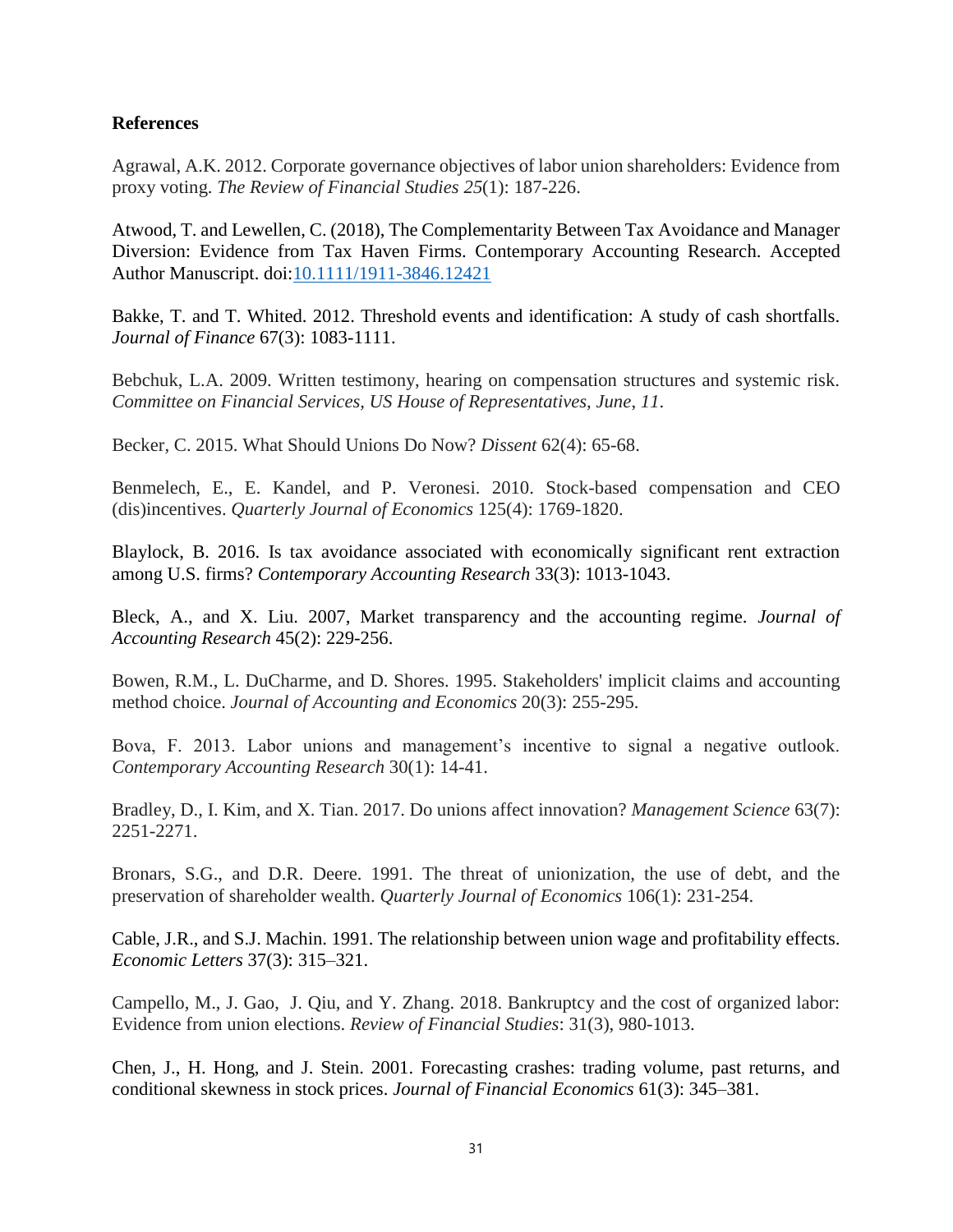Chen, H. J., M. Kacperczyk, , and H. Ortiz-Molina. 2011. Labor unions, operating flexibility, and the cost of equity. *Journal of Financial and Quantitative Analysis* 46(1): 25-58.

Chen, D., J.-B. Kim, O. Z. Li, and S. Liang. 2018. China's closed pyramidal managerial labor market and the stock price crash risk. *The Accounting Review* 93(3): 105-131.

Cheng, L. 2017. Organized labor and debt contracting: Firm-level evidence from collective bargaining. *The Accounting Review* 92(3): 57-85.

Cheng, L., S. Mitra, and H. Song. 2017. Organized Labor and Audit Fees. *Accounting Horizons* 31(4): 93-108.

Chyz, J.A., W.S.C. Leung, O.Z. Li, and O.M. Rui. 2013. Labor unions and tax aggressiveness. *Journal of Financial Economics* 108(3): 675-698.

Clark, K.B. 1984. Unionization and firm performance: The impact on profits, growth, and productivity. *American Economic Review* 74(5): 893–919.

Connolly, R.A., B.T. Hirsch, and M. Hirschey. 1986. Union rent seeking, intangible capital and market value of the firm. *Review of Economics and Statistics* 68(4): 567–577.

Cullinan, C.P., and J.A. Knoblett. 1994. Unionization and accounting policy choices: An empirical examination. *Journal of Accounting and Public Policy* 13(1): 49-78.

DeAngelo, H., and L. DeAngelo. 1991. Union negotiations and corporate policy. *Journal of Financial Economics* 30(1): 3–43.

DeAngelo, H., L. DeAngelo, and D.J. Skinner. 2009. Corporate payout policy. *Foundations and Trends in Finance* 3(2-3): 95-287.

D'Souza, J., J. Jacob, and K. Ramesh. 2000. The use of accounting flexibility to reduce labor renegotiation costs and manage earnings. *Journal of Accounting and Economics* 30(2): 187-208.

Ertimur, Y., F. Ferri, and V. Muslu. 2010. Shareholder activism and CEO pay. *Review of Financial Studies* 24(2): 535–592.

Faleye, O., V. Mehrotra, and R. Morck. 2006. When labor has a voice in corporate governance. *Journal of Financial and Quantitative Analysis* 41(3): 489-510.

Fallick, B.C., and K.A. Hassett. 1999. Investment and union certification. *Journal of Labor Economics* 17(3): 570-582.

Fan, J. and I. Gijbels. 1992. Variable bandwidth and local linear regression smoothers. *Annals of Statistics* 20(4): 2008-2036.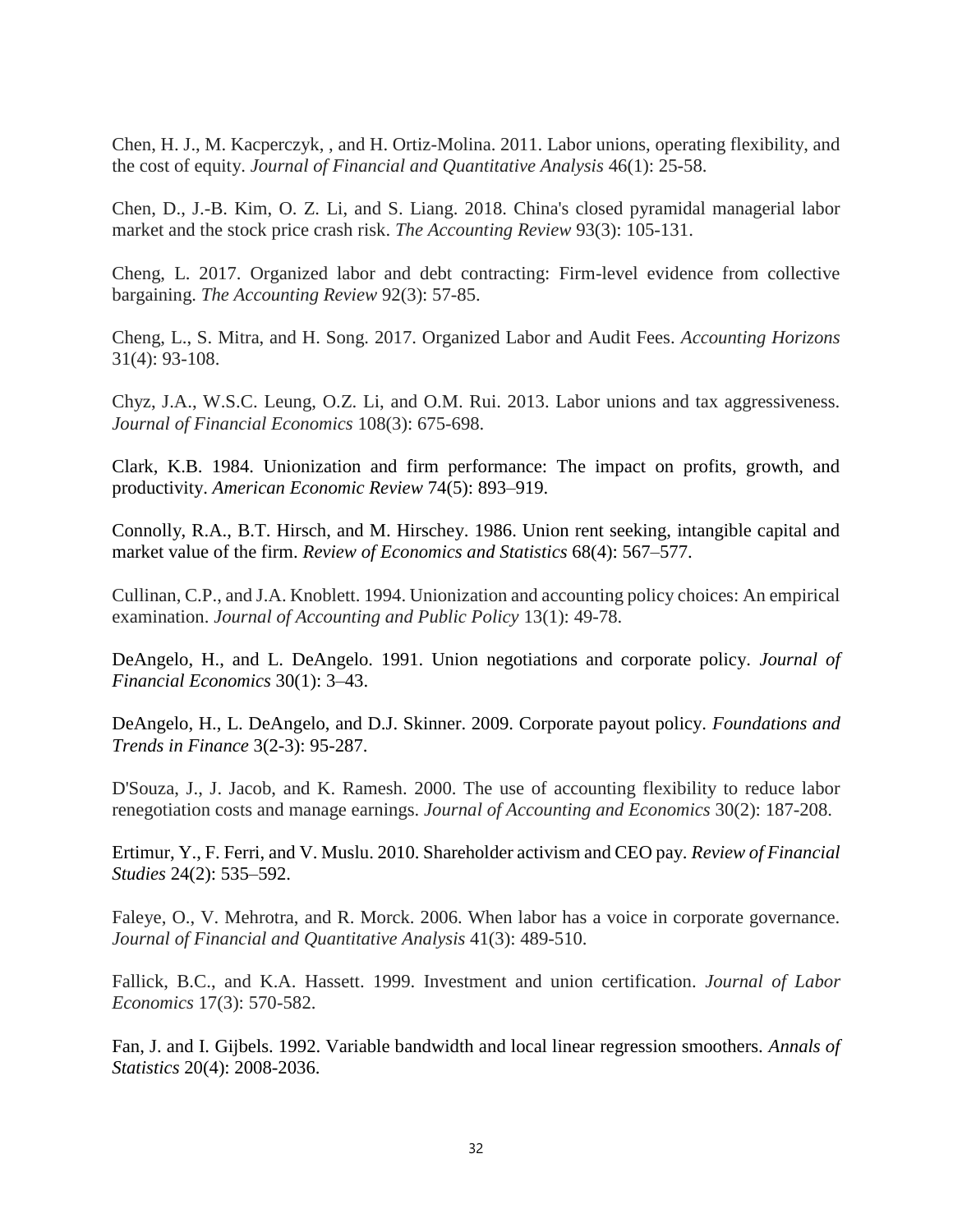Francia, P. L. 2012. "Do Unions Still Matter in U.S. Elections? Assessing Labor's Political Power and Significance." *The Forum*, 10 (1), article 3.

Freeman, R., 1980. Unionism and the dispersion of wages. *ILR Review* 34(1): 3–23.

Freeman R.B., and J.L. Medoff. 1979. The two faces of unionism. *The Public Interest* 57: 69–93.

Gow, I.D., D.F. Larcker, and P.C. Reiss. 2016. Causal inference in accounting research. *Journal of Accounting Research* 54(2): 477-523.

Hahn, J., P. Todd, and W. Van der Klaauw. 2001. Identification and estimation of treatment effects with a regression-discontinuity design. *Econometrica* 69(1): 201-209.

Hamm, S.J.W., B. Jung, and W. Lee. 2018. Labor unions and income smoothing. Contemporary Accounting Research 35(3): 1201-1228.

Harford, J., S.A. Mansi, and W.F. Maxwell. 2008. Corporate governance and firm cash holding in the US. *Journal of Financial Economics* 87(3): 535-555.

He, J., X. Tian and H. Yang. 2016. Payout policy under enhanced labor power: Evidence from a new approach, Working Paper.

Hilary, G. 2006. Organized labor and information asymmetry in the financial markets. *Review of Accounting Studies* 11(4): 525–548.

Hirsch, B.T. 1992. Firm investment behavior and collective bargaining strategy. *Industrial Relations: A Journal of Economy and Society* 31(1): 95-121.

Hong, H.A., J.-B. Kim, and M. Welker. 2017. Divergence of cash flow and voting rights, opacity, and stock price crash risk: International evidence. *Journal of Accounting Research* 55(5): 1167- 1212.

Huang, Q., F. Jiang, E. Lie, and T. Que. 2017. The effect of labor unions on CEO compensation. *Journal of Financial and Quantitative Analysis* 52(2): 553-582.

Hutton, A.P., A.J. Marcus, and H. Tehranian. 2009. Opaque financial reports, R2, and crash risk. *Journal of Financial Economics* 94(1): 67-86.

Imbens, G., and K. Kalyanaraman. 2012. Optimal bandwidth choice for the regression discontinuity estimator. *Review of Economic Studies* 79(3): 933-959.

Jarrell S.B., and T.D. Stanley. 1990. A meta-analysis of the union-nonunion wage gap. *ILR Review*  44(1): 54–67.

Jin, L., and S. Myers. 2006. R2 around the world: New theory and new tests. *Journal of Financial Economics* 79(2): 257–292.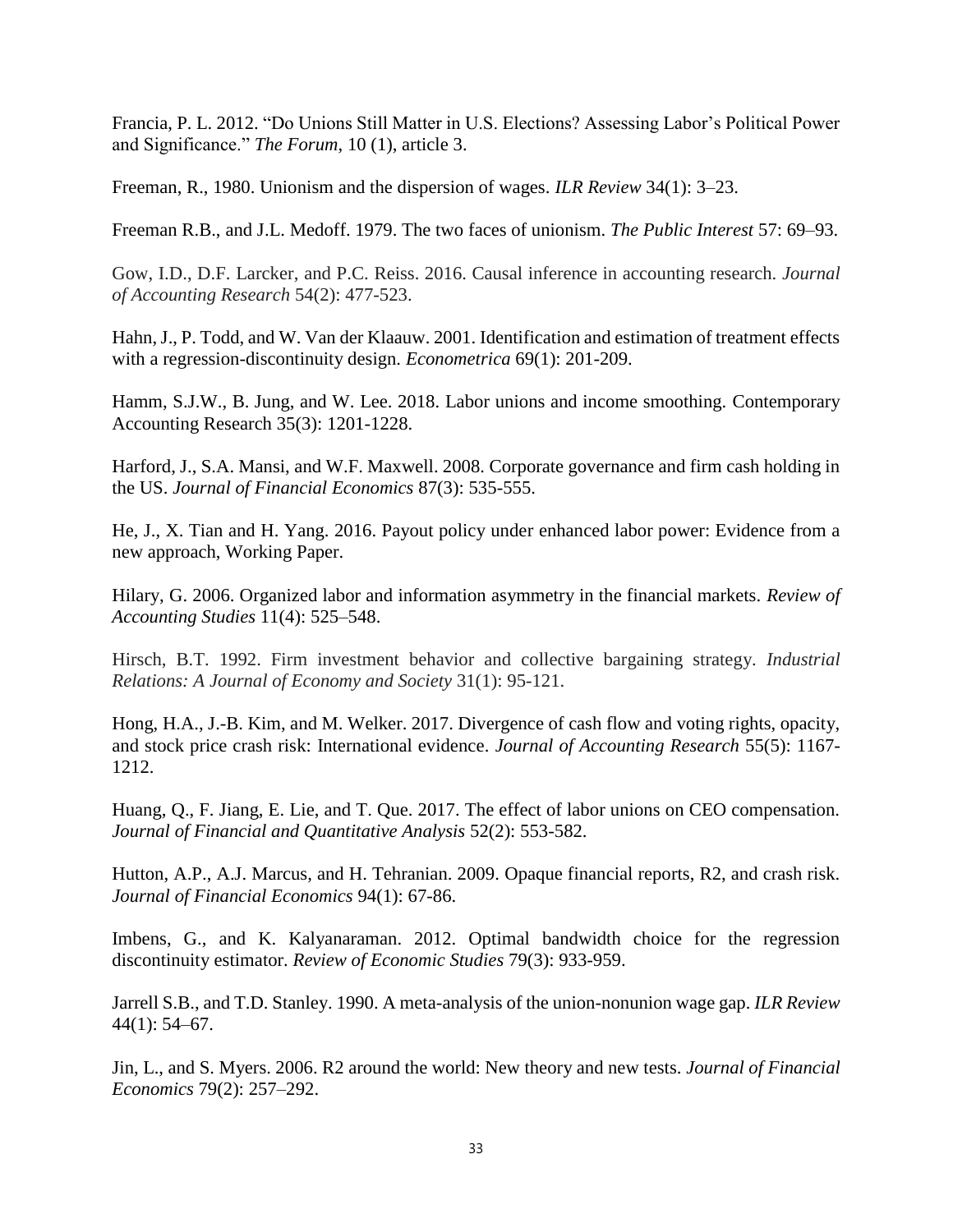Kerrissey, J., and E. Schofer. 2013. Union membership and political participation in the United States. *Social Forces*, 91(3): 895–928.

Khurana, I.K., R. Pereira, and E. Zhang. 2018. Is real earnings smoothing harmful? Evidence from firm-specific stock price crash risk. *Contemporary Accounting Research* 35(1): 558-587.

Kim, J.-B., Y. Li, and L. Zhang. 2011a. Corporate tax avoidance and stock price crash risk: firmlevel analysis. *Journal of Financial Economics* 100(3): 639–662.

Kim, J.-B., Y. Li, and L. Zhang. 2011b. CFOs Versus CEOs: equity incentives and crashes. *Journal of Financial Economics* 101(3): 713–730.

Kim, J.-B., L. Lu, and Y. Yu. 2018. Analyst Coverage and Expected Crash Risk: Evidence from Exogenous Changes in Analyst Coverage. *The Accounting Review* (forthcoming)*.*

Kim, J.-B., and L. Zhang (2014), "Financial Reporting Opacity and Expected Crash Risk: Evidence from Option Implied Volatility Smirks." *Contemporary Accounting Research* 31 (3): 851-875.

Kim, J.-B., and L. Zhang. 2016. Accounting conservatism and stock price crash risk: Firm-level evidence. *Contemporary Accounting Research* 33(1): 412-441.

Klasa, S., W.F. Maxwell, and H. Ortiz-Molina. 2009. The strategic use of corporate cash holdings in collective bargaining with labor unions. *Journal of Financial Economics* 92(3): 421-442.

Kleiner, M.M., and M.L. Bouillon. 1988. Providing business information to production workers: Correlates of compensation and profitability. *ILR Review* 41(4): 605-617.

Lee, D.S. 2008. Randomized experiments from non-random selection in US House elections. *Journal of Econometrics* 142(2): 675-697.

Lee, D.S., and T. Lemieux. 2010. Regression discontinuity design in economics. *Journal of Economic Literature* 48(2): 281-355.

Lee, D.S. and A. Mas. 2012. Long-run impacts of unions on firms: New evidence from financial markets, 1961-1999. *Quarterly Journal of Economics* 127(1): 333-378.

Leung, W.S.C., O.Z. Li, and O.M. Rui. 2009. Labor union and accounting conservatism. Working paper. The Chinese University of Hong Kong, National University of Singapore, and China Europe International Business School.

Lewis, G. 1986. Union relative wage effects. *Handbook of Labor Economics* 2:1139–1181.

Louis, H. and O. Urcan. 2015. Agency conflicts, dividend payout, and the direct benefits of conservative financial reporting to equity-holders. *Contemporary Accounting Research* 32(2): 455-484.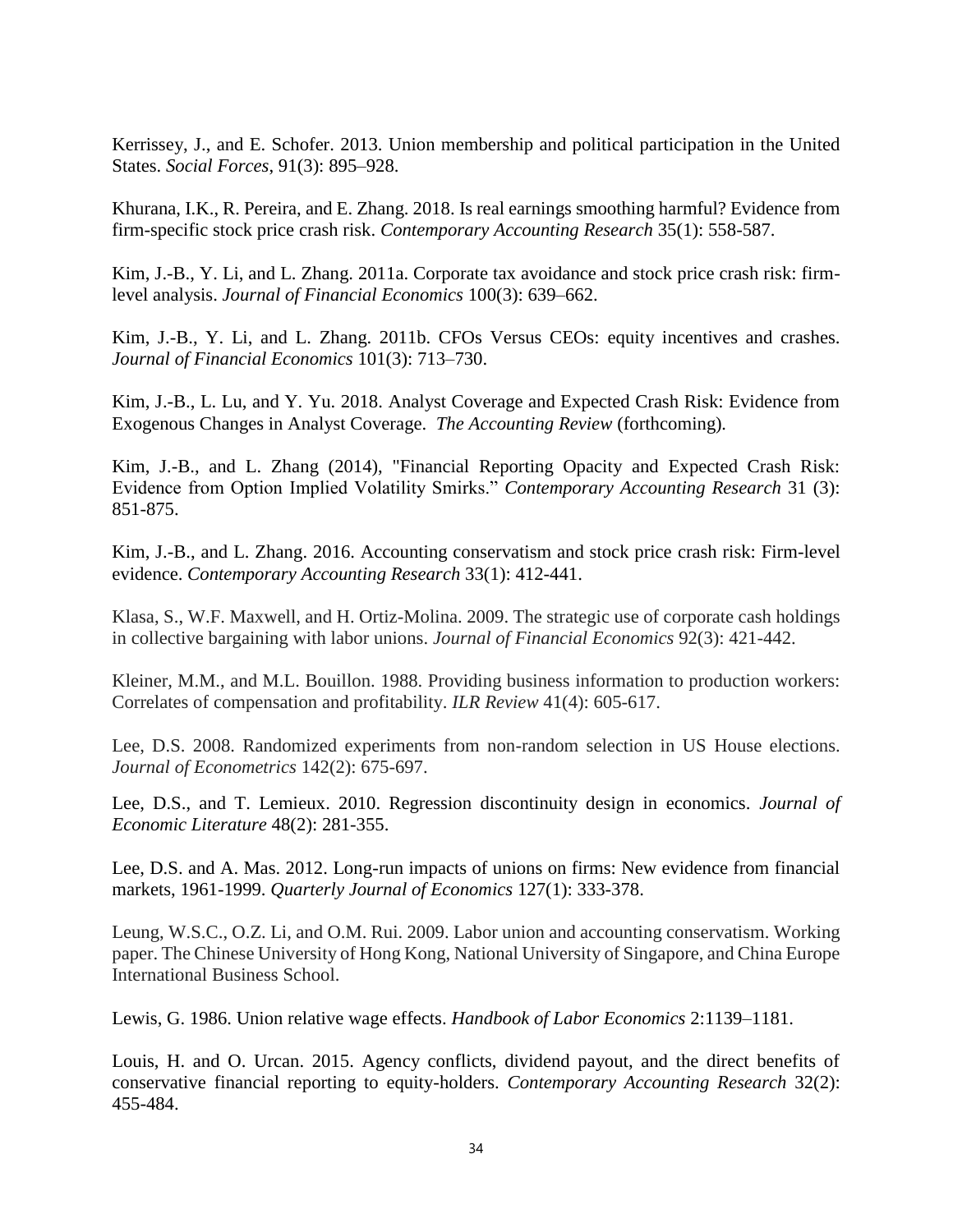Matsa, D.A. 2010. Capital structure as a strategic variable: Evidence from collective bargaining. *The Journal of Finance* 65(3): 1197-1232.

McCrary, J. 2008. Manipulation of the running variable in the regression discontinuity design: A density test. *Journal of Econometrics* 142(2): 698-714.

Menezes-Filho, N.A. 1997. Unions and profitability over the 1980s: Some evidence on union-firm bargaining in the United Kingdom. *The Economic Journal* 107(442): 651–670.

Prevost, A.K., R.P. Rao, and M.A. Williams. 2012. Labor unions as shareholder activists: champions or detractors? *Financial Review* 47(2): 327–349.

Reilly, Christopher M., January 2005, Labor unions seek relevance on Wall Street, *Labor Watch*, 1-6.

Reynolds, L.G., S.H. Masters, and C.H. Moser. 1998. Labor Economics and Labor Relations. 11th edition. Englewood Cliffs, NJ: Prentice Hall.

Richardson, S. 2006. Over-investment of free cash flow. *Review of Accounting Studies* 11(2-3): 159-189.

Robbins, B. 1994. Rethinking financial information disclosure under the national labor relations act. *Vanderbilt Law Review* 47: 1905–1937.

Ruback, R.S., and M.B. Zimmerman. 1984. Unionization and profitability: Evidence from the capital market. *Journal of Political Economy* 92(6): 1134–1157.

Simintzi, E., V. Vig, and P. Volpin. 2015. Labor protection and leverage. *Review of Financial Studies* 28(2): 561-591.

Scott, T.W. 1994. Incentives and disincentives for financial disclosure: Voluntary disclosure of defined benefit pension plan information by Canadian firms. *The Accounting Review* 69(1): 26– 43.

Sunder, S., 2010. Riding the accounting train: from crisis to crisis in eighty years. Presentation at the Conference on Financial Reporting, Auditing and Governance, Lehigh University, Bethlehem, PA.

Taleb, N., 2007. The Black Swan: The Impact of the Highly Improbable. Random House Inc., New York.

Wall Street Journal. 2011. The death of right to work. (April 21), [http://www.wsj.com/articles/SB10001424052748704570704576275351993875640.](http://www.wsj.com/articles/SB10001424052748704570704576275351993875640)

Zhu, W. 2016. Accruals and price crashes. *Review of Accounting Studies* 21(2): 349-399.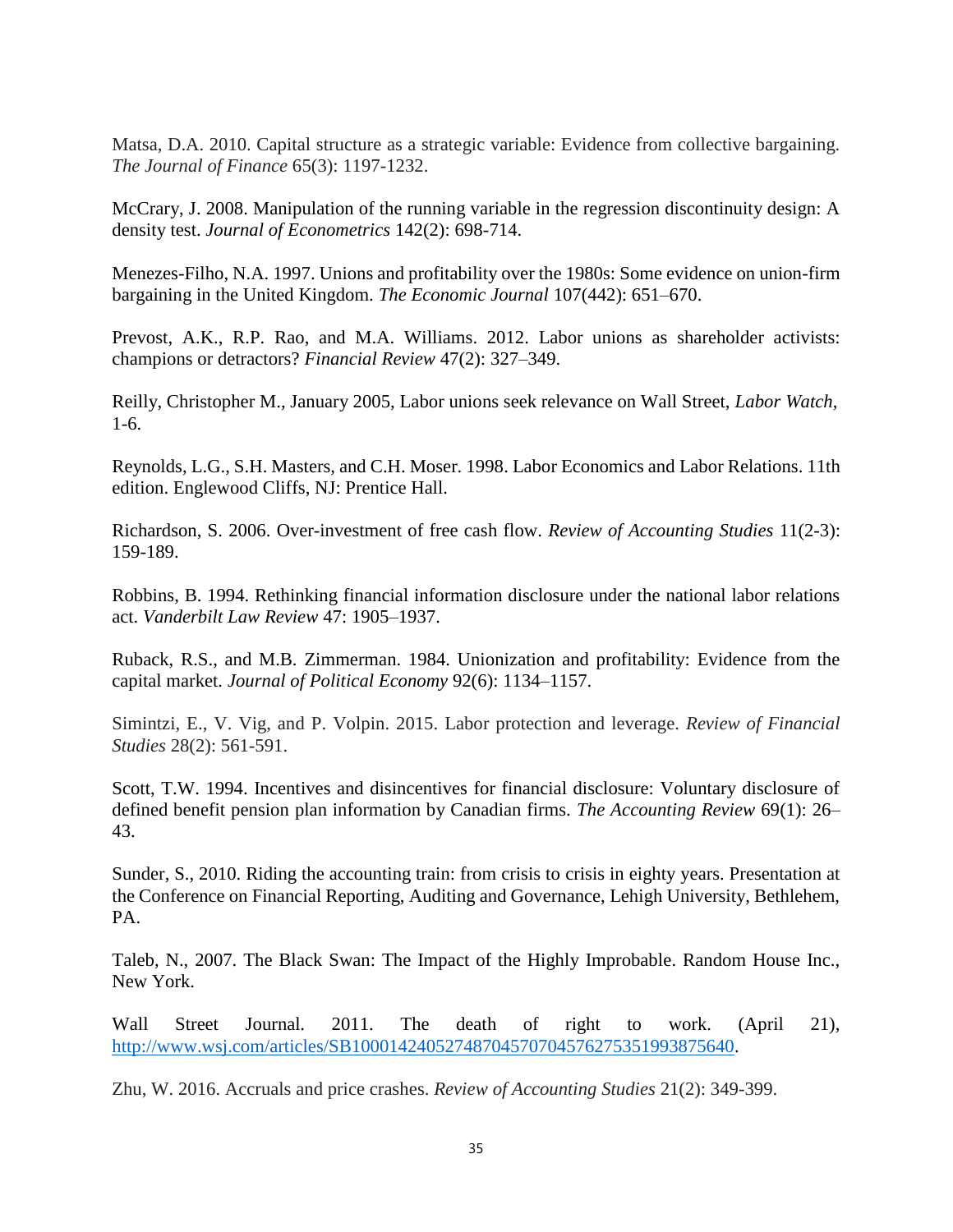# **Appendix: Variable Definitions**

| <b>Dependent variables</b> |                                                                                                                            |
|----------------------------|----------------------------------------------------------------------------------------------------------------------------|
| <b>NCSKEW</b>              | The negative skewness of firm-specific weekly returns over the                                                             |
|                            | fiscal year. The firm-specific weekly return is equal to ln                                                                |
|                            | $(1 + residual)$ , in which the residual is estimated using the expanded                                                   |
|                            | market model below:                                                                                                        |
|                            | $r_{i,t} = \alpha_i + \beta_{1,i}r_{m,\tau-2} + \beta_{2,i}r_{m,\tau-1} + \beta_{3,i}r_{m,\tau} + \beta_{4,i}r_{m,\tau+1}$ |
|                            | $+\beta_{5i}r_{m,\tau+2}+\varepsilon_{i,\tau}$                                                                             |
| <b>DUVOL</b>               | The log of the ratio of the standard deviations of firm-specific                                                           |
|                            | weekly returns for down weeks (weeks with firm-specific weekly                                                             |
|                            | returns below the annual mean) to the standard deviation for the up                                                        |
|                            | weeks (weeks with firm-specific weekly returns above the annual                                                            |
|                            | mean)                                                                                                                      |
| Crash                      | An indicator variable that equals one for a firm-year that experience                                                      |
|                            | one or more firm-specific weekly returns falling 3.09 standard                                                             |
|                            | deviation below the mean firm-specific weekly return over the fiscal                                                       |
|                            | year, and zero otherwise                                                                                                   |
| Down                       | The number of crash weeks during the fiscal year. Crash weeks are                                                          |
|                            | defines as those weeks during which the firm experiences firm-                                                             |
|                            | specific weekly return 3.09 standard deviation below the mean of                                                           |
|                            | firm-specific weekly returns over the fiscal year.                                                                         |
|                            |                                                                                                                            |

### **Testing variables**

|             | <i>Unionization</i> An indicator variable that equals one if a firm is unionized as a result |
|-------------|----------------------------------------------------------------------------------------------|
|             | of a labor union election and zero otherwise                                                 |
| <i>VOTE</i> | The total number of votes for unionization divided by the total                              |
|             | number of eligible employees in a given union election.                                      |

# **Control variables**

| The income before extraordinary items divided by lagged total<br>assets                                                                                                                                                                                                                                     |
|-------------------------------------------------------------------------------------------------------------------------------------------------------------------------------------------------------------------------------------------------------------------------------------------------------------|
| The market value of equity divided by the book value of equity                                                                                                                                                                                                                                              |
| The log of the market value of equity                                                                                                                                                                                                                                                                       |
| The total long-term debt divided by total assets                                                                                                                                                                                                                                                            |
| The average monthly share turnover over the current fiscal year<br>period minus the average monthly share turnover over the previous<br>fiscal year period, where monthly share turnover is computed as the<br>monthly trading volume divided by the total number of shares<br>outstanding during the month |
| The standard deviation of firm-specific weekly returns over the<br>fiscal year period                                                                                                                                                                                                                       |
| The mean of firm-specific weekly returns over the fiscal year period,<br>times 100                                                                                                                                                                                                                          |
| The absolute value of discretionary accruals, where discretionary<br>accruals are residuals obtained by estimating the modified Jones<br>(1991) model in the cross-section by each industry (SIC 2-digit)                                                                                                   |
|                                                                                                                                                                                                                                                                                                             |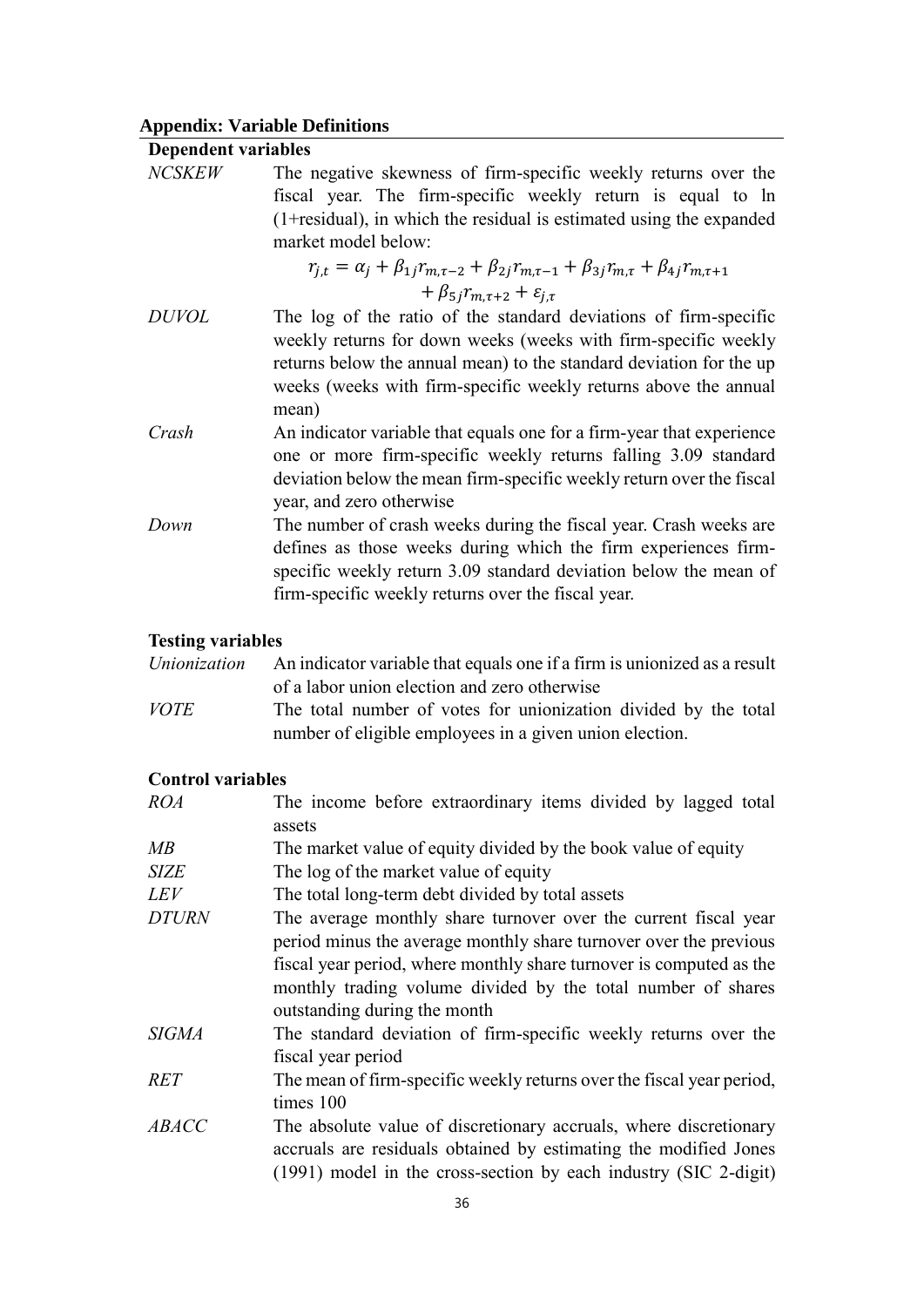year. Modified Jones (1991) model used is the following: *TA*/Assets = λ (1/Assets) + β1(∆*SALES* - ∆*AR*) / Assets + β2(*PPE*/Assets), where *TA* is total accruals, *ΔSALES* is change in sales revenue, Δ*AR* is the change in accounts receivable, *PPE* is gross property and equipment.

# **Partitioning variables**

| TA             | Total accruals, defined as income before extraordinary items (IB)                            |
|----------------|----------------------------------------------------------------------------------------------|
|                | minus operating cash flow (OANCF after 1988 or IB-                                           |
|                | ΔΑCT+ΔCHE+ΔLCT-ΔDLC+DP before 1988).                                                         |
| Analyst COV    | The number of analysts that covered the firm                                                 |
|                | <i>OVERINVEST</i> The residual estimated from the following model:                           |
|                | $INVEST_{t+1} = \alpha_0 + \alpha_1 MB_t + \alpha_2 ROA_t + \alpha_3 CASH_t + \alpha_4AGE_t$ |
|                | + $\alpha_5 LEV_t + \alpha_6 LOGASSETS_t + \alpha_7 INVEST_t$                                |
|                | + $\sum$ Industry + $\sum$ Year + $\epsilon_{t+1}$                                           |
|                | where MB, ROA, LEV are defined above. CASH is cash and cash                                  |
|                | equivalents divided by lagged total assets. $AGE$ is the natural log of                      |
|                | firm age plus one, where firm age is calculated as the current fiscal                        |
|                | year minus the first year when a firm appears on COMPUSTAT.                                  |
|                | LOGASSETS is the natural log of total assets. <i>INVEST</i> is the sum of                    |
|                | capital expenditures, research and development expense, and                                  |
|                | acquisitions less proceeds from sale of fixed assets and depreciation,                       |
|                | divided by lagged total assets.                                                              |
| Payout         | Total cash dividends paid divided by lagged total assets                                     |
| Free CF        | Cash flow from operation minus cash dividends, scaled by lagged                              |
|                | total assets                                                                                 |
| <i>ROA STD</i> | The standard deviation of <i>ROA</i> for the past three years                                |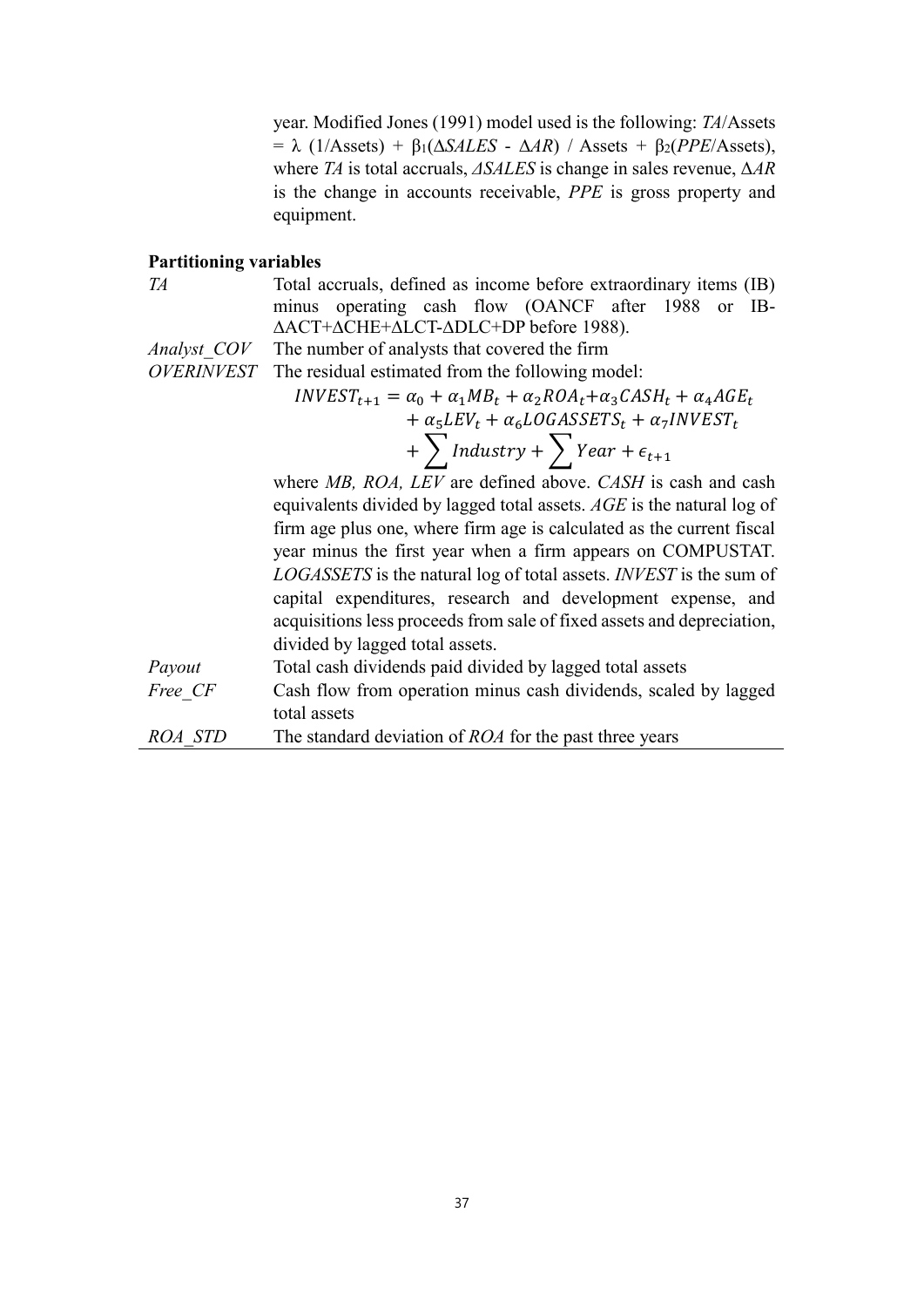**Figure 1: Distribution of votes**



Notes. This figure plots a histogram of the distribution of the number of elections with the percentage of votes for unionizing in our sample across 20 equally spaced bins (with a 5.0% bin width). Union election results are from the NLRB over 1980-2015.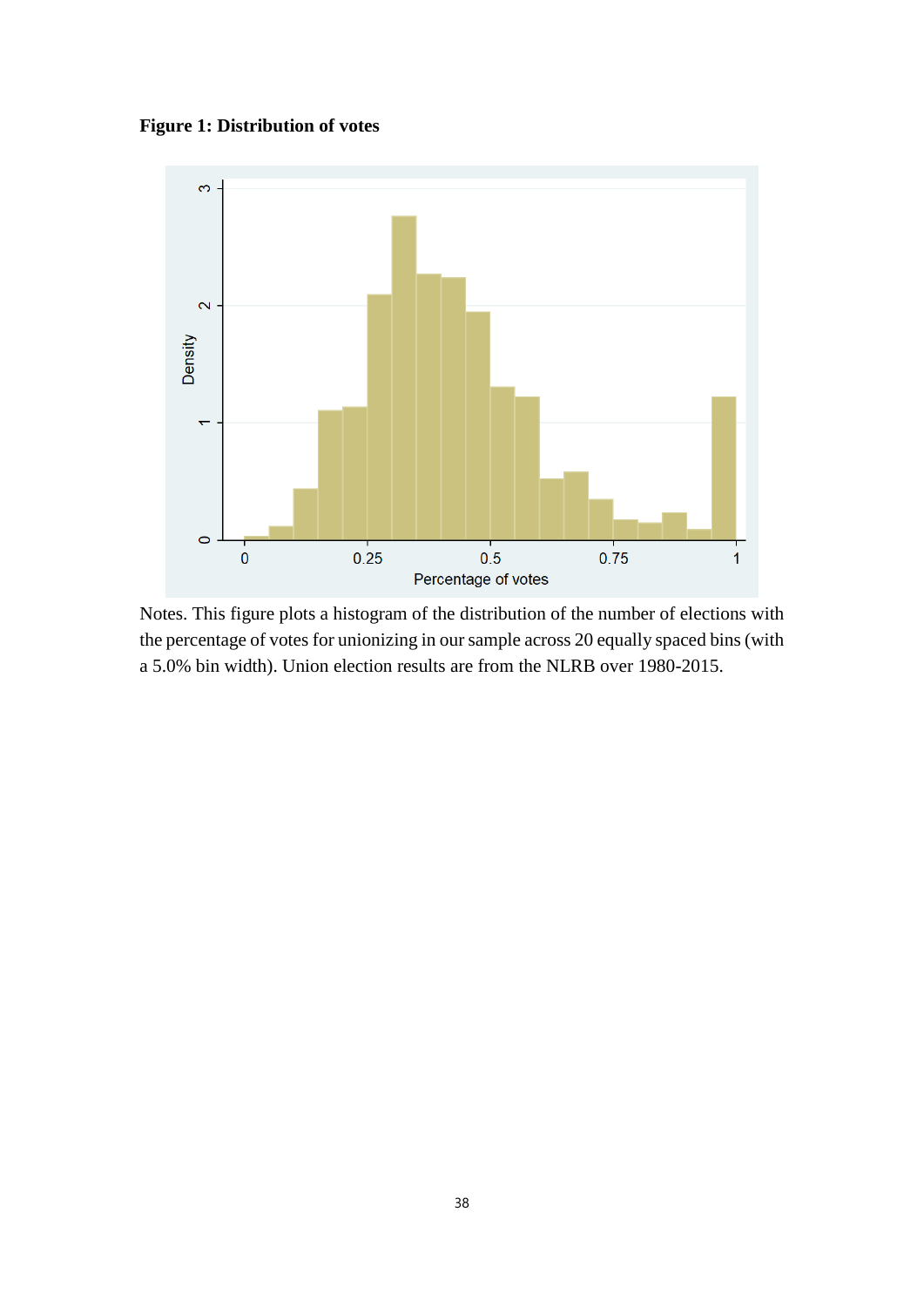**Figure 2: Density of union vote shares**



Notes. This figure plots the density of union vote shares following the procedure in McCrary (2008). The *x* axis is the percentage of votes favoring unionization. The dots depict the density estimate. The solid line represents the fitted density function of the forcing variable (the number of vote shares) with a 95% confidence interval around the fitted line. Union election results are from the NLRB over 1980-2015.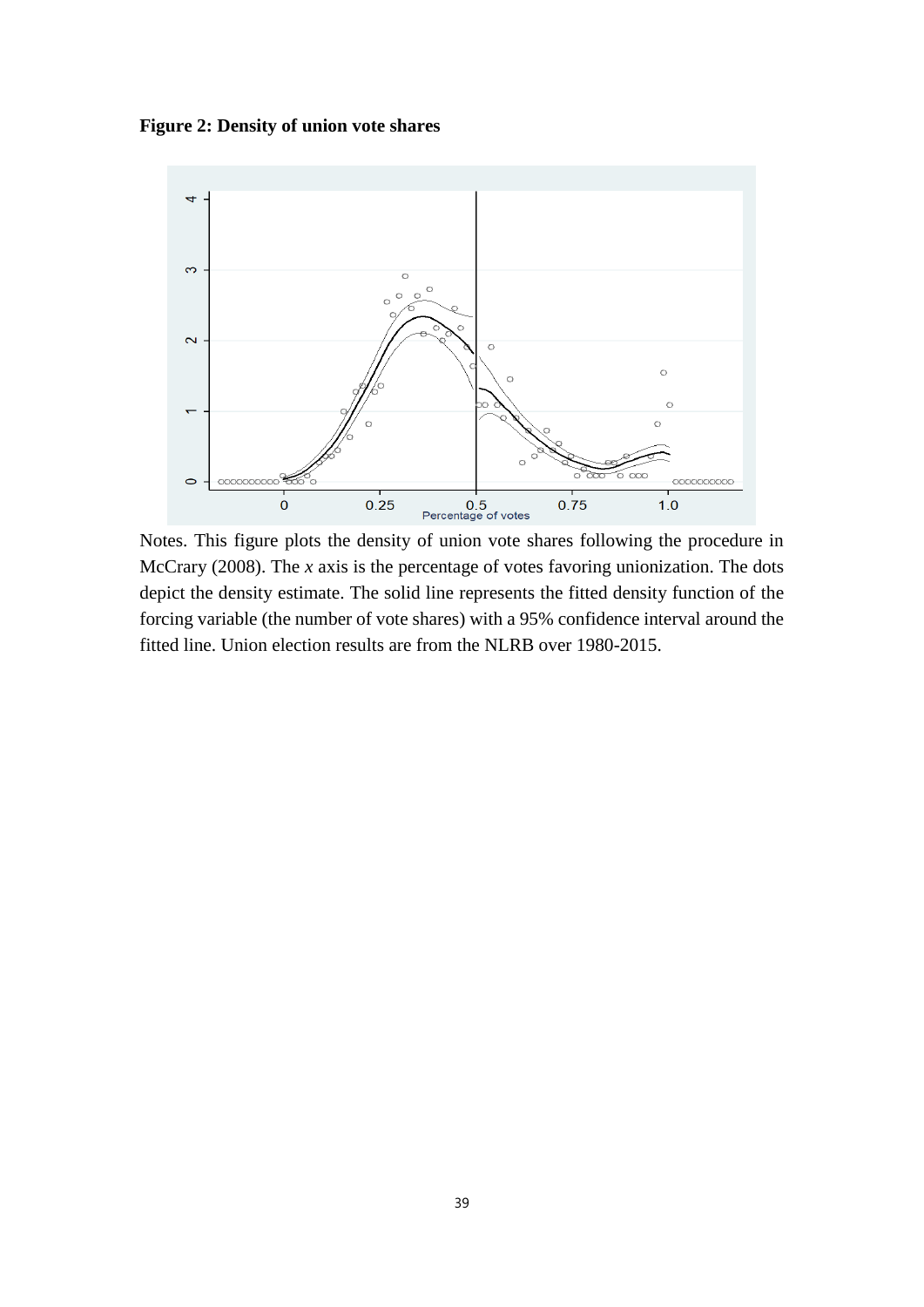**Figure 3: Regression discontinuity plots**



Notes. This figure presents regression discontinuity plots using a fitted quadratic polynomial estimate with 95% confidence intervals. The *x* axis is the percentage of votes favoring unionization and the dots depict the average crash risk variables in each of 20 equally spaced bins (with a 5.0% bin width). Union election results are from the NLRB over 1980-2015. Crash risk variables (*NCSKEW* and *DUVOL*) are calculated from CRSP over 1981-2016.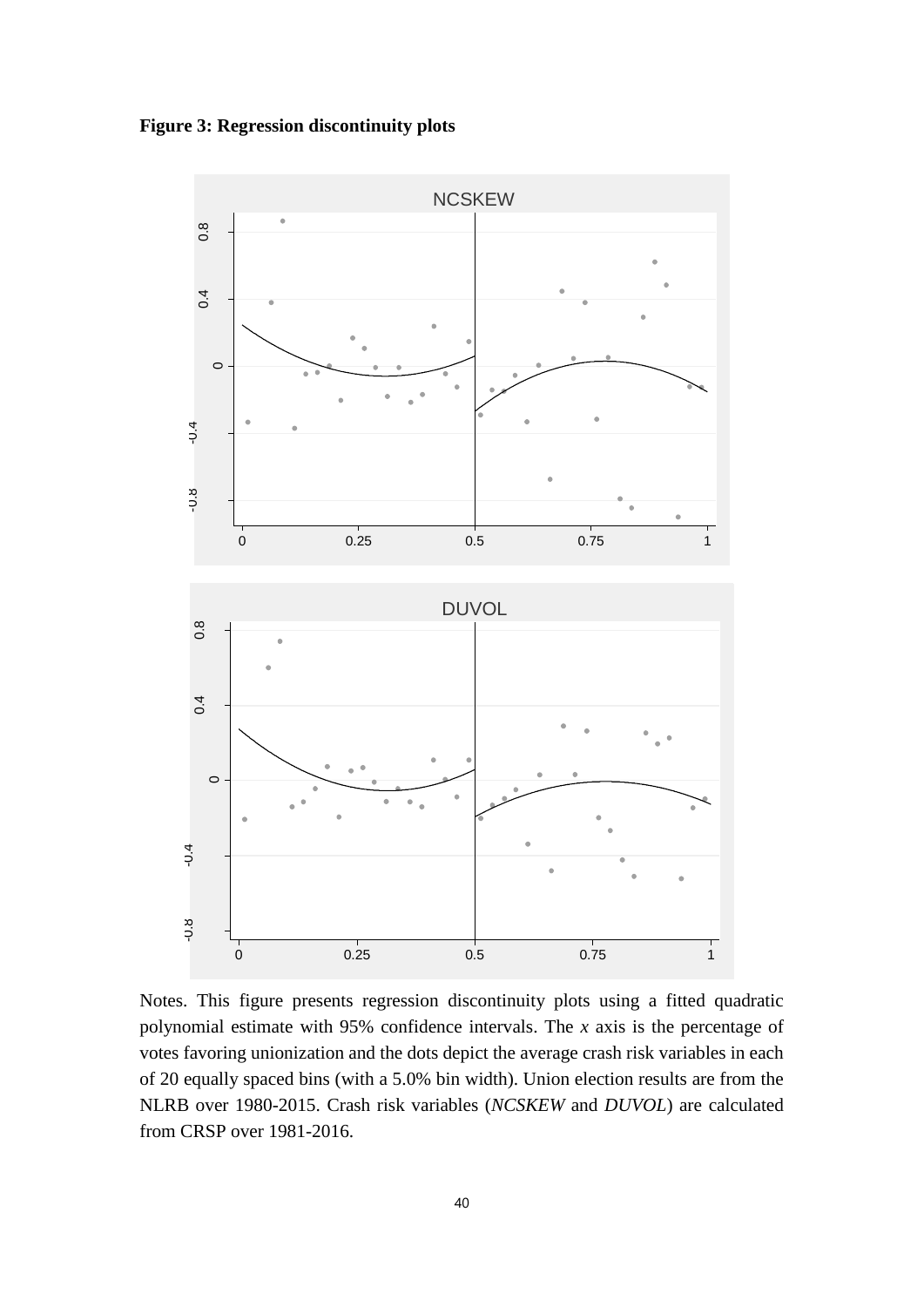| $-$ which is the state of $\sim$ . The state of $\sim$ |     |             |           |                 |            |       |
|--------------------------------------------------------|-----|-------------|-----------|-----------------|------------|-------|
|                                                        | N   | <b>MEAN</b> | <b>SD</b> | P <sub>25</sub> | <b>P50</b> | P75   |
| Crash risk statistics                                  |     |             |           |                 |            |       |
| <b>NCSKEW</b>                                          | 687 | $-0.048$    | 0.702     | $-0.439$        | $-0.098$   | 0.334 |
| <b>DUVOL</b>                                           | 687 | $-0.042$    | 0.476     | $-0.376$        | $-0.061$   | 0.259 |
|                                                        |     |             |           |                 |            |       |
| Union election statistics                              |     |             |           |                 |            |       |
| Unionization                                           | 687 | 0.291       | 0.455     | 0.000           | 0.000      | 1.000 |
| <b>VOTE</b>                                            | 687 | 0.442       | 0.210     | 0.303           | 0.400      | 0.536 |

**Table 1: Descriptive statistics**

Notes. This table reports the descriptive statistics of our sample. The sample period is from 1981 through 2016. All variables are defined in Appendix.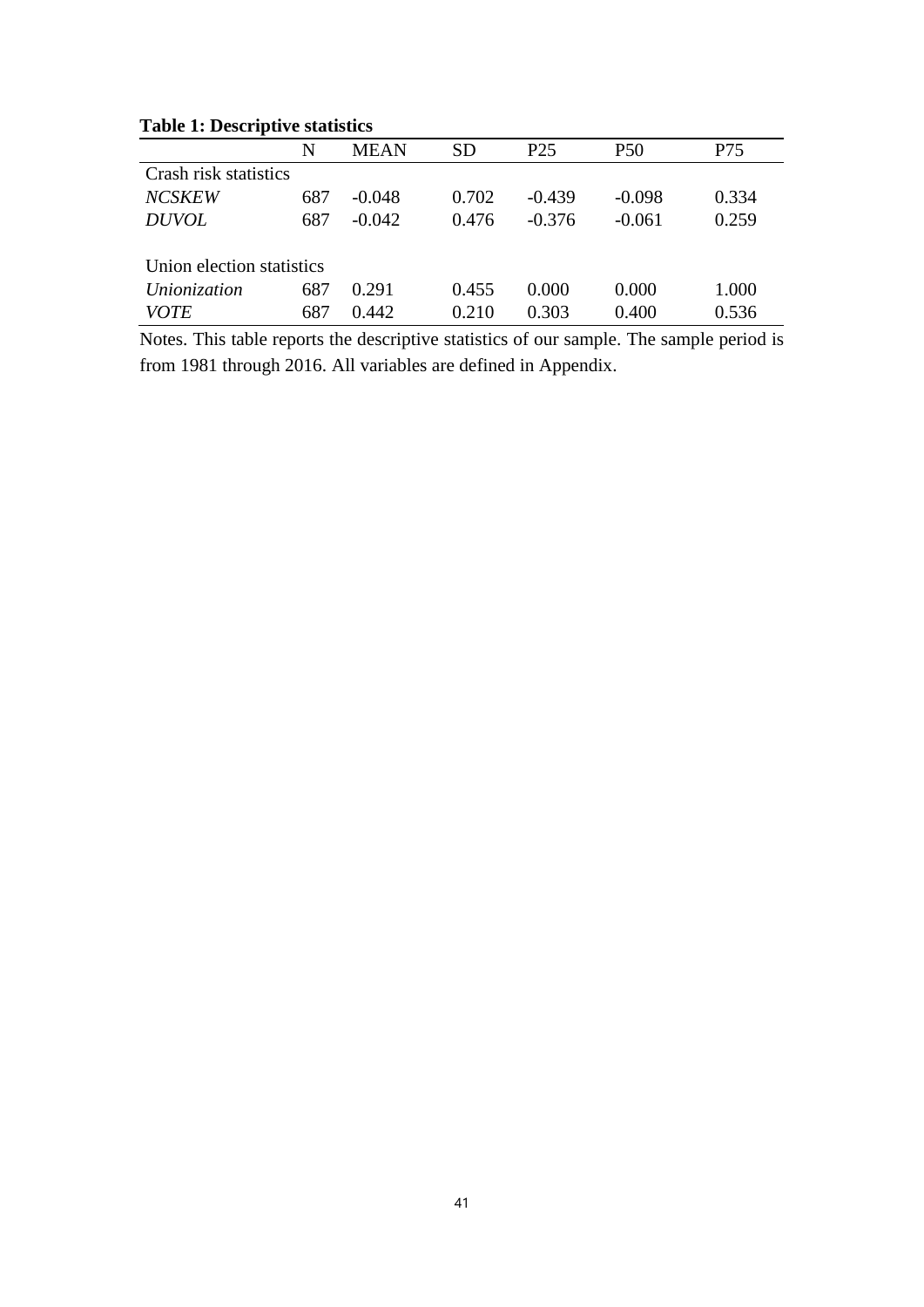| umvinztu in mə |                |                |            |         |  |
|----------------|----------------|----------------|------------|---------|--|
|                | Unionization=0 | Unionization=1 | Difference | p-value |  |
| <b>ROA</b>     | 0.054          | 0.055          | $-0.001$   | 0.920   |  |
| MB             | 2.019          | 1.853          | 0.166      | 0.662   |  |
| <b>SIZE</b>    | 7.010          | 6.398          | 0.612      | 0.477   |  |
| <i>LEV</i>     | 0.193          | 0.234          | $-0.041$   | 0.404   |  |
| <b>DTURN</b>   | 0.089          | 0.018          | 0.071      | 0.507   |  |
| <b>SIGMA</b>   | 0.053          | 0.038          | 0.015      | 0.140   |  |
| <b>RET</b>     | $-0.215$       | $-0.089$       | $-0.126$   | 0.191   |  |
| ABACC          | 0.052          | 0.049          | 0.003      | 0.853   |  |

**Table 2: Difference in the observable characteristics between unionized and nonunionized firms**

Notes. This table presents the differences in observable characteristics between firms that win union elections versus those that lose by a small margin (vote shares within the interval of [48%, 52%]). The sample period is from 1981 through 2016. All variables are defined in Appendix.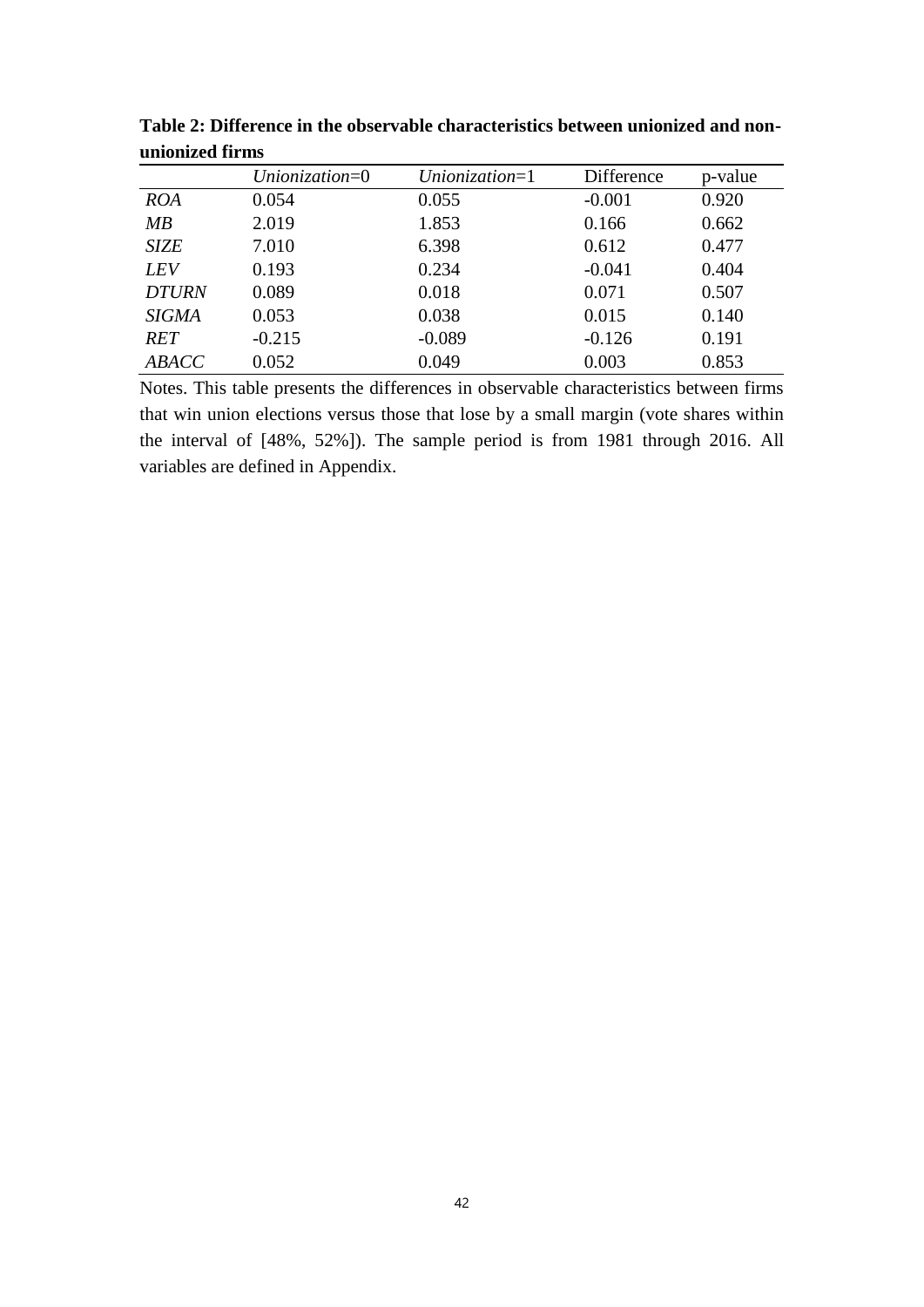|                         | (1)            | (2)            | (3)            | (4)            | (5)            | (6)            |
|-------------------------|----------------|----------------|----------------|----------------|----------------|----------------|
|                         | <b>NCSKEW</b>  | <b>DUVOL</b>   | <b>NCSKEW</b>  | <b>DUVOL</b>   | <b>NCSKEW</b>  | <b>DUVOL</b>   |
| Unionization            | $-0.309**$     | $-0.227**$     | $-0.305**$     | $-0.242**$     | $-0.283*$      | $-0.221**$     |
|                         | $(-2.121)$     | $(-2.311)$     | $(-2.052)$     | $(-2.395)$     | $(-1.914)$     | $(-2.197)$     |
| <b>DVOTE</b>            | 1.125          | 1.096          | 0.513          | 0.848          | 0.278          | 0.680          |
|                         | (1.056)        | (1.522)        | (0.468)        | (1.138)        | (0.253)        | (0.907)        |
| DVOTE <sup>2</sup>      | 2.974          | 3.035          | 1.258          | 2.300          | 0.668          | 1.889          |
|                         | (1.089)        | (1.643)        | (0.449)        | (1.207)        | (0.238)        | (0.987)        |
| Unionization*DVOTE      | 0.919          | 0.140          | 1.608          | 0.562          | 1.668          | 0.610          |
|                         | (0.545)        | (0.123)        | (0.935)        | (0.480)        | (0.971)        | (0.521)        |
| Unionization* $DVOTE^2$ | $-6.627*$      | $-5.278**$     | $-5.092$       | $-4.832*$      | $-3.995$       | $-4.144$       |
|                         | $(-1.804)$     | $(-2.125)$     | $(-1.359)$     | $(-1.897)$     | $(-1.069)$     | $(-1.629)$     |
| <b>SIZE</b>             |                |                |                |                | $0.0343*$      | $0.0237*$      |
|                         |                |                |                |                | (1.839)        | (1.866)        |
| LEV                     |                |                |                |                | 0.255          | $-0.0158$      |
|                         |                |                |                |                | (1.118)        | $(-0.102)$     |
| MB                      |                |                |                |                | 0.0204         | 0.00746        |
|                         |                |                |                |                | (1.092)        | (0.587)        |
| <b>ROA</b>              |                |                |                |                | $1.303**$      | $0.635*$       |
|                         |                |                |                |                | (2.533)        | (1.816)        |
| <b>DTURN</b>            |                |                |                |                | 0.0368         | 0.0689         |
|                         |                |                |                |                | (0.443)        | (1.217)        |
| <b>RET</b>              |                |                |                |                | $-0.0309$      | $-0.148$       |
|                         |                |                |                |                | $(-0.0579)$    | $(-0.408)$     |
| <b>SIGMA</b>            |                |                |                |                | 1.811          | $-0.408$       |
|                         |                |                |                |                | (0.418)        | $(-0.138)$     |
| <b>ABACC</b>            |                |                |                |                | $-0.157$       | $-0.186$       |
|                         |                |                |                |                | $(-0.198)$     | $(-0.345)$     |
| ABACC <sup>2</sup>      |                |                |                |                | $-1.577$       | $-0.714$       |
|                         |                |                |                |                | $(-0.901)$     | $(-0.599)$     |
| Constant                | 0.0502         | 0.0464         | 0.180          | 0.104          | $-0.281$       | $-0.0880$      |
|                         | (0.552)        | (0.755)        | (1.294)        | (1.098)        | $(-1.123)$     | $(-0.516)$     |
| Polynomial              | $\mathbf{2}$   | $\overline{2}$ | $\overline{2}$ | $\overline{2}$ | $\overline{2}$ | $\overline{2}$ |
| Year FE                 | No             | No             | Yes            | Yes            | Yes            | Yes            |
| <b>Industry FE</b>      | N <sub>o</sub> | N <sub>o</sub> | Yes            | Yes            | Yes            | Yes            |
| Observations            | 687            | 687            | 687            | 687            | 687            | 687            |

**Table 3: Regression discontinuity - Global polynomial**

Notes. This table shows the RDD results from estimating a polynomial model specified in Equation (4). *DVOTE* is defined as *VOTE* minus 0.5. The sample period is from 1981 through 2016. All variables are defined in Appendix. \*, \*\*, and \*\*\* represent statistical significance at the 10%, 5%, and 1% levels, respectively.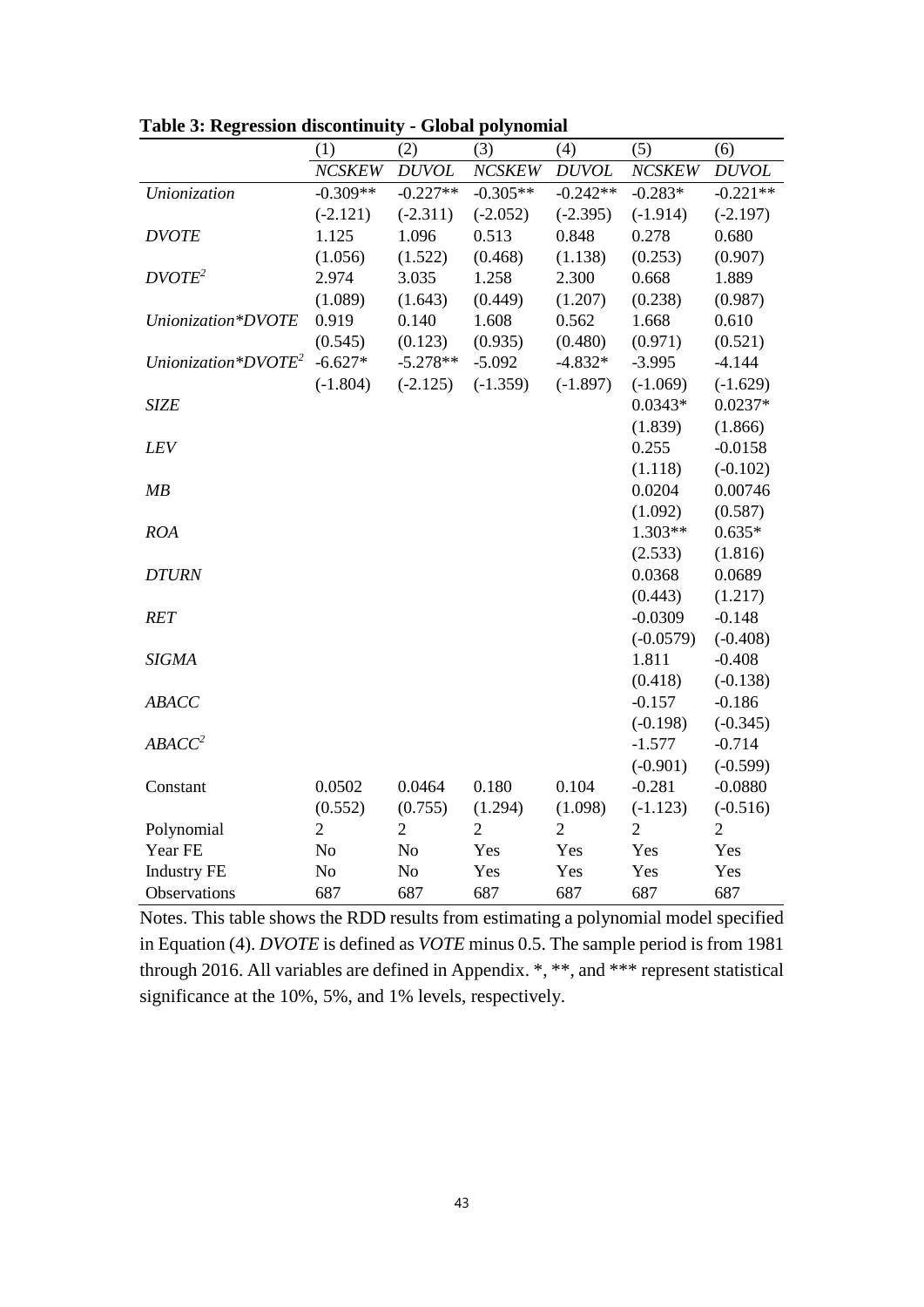|              |               | Triangular   |                | Rectangular      |
|--------------|---------------|--------------|----------------|------------------|
|              |               |              | $\mathfrak{I}$ | $\left(4\right)$ |
|              | <b>NCSKEW</b> | <i>DUVOL</i> | <b>NCSKEW</b>  | <i>DUVOL</i>     |
| Unionization | $-0.301**$    | $-0.266***$  | $-0.260**$     | $-0.278**$       |
|              | $(-2.422)$    | $(-2.856)$   | $(-2.137)$     | $(-2.321)$       |

**Table 4: Regression discontinuity - Nonparametric local linear regression**

Notes. This table presents local linear regression results using the optimal bandwidth following Imbens and Kalyanaraman (2012). Results using triangular and rectangular kernels are both reported. The sample period is from 1981 through 2016. All variables are defined in Appendix. \*, \*\*, and \*\*\* represent statistical significance at the 10%, 5%, and 1% levels, respectively.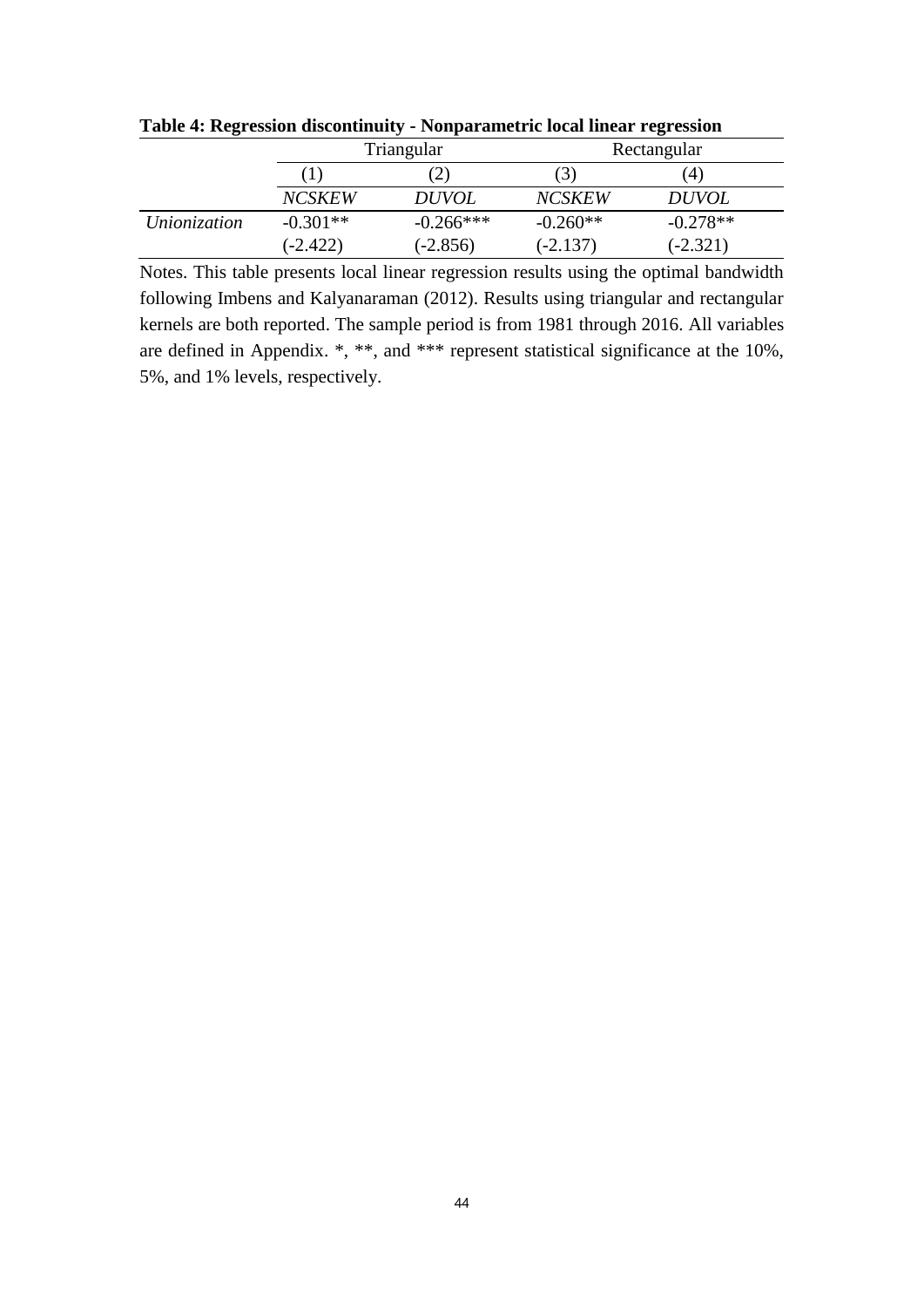**Table 5: Robustness tests Panel A: Alternative bandwidths**

|                                              | (1)           | $\mathbf{2}$ |
|----------------------------------------------|---------------|--------------|
|                                              | <b>NCSKEW</b> | <b>DUVOL</b> |
| <i>Unionization</i> (Optimal bandwidth*0.25) | $-0.661**$    | $-0.502**$   |
|                                              | $(-2.517)$    | $(-1.968)$   |
| <i>Unionization</i> (Optimal bandwidth*0.5)  | $-0.388**$    | $-0.371**$   |
|                                              | $(-2.249)$    | $(-2.278)$   |
| <i>Unionization</i> (Optimal bandwidth*1.5)  | $-0.207*$     | $-0.239***$  |
|                                              | $(-1.938)$    | $(-3.099)$   |
| <i>Unionization</i> (Optimal bandwidth*2.0)  | $-0.170*$     | $-0.176**$   |
|                                              | $(-1.723)$    | $(-2.263)$   |

#### **Panel B: Including control variables**

|                   |               | (2)          |
|-------------------|---------------|--------------|
|                   | <b>NCSKEW</b> | <i>DUVOL</i> |
| Unionization      | $-0.288**$    | $-0.249**$   |
|                   | $(-2.232)$    | $(-2.248)$   |
| Control variables | Yes           | Yes          |

## **Panel C: Placebo tests**

|                                  |               | (2)          |
|----------------------------------|---------------|--------------|
|                                  | <b>NCSKEW</b> | <b>DUVOL</b> |
| <i>Unionization</i> (cutoff=25%) | $-0.013$      | $-0.058$     |
|                                  | $(-0.058)$    | $(-0.310)$   |
| <i>Unionization</i> (cutoff=45%) | $-0.151$      | $-0.109$     |
|                                  | $(-0.925)$    | $(-0.896)$   |
| <i>Unionization</i> (cutoff=55%) | 0.066         | 0.110        |
|                                  | (0.400)       | (0.786)      |
| <i>Unionization</i> (cutoff=75%) | $-0.572$      | $-0.405$     |
|                                  | $(-1.260)$    | $(-0.982)$   |

# **Panel D: Alternative measures of crash risk**

|                     |            | $\mathcal{L}$ |  |
|---------------------|------------|---------------|--|
|                     | Crash      | Down          |  |
| <i>Unionization</i> | $-0.146**$ | $-0.157**$    |  |
|                     | $(-2.307)$ | $(-2.092)$    |  |

Notes. This table reports the robustness tests using the local linear regressions. Results using triangular kernels are reported. Panel A reports the results with the alternative bandwidths. Panel B reports the results including control variables. Panel C reports the placebo tests that artificially assume alternative thresholds other than 50%. Panel D reports the results using alternative measures of crash risk. The sample period is from 1981 through 2016. All variables are defined in Appendix. \*, \*\*, and \*\*\* represent statistical significance at the 10%, 5%, and 1% levels, respectively.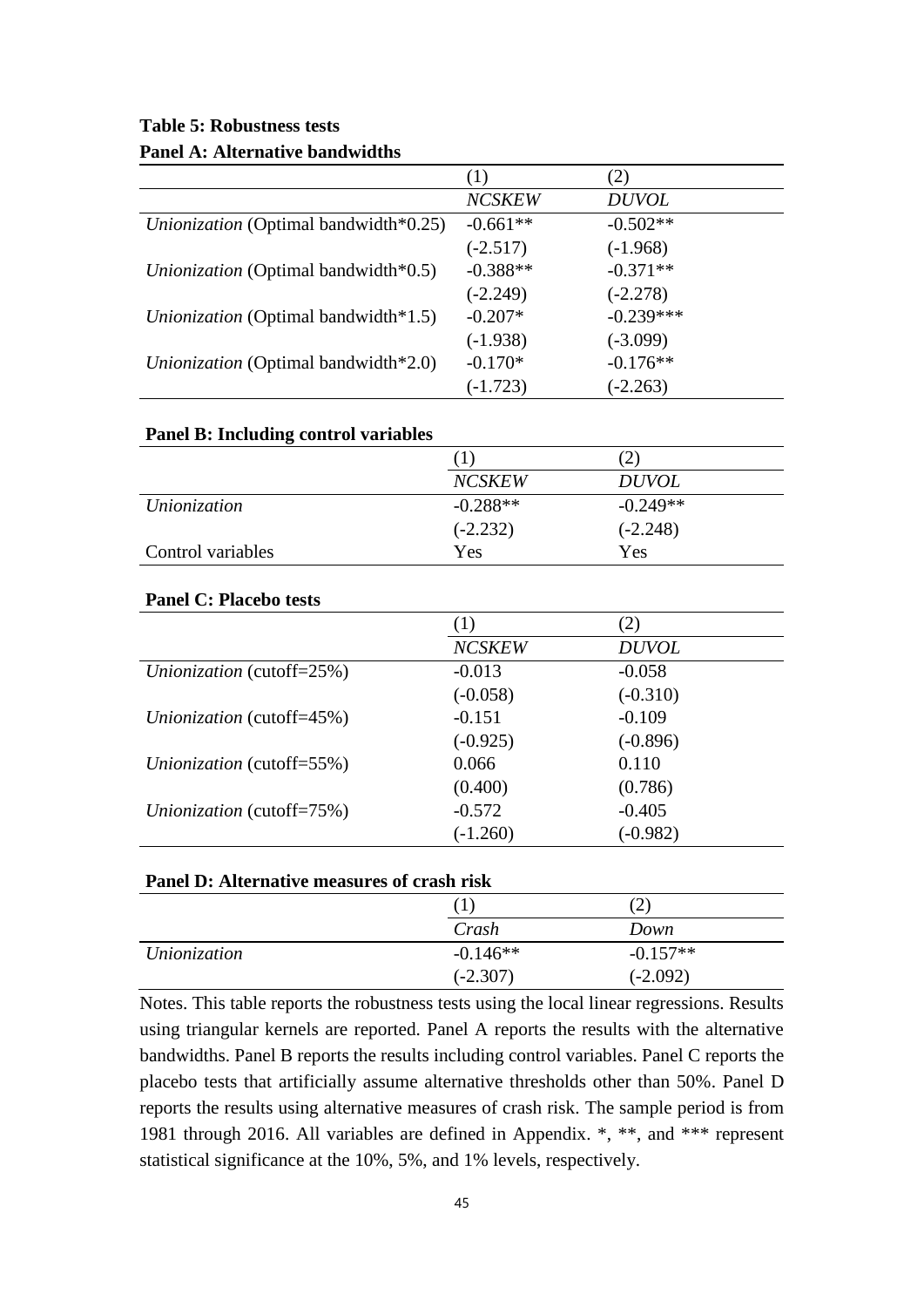| $=$ where $=$ $\omega$ , $=$ $\omega$ , $=$ $\omega$ , $=$ $\omega$ , $=$ $\omega$ , $=$ |            |              |               |              |  |  |
|------------------------------------------------------------------------------------------|------------|--------------|---------------|--------------|--|--|
|                                                                                          | (1)        | (2)          | 3)            | (4)          |  |  |
|                                                                                          | NCSKEW     | <i>DUVOL</i> | <b>NCSKEW</b> | <i>DUVOL</i> |  |  |
|                                                                                          |            | High         |               | Low          |  |  |
| Unionization                                                                             | $-0.041$   | $-0.100$     | $-0.712**$    | $-0.444**$   |  |  |
|                                                                                          | $(-0.208)$ | $(-0.568)$   | $(-2.491)$    | $(-2.461)$   |  |  |

## **Table 6: Subsample analyses based on resource diversion Panel A: Payout (***Payout***)**

## **Panel B: Free cash flow (***Free\_CF***)**

|              | (1)           | (2)          | (3)           | (4)          |  |
|--------------|---------------|--------------|---------------|--------------|--|
|              | <b>NCSKEW</b> | <i>DUVOL</i> | <b>NCSKEW</b> | <i>DUVOL</i> |  |
|              |               | High         |               | Low          |  |
| Unionization | $-0.0.574**$  | $-0.377**$   | $-0.108$      | $-0.182$     |  |
|              | $(-2.25)$     | $(-2.183)$   | $(-0.495)$    | $(-1.263)$   |  |

Notes. This table presents local linear regression results of subsample analyses based on resource diversion using the optimal bandwidth following Imbens and Kalyanaraman (2012). Results using triangular kernels are reported. Panel A reports the results partitioned by the sample median of payout (*Payout)*, while Panel B reports the results partitioned by the sample median of free cash flow (*Free\_CF)*. The sample period is from 1981 through 2016. All variables are defined in Appendix. \*, \*\*, and \*\*\* represent statistical significance at the 10%, 5%, and 1% levels, respectively.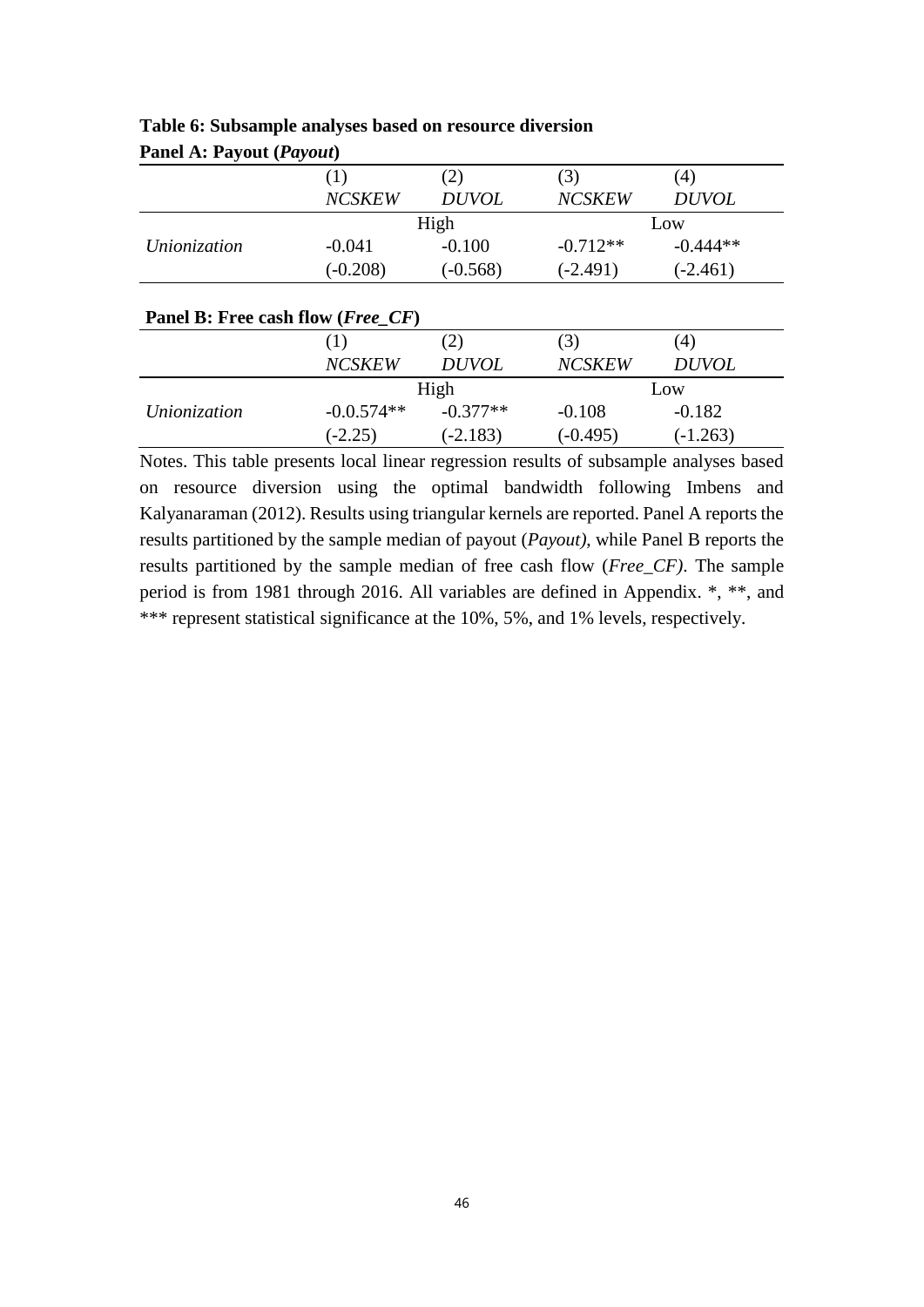|              | $\left(1\right)$ | $\mathbf{2})$ | (3)           | (4)          |
|--------------|------------------|---------------|---------------|--------------|
|              | <b>NCSKEW</b>    | <i>DUVOL</i>  | <b>NCSKEW</b> | <i>DUVOL</i> |
|              |                  | High          |               | Low          |
| Unionization | $-0.518**$       | $-0.307*$     | $-0.264$      | $-0.246$     |
|              | $(-2.395)$       | $(-1.900)$    | $(-0.854)$    | $(-1.389)$   |

**Table 7: Subsample analyses based on overinvestment (***OVERINVEST***) Panel A: Partitioning the full sample**

|  |  |  |  | Panel B: Partitioning the subsample with positive OVERINVEST |
|--|--|--|--|--------------------------------------------------------------|
|--|--|--|--|--------------------------------------------------------------|

|              |            | (2)          | $\mathfrak{I}$ | (4)          |
|--------------|------------|--------------|----------------|--------------|
|              | NCSKEW     | <i>DUVOL</i> | NCSKEW         | <i>DUVOL</i> |
|              |            | High         |                | Low          |
| Unionization | $-0.997**$ | $-0.423**$   | $-0.288$       | $-0.225$     |
|              | $(-2.555)$ | $(-2.019)$   | (-0.912)       | $(-0.817)$   |

Notes. This table presents local linear regression results of subsample analyses based on overinvestment using the optimal bandwidth following Imbens and Kalyanaraman (2012). Results using triangular kernels are reported. Panel A uses the full sample and partitions it by the sample median of *OVERINVEST*, while Panel B uses the subsample with positive *OVERINVEST* and partitions it by the sample median of *OVERINVEST*. The sample period is from 1981 through 2016. All variables are defined in Appendix. \*, \*\*, and \*\*\* represent statistical significance at the 10%, 5%, and 1% levels, respectively.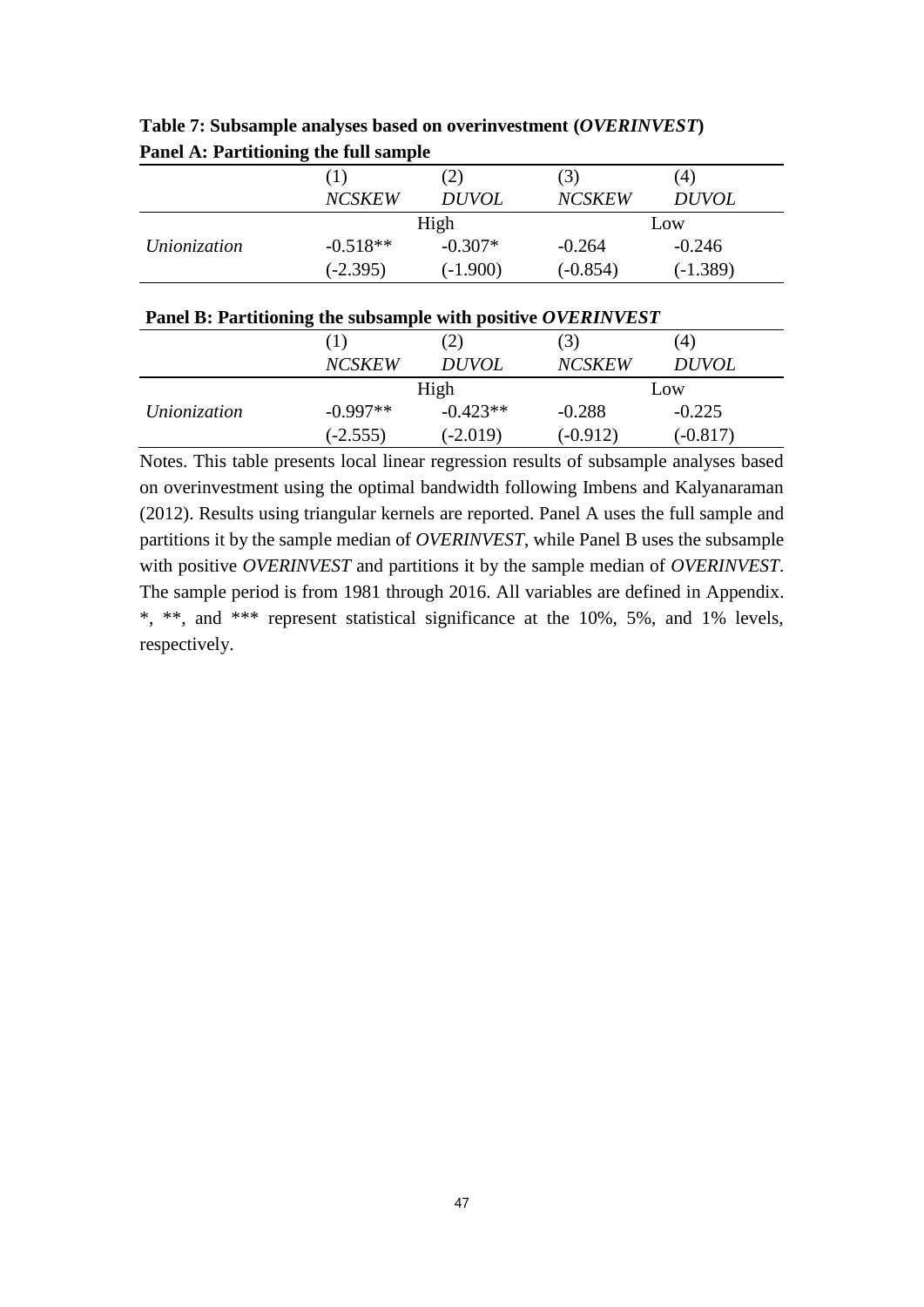| $\mathbf{r}$ and $\mathbf{r}$ , $\mathbf{r}$ and $\mathbf{r}$ and $\mathbf{r}$ and $\mathbf{r}$ and $\mathbf{r}$ |               |                   |               |              |  |
|------------------------------------------------------------------------------------------------------------------|---------------|-------------------|---------------|--------------|--|
|                                                                                                                  | (1)           | (2)               | (3)           | 4)           |  |
|                                                                                                                  | <b>NCSKEW</b> | <b>DUVOL</b>      | <b>NCSKEW</b> | <b>DUVOL</b> |  |
|                                                                                                                  |               | High              |               | Low          |  |
| Unionization                                                                                                     | $-0.705*$     | $-0.573***$       | $-0.352$      | $-0.176$     |  |
|                                                                                                                  | $(-1.962)$    | $(-3.052)$        | $(-1.444)$    | $(-1.044)$   |  |
|                                                                                                                  |               |                   |               |              |  |
| Panel B: Leverage (LEV)                                                                                          |               |                   |               |              |  |
|                                                                                                                  | . 1 )         | $\left( 2\right)$ | $\mathcal{L}$ | 4            |  |

*NCSKEW DUVOL NCSKEW DUVOL*

High Low

## **Table 8: Subsample analyses based on risk-taking Panel A: ROA volatility (***ROA\_STD***)**

 $(-3.540)$   $(-4.333)$   $(0.126)$   $(0.300)$ Notes. This table presents local linear regression results of subsample analyses based on risk-taking using the optimal bandwidth following Imbens and Kalyanaraman (2012). Results using triangular kernels are reported. Panel A reports the results partitioned by the sample median of ROA volatility (*ROA\_STD*), while Panel B reports the results partitioned by the sample median of leverage (*LEV*). The sample period is from 1981 through 2016. All variables are defined in Appendix. \*, \*\*, and \*\*\* represent statistical significance at the 10%, 5%, and 1% levels, respectively.

*Unionization* -1.328\*\*\* -0.903\*\*\* 0.024 0.052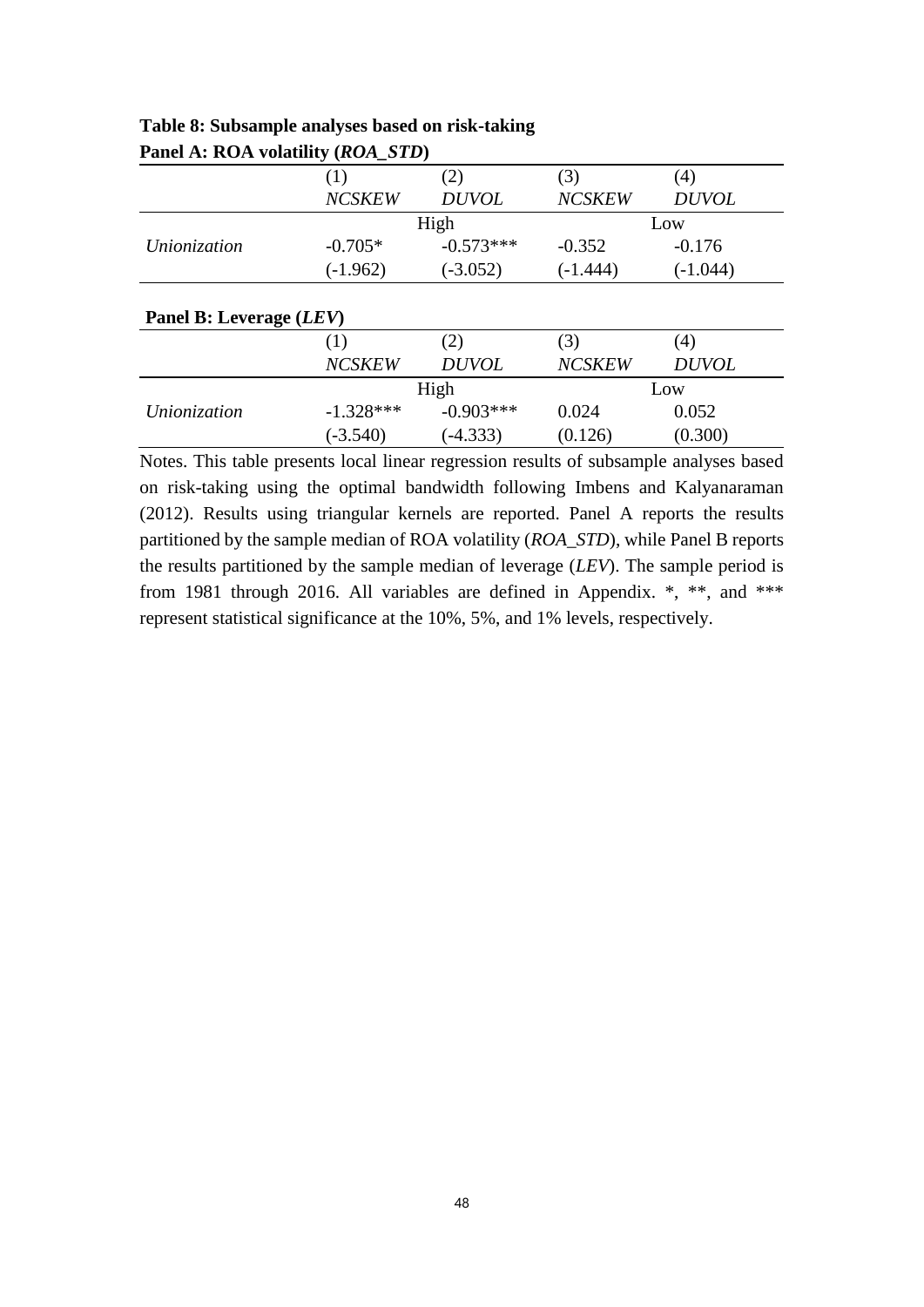|              | (1)        | (2)          | 3)         | (4)          |  |  |
|--------------|------------|--------------|------------|--------------|--|--|
|              | NCSKEW     | <i>DUVOL</i> | NCSKEW     | <b>DUVOL</b> |  |  |
|              |            | High         |            | Low          |  |  |
| Unionization | $-0.639**$ | $-0.364**$   | $-0.141$   | $-0.188$     |  |  |
|              | $(-2.556)$ | (-2.449)     | $(-0.633)$ | $(-1.031)$   |  |  |

# **Table 9: Subsample analyses based on opacity Panel A: Total accruals (***TA***)**

## **Panel B: Analyst coverage (***Analyst\_COV***)**

|              | $\left( 1\right)$ | $\left( 2\right)$ | (3)           | (4)          |
|--------------|-------------------|-------------------|---------------|--------------|
|              | <b>NCSKEW</b>     | <i>DUVOL</i>      | <b>NCSKEW</b> | <i>DUVOL</i> |
|              | High              |                   | Low           |              |
| Unionization | $-0.148$          | 0.035             | $-0.510*$     | $-0.396**$   |
|              | $(-0.668)$        | (0.206)           | $(-1.730)$    | $(-2.311)$   |

Notes. This table presents local linear regression results of subsample analyses based on opacity using the optimal bandwidth following Imbens and Kalyanaraman (2012). Results using triangular kernels are reported. Panel A reports the results for firms with high total accruals versus those with low total accruals, while Panel B reports the results for firms with high analyst coverage versus those with low analyst coverage. The sample period is from 1981 through 2016. All variables are defined in Appendix. \*, \*\*, and \*\*\* represent statistical significance at the 10%, 5%, and 1% levels, respectively.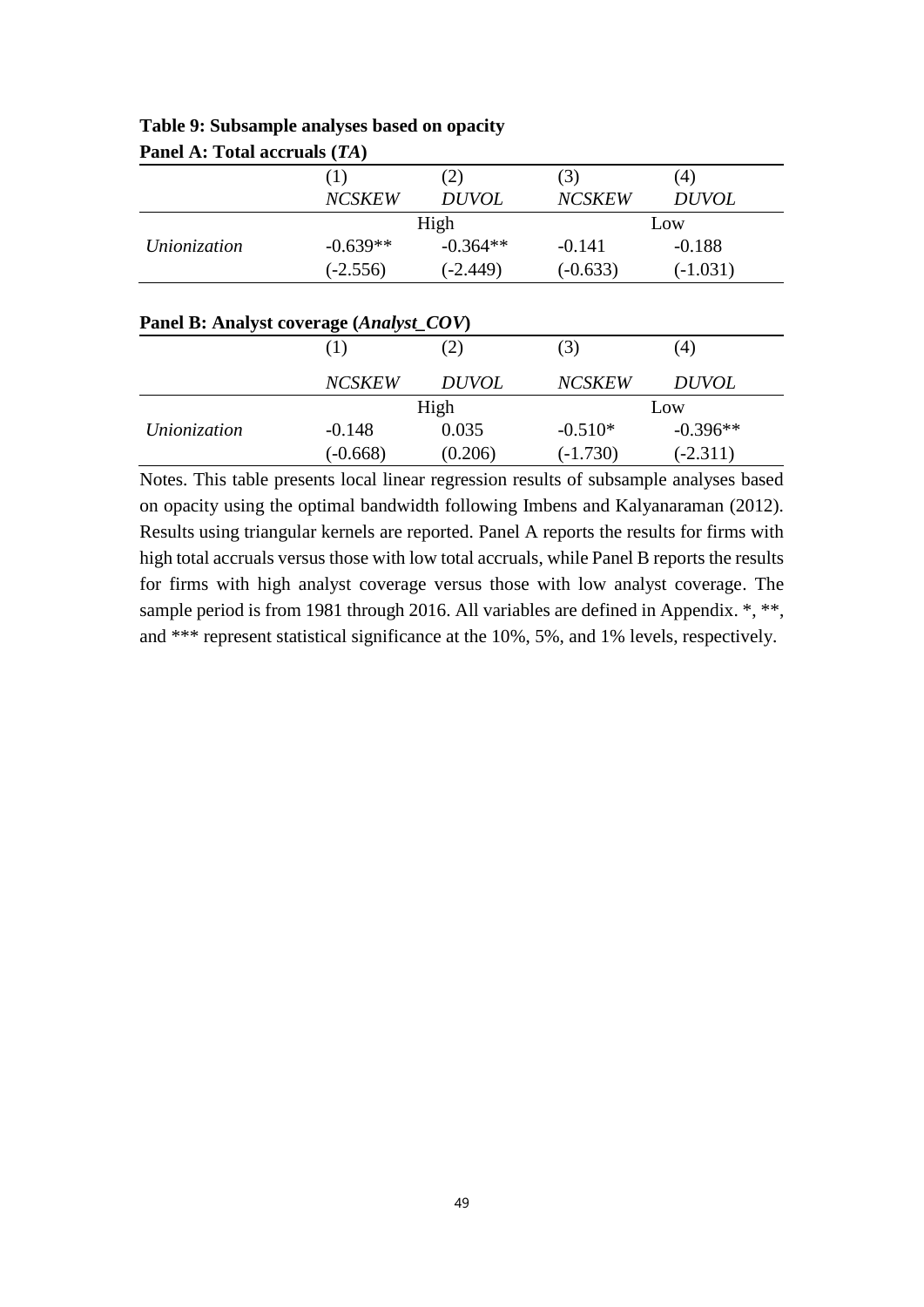## **Table 10: Right-to-work laws**

|              | (1)                     | (2)          | (3)                        | (4)          |
|--------------|-------------------------|--------------|----------------------------|--------------|
|              | <b>NCSKEW</b>           | <i>DUVOL</i> | <b>NCSKEW</b>              | <i>DUVOL</i> |
|              | With right-to-work laws |              | Without right-to-work laws |              |
| Unionization | $-0.404$                | $-0.149$     | $-0.412*$                  | $-0.410**$   |
|              | $(-1.179)$              | $(-0.771)$   | $(-1.720)$                 | $(-2.382)$   |

Notes. This table presents local linear regression results using the optimal bandwidth following Imbens and Kalyanaraman (2012) for firms located in the states with rightto-work laws versus the states without right-to-work laws. Results using triangular kernels are reported. The sample period is from 1981 through 2016. All variables are defined in Appendix. \*, \*\*, and \*\*\* represent statistical significance at the 10%, 5%, and 1% levels, respectively.